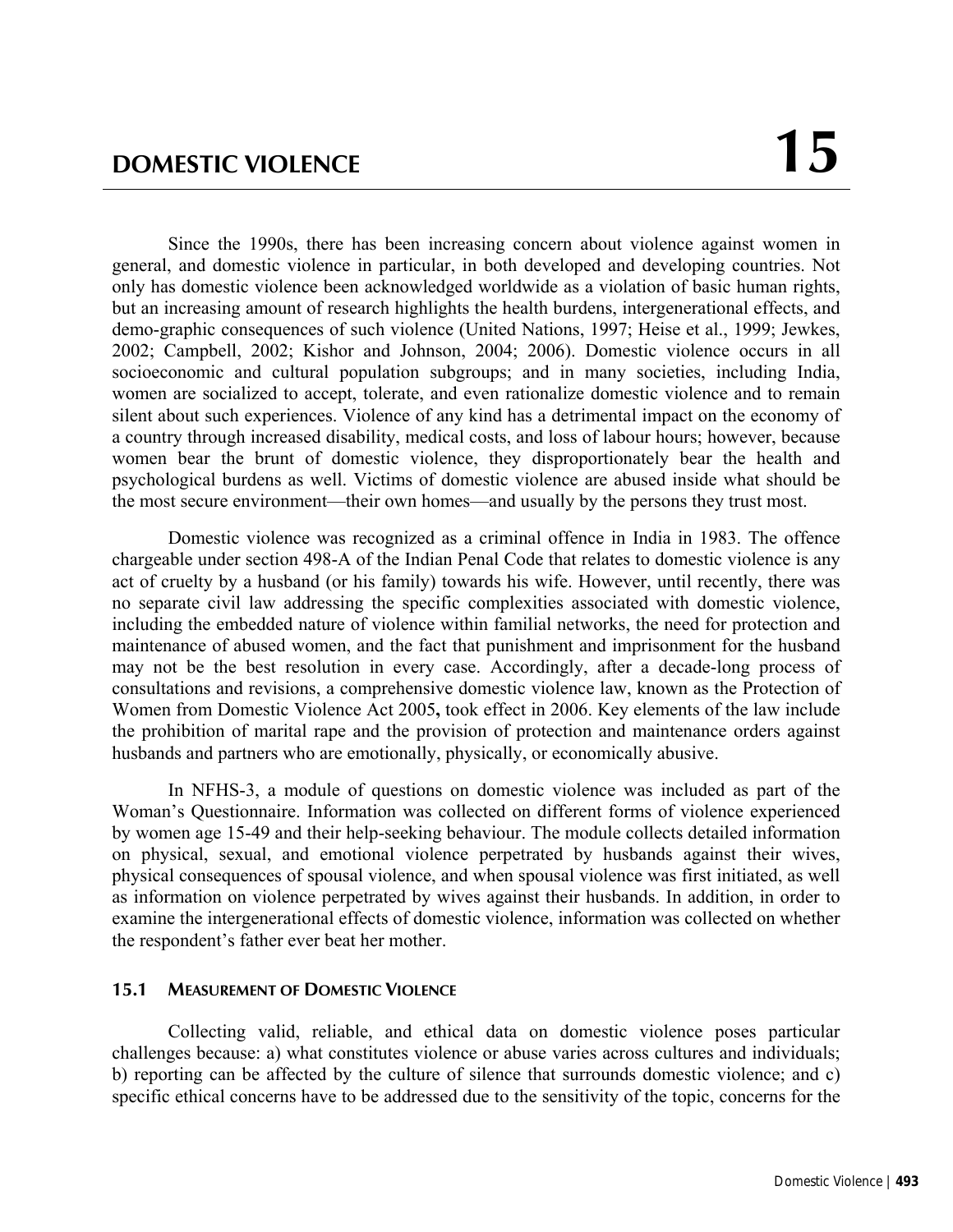safety of respondents and interviewers when talking about domestic violence in a familial setting, and the need to protect women who disclose violence. NFHS-3 addressed these concerns by using a module of questions known to increase the validity of domestic violence data; by building into the questionnaire special protections for the respondent; by providing, on request, information on sources of help for abused women; and by providing specialized training for field staff. These precautions are in keeping with the World Health Organization's ethical and safety recommendations for research on domestic violence (World Health Organization, 2001). Details of the NFHS-3 approach to the measurement of domestic violence are given below.

**Use of valid measures of domestic violence**. In NFHS-3, domestic violence is defined to include violence by spouses as well as by other household members. Thus, information was obtained from ever-married women on violence by husbands and by others, and from never married women on violence by anyone, including boyfriends.

International research has shown that spousal violence is one of the most common forms of violence experienced by women. Hence, violence perpetrated by the husband is measured in more detail than violence by other perpetrators. Specifically, violence by husbands is measured by using a greatly shortened and modified Conflict Tactics Scale (CTS) (Strauss, 1990). The CTS has been found to be effective in measuring domestic violence and can be easily adapted for use in different cultural situations. In NFHS-3, spousal physical and sexual violence is measured using the following set of questions:

(Does/did) your (last) husband ever do any of the following things to you:

 *a) Slap you?* 

 *b) Twist your arm or pull your hair?* 

 *c) Push you, shake you, or throw something at you?* 

 *d) Punch you with his fist or with something that could hurt you?* 

 *e) Kick you, drag you or beat you up?* 

 *f) Try to choke you or burn you on purpose?* 

 *g) Threaten or attack you with a knife, gun, or any other weapon?* 

 *h) Physically force you to have sexual intercourse with him even when you did not want to?* 

 *i) Force you to perform any sexual acts you did not want to?* 

Emotional violence among ever-married women was measured in a similar way, using the following set of questions:

(Does/did) your (last) husband ever:  *a) Say or do something to humiliate you in front of others? b) Threaten to hurt or harm you or someone close to you? c) Insult you or make you feel bad about yourself?* 

The questions were asked with reference to the current husband for women currently married and with reference to the most recent husband for women formerly but not currently married. Women could respond 'yes' or 'no' to each item. In each instance of a 'yes' response, women were asked about the frequency of the act in the 12 months preceding the survey. A 'yes'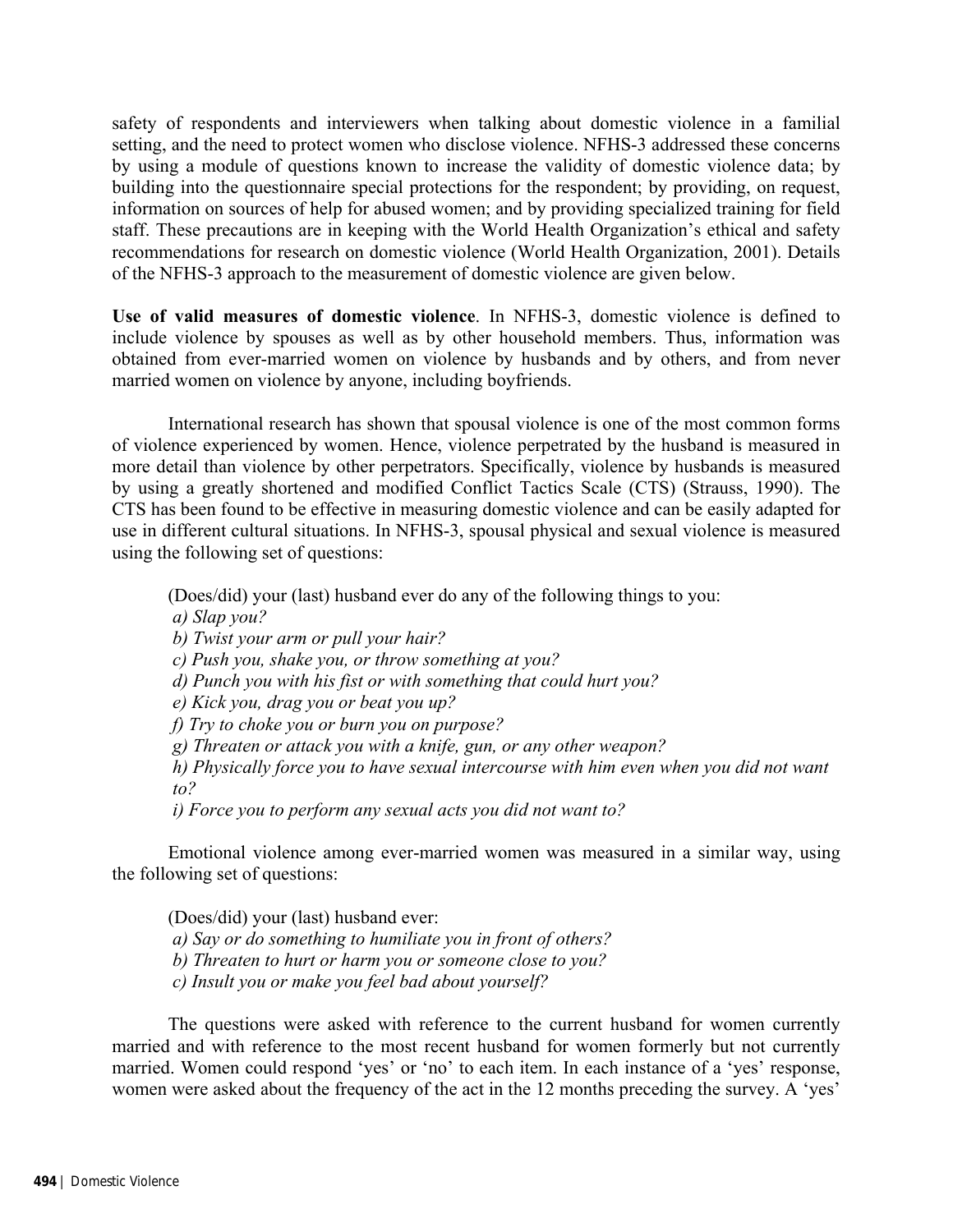response to one or more of items (a) to (g) above constitutes evidence of physical violence, while a 'yes' response to items (h) or (i) constitutes evidence of sexual violence. Note that widowed women, like other ever-married women were asked the questions related to the ever experience of spousal violence; however, unlike other ever-married women, they were excluded from the questions on violence in the past 12 months. Asking widows questions about recent experience of violence was thought to be unnecessary, since most current widows would not have had a living husband for some or all of the 12 month period preceding the survey.

Asking about the experience of specific acts of violence, rather than about the experience of violence in general, has the advantage of removing from the measurement of violence the effect of variations in the understanding and interpretation of what constitutes violence. A woman has to say whether she has, for example, ever been slapped, not whether she has ever experienced any violence. Most women would probably agree on what constitutes a slap, but what constitutes a violent act or is understood as violence, may vary among women, as it does across cultures. In fact, summary terms such as 'abuse' or 'violence' were also avoided during the NFHS-3 training of interviewers, and not used at all in the title, design, or implementation of the module. This approach of inquiring about a wide range of acts has the additional advantage of giving the respondent multiple opportunities to disclose any experience of violence and of allowing an assessment of the severity of violence.

In addition to the questions asked only of ever-married women, all women, regardless of marital status, were asked about physical violence from persons other than the current or most recent husband with the question: *From the time you were 15 years old, has anyone [other than your (current/last) husband] hit, slapped, kicked, or done anything else to hurt you physically?*  Women who responded 'yes' to this question were asked who had done this to them and the frequency of such violence during the 12 months preceding the survey. All women were also asked: *At any time in your life, as a child or as an adult, has any one ever forced you in any way to have sexual intercourse or perform any other sexual acts?* Women who said 'yes' were then asked questions about the age at which this first happened and their relationship with the person who committed the act.

Finally, ever-married women were asked whether they had ever hit, slapped, kicked, or done anything else to physically hurt their husband at any time when he was not already beating or physically hurting them. This information allows an estimate of violence initiated by women against their husbands.

Although the use of a CTS-type approach in the measurement of domestic violence is generally considered to be optimal, the possibility of underreporting of violence, particularly of sexual violence, cannot be entirely ruled out in any survey. Caution should always be exercised in interpreting both the overall prevalence of violence and differentials in prevalence between subgroups of the population. While a large part of any substantial difference in prevalence of violence between subgroups is likely to reflect actual differences, differential underreporting across subgroups can also contribute to exaggerating or narrowing the differences in prevalence to an unknown extent.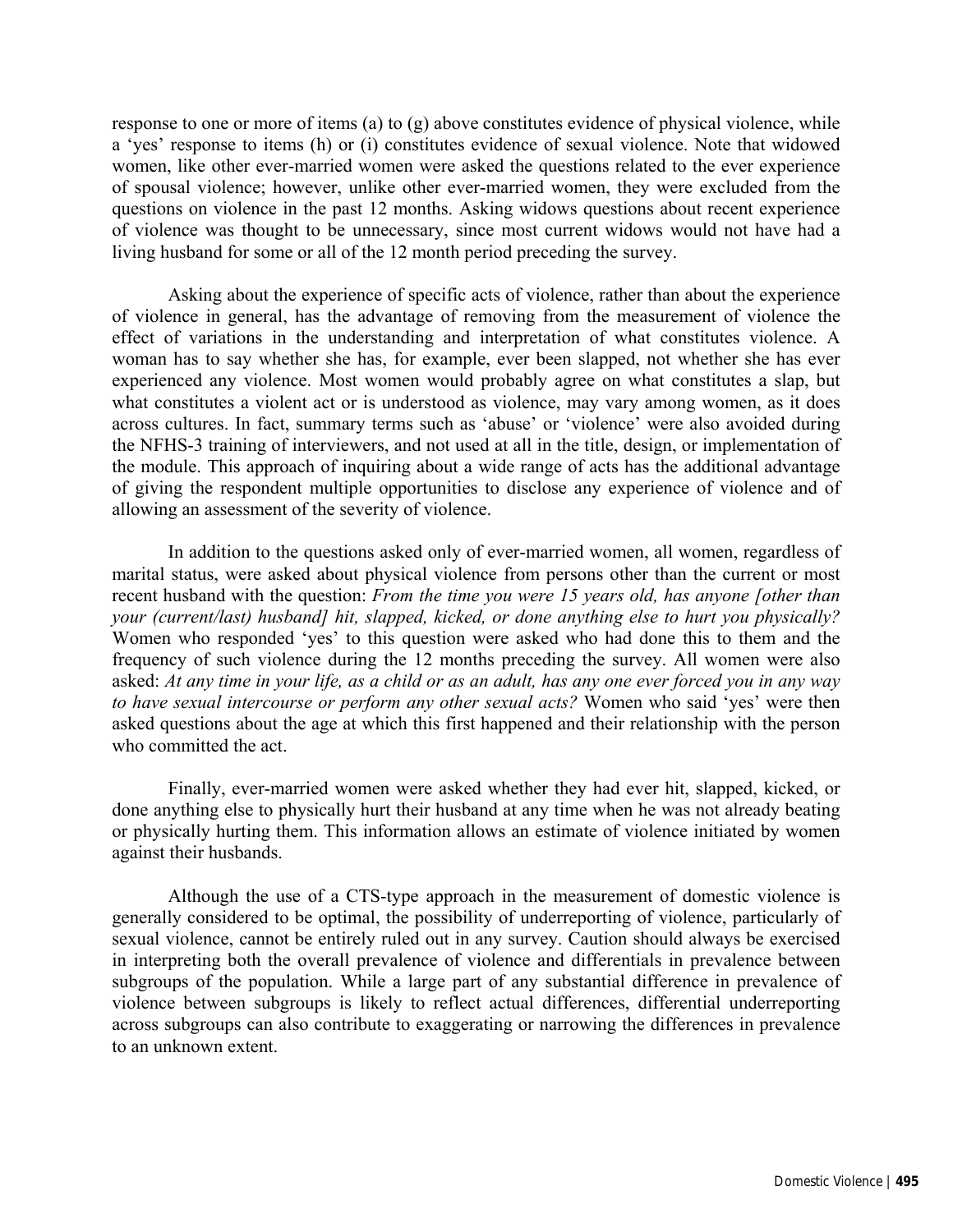**Protections for the respondent.** There are three specific protections for respondents built into the questionnaire:

a) One woman only, from among all women in a sample household eligible for interview, was selected for the domestic violence module of questions. In households with more than one eligible woman, the woman administered the module was randomly selected through a specially designed simple selection procedure based on the Kish Grid (Kish, 1965) which was built into the Household Questionnaire. Selecting only one woman for the domestic module even when there are more women eligible for interview, allows the interviewed respondent to keep the information confidential. Security and confidentiality reasons also dictated that men not be asked questions about the experience or perpetration of violence.

b) Informed consent for the survey was obtained from the respondent at the start of the individual interview. In addition, at the start of the domestic violence section, each respondent was read a statement informing her that she was now going to be asked questions that could be personal in nature because they explored different aspects of the relationship between couples. The statement reassured the respondent that her answers were completely confidential and would not be told to anyone else and that no one else in the household would be asked these questions.

c) The domestic violence module was specially designed to allow the interviewer to continue the interview only if privacy was obtained. If privacy could not be obtained, the interviewer was instructed to skip the module, thank the respondent, and end the interview. In India, less than one percent of women selected for interview with the module could not be interviewed because of privacy considerations.

 Although most women interviewed do not ask for help, some abused women may ask the interviewer for assistance. To prepare for this possibility, all field organizations involved in the implementation of NFHS-3 were required to put together a list of organizations in their state that assist women in distress. This list was provided to interviewers and interviewers were specially trained to provide this information in a confidential and safe manner when asked by respondents.

**Special training for implementing the domestic violence module.** Even women who want to speak about their experiences of domestic violence may find it difficult to do so because of feelings of shame or fear. The need to establish rapport with the respondent and ensure confidentiality and privacy during the interview is important for all parts of the survey, but is especially critical in ensuring the validity of domestic violence data. Complete privacy is also essential for ensuring the security of both interviewer and respondent. Asking about violence or reporting violence, especially in households where the perpetrator may be present at the time of interview, carries the risk of further violence. Accordingly, in NFHS-3, interviewers were provided training for implementing the domestic violence module based on a training manual specially developed to enable the field staff to collect violence data in a secure, confidential and ethical manner. The main goals of this training were to sensitize field staff to issues of gender and violence; to teach techniques for gender-sensitive interviewing and for building interviewerrespondent rapport and confidence in order to maximize disclosure; to manage safety and ethical concerns that are specific to domestic violence data collection, including ways of obtaining privacy and handling interruptions; and to achieve field staff buy-in for maintaining strict confidentiality.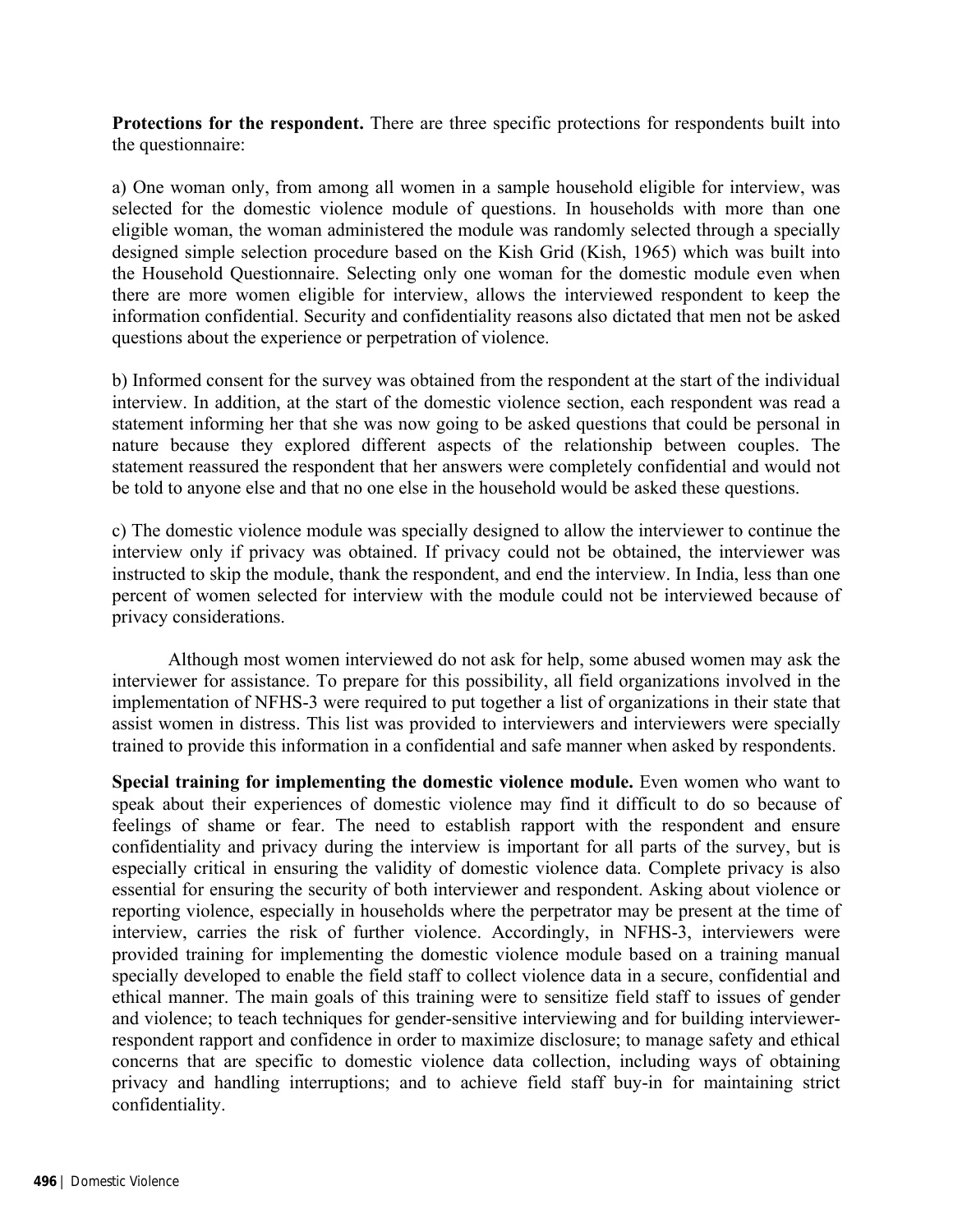The rest of this chapter is organized as follows: in Section 15.2 data on the experience of physical and sexual violence for all women, irrespective of marital status are presented. Also discussed in this section is information on the relationship of the perpetrator to the respondent, and for women who report sexual violence, the age at which it first occurred. Section 15.3 provides a discussion of marital control exerted by husbands on their wives through coercive behaviours. Such controlling behaviours are known to be correlated with the exercise of violence. Section 15.4 presents data on spousal violence experienced by ever-married women, along with information on the timing and consequences of the violence. Also discussed here are data on violence by women against their husbands. Finally, Section 15.5 addresses the helpseeking behaviours of abused women.

 Note that the approach taken to measuring domestic violence in NFHS-3 is sufficiently different from that taken in NFHS-2 so as to preclude any possibility of comparison of the violence data in the two surveys. This also means that the data from the two surveys cannot be used to provide trends in violence against women.

 As mentioned above, security precautions required that only one woman be administered the domestic violence module in each sample household, and that the domestic violence module not be administered if privacy is not achievable. With these restrictions, the resulting sample of women for the domestic violence module is 83,703 (13,999 never married women and 69,704 ever-married women) or 67 percent of the entire NFHS-3 sample of women. Of the 49,682 unweighted de facto women excluded, 40,117 women were not selected for the domestic violence sample because they belonged to households with more than one eligible woman, only 477 (0.6 percent of all women eligible for the module) could not be administered the module because privacy could not be obtained, and 88 could not be interviewed for other reasons. It is noteworthy that the age, residential, educational, religious, caste/tribe and wealth index distributions of the subsample of women who completed the domestic violence module are virtually identical to the entire NFHS-3 sample of eligible women (data not shown).

## **15.2 EXPERIENCE OF VIOLENCE BY WOMEN AGE 15-49**

In this section, women's experience of physical violence since age 15 is discussed, followed by a discussion of their lifetime experience of sexual violence. Indicators of the ever experience of physical or sexual violence are also discussed.

### **15.2.1 Physical Violence since Age 15**

Table 15.1 shows the percentage of women who have experienced physical violence at any time since the age of 15 years—ever and in the previous 12 months—by background characteristics. Thirty-four percent of all women age 15-49 have experienced violence at any time since the age of 15. Nineteen percent of women age 15-49 have experienced violence in the 12 months preceding the survey. Notably, the majority (56 percent) of women who have ever experienced violence since the age of 15 have experienced violence in the 12 months preceding the survey. Of women who experienced any violence in the past 12 months, one in five reported that they experienced the violence often, and the remainder said that they experienced it sometimes.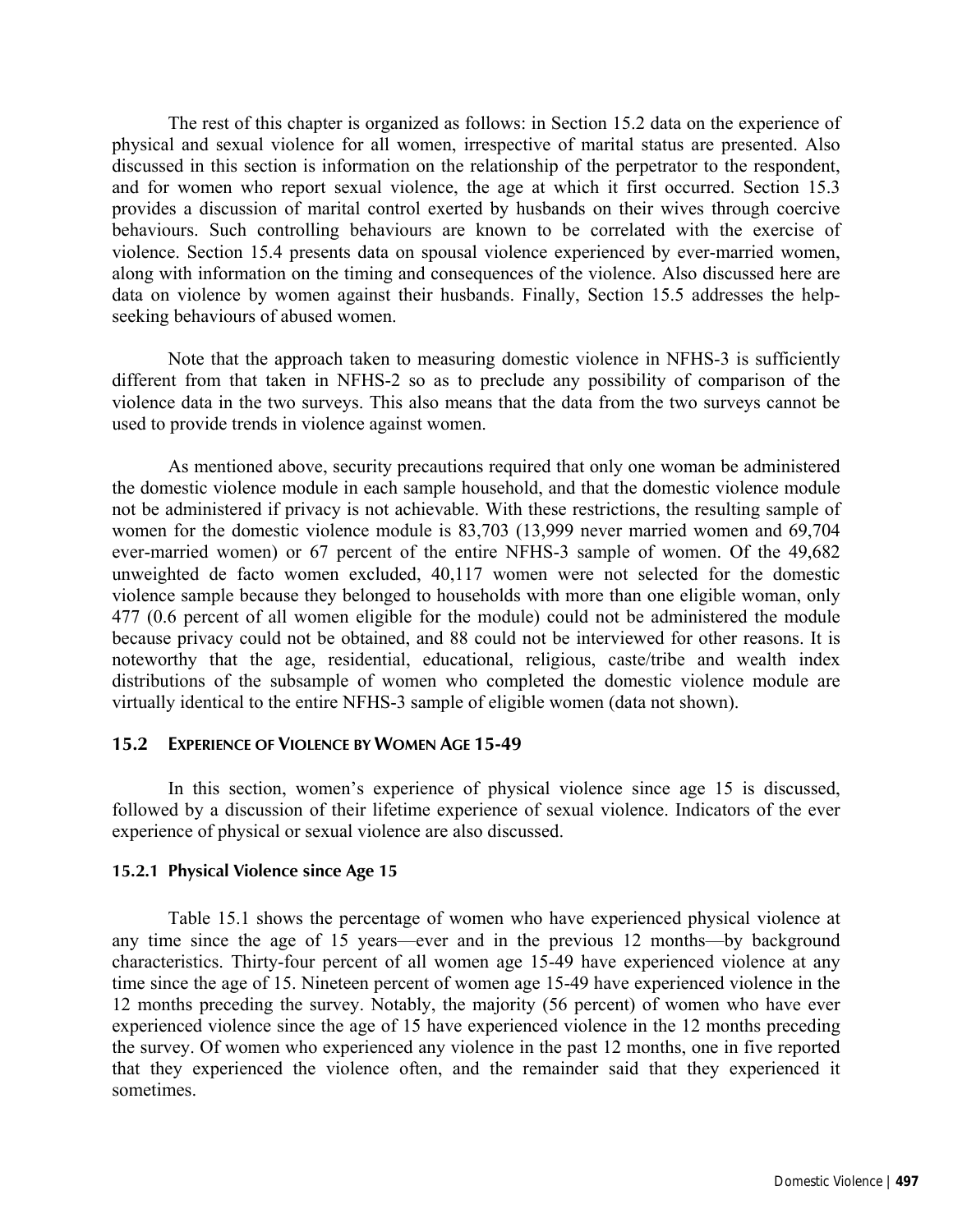#### Table 15.1 Experience of physical violence

Percentage of women age 15-49 who have ever experienced physical violence since age 15 and<br>percentage who have experienced physical violence during the 12 months preceding the survey, by<br>background characteristics, India,

|                                                                                                                                                            | Percentage who<br>have ever<br>experienced     |            | Percentage who have experienced<br>physical violence in the past 12 months |                       |                    |
|------------------------------------------------------------------------------------------------------------------------------------------------------------|------------------------------------------------|------------|----------------------------------------------------------------------------|-----------------------|--------------------|
| Background characteristic                                                                                                                                  | physical violence<br>since age 15 <sup>1</sup> | Often      | Sometimes                                                                  | Often or<br>sometimes | Number of<br>women |
| Age                                                                                                                                                        |                                                |            |                                                                            |                       |                    |
| 15-19                                                                                                                                                      | 20.7                                           | 2.8        | 11.7                                                                       | 14.5                  | 16,617             |
| 20-24                                                                                                                                                      | 30.8                                           | 4.1        | 15.8                                                                       | 19.9                  | 15,427             |
| 25-29                                                                                                                                                      | 38.1                                           | 5.2        | 18.3                                                                       | 23.5                  | 13,832             |
| 30-39<br>40-49                                                                                                                                             | 39.4<br>37.7                                   | 4.6<br>3.1 | 16.4<br>12.4                                                               | 21.0<br>15.5          | 22,542<br>15,286   |
|                                                                                                                                                            |                                                |            |                                                                            |                       |                    |
| Residence<br>Urban                                                                                                                                         | 28.3                                           | 2.9        | 12.0                                                                       | 14.9                  | 27,371             |
| Rural                                                                                                                                                      | 36.1                                           | 4.4        | 16.4                                                                       | 20.9                  | 56,332             |
| Education                                                                                                                                                  |                                                |            |                                                                            |                       |                    |
| No education                                                                                                                                               | 44.3                                           | 5.7        | 19.9                                                                       | 25.6                  | 34,138             |
| <5 years complete                                                                                                                                          | 39.1                                           | 4.7        | 17.2                                                                       | 21.9                  | 6,600              |
| 5-7 years complete                                                                                                                                         | 32.4                                           | 3.7        | 15.1                                                                       | 18.7                  | 12,557             |
| 8-9 years complete                                                                                                                                         | 26.0                                           | 2.9        | 12.3                                                                       | 15.2                  | 11,700             |
| 10-11 years complete                                                                                                                                       | 21.3                                           | 1.9        | 8.7                                                                        | 10.6                  | 8,683              |
| 12 or more years complete                                                                                                                                  | 14.3                                           | 0.8        | 5.2                                                                        | 6.0                   | 10,023             |
| Employment (past 12 months)                                                                                                                                |                                                |            |                                                                            |                       |                    |
| Not employed                                                                                                                                               | 29.1<br>39.6                                   | 3.2<br>4.9 | 13.4<br>17.3                                                               | 16.6<br>22.2          | 47,720             |
| Employed for cash<br>Employed not for cash                                                                                                                 | 39.1                                           | 5.1        | 16.4                                                                       | 21.6                  | 24,079<br>11,880   |
|                                                                                                                                                            |                                                |            |                                                                            |                       |                    |
| Marital status<br>Never married                                                                                                                            | 16.1                                           | 1.4        | 8.1                                                                        | 9.5                   | 16,477             |
| Currently married                                                                                                                                          | 37.4                                           | 4.7        | 17.5                                                                       | 22.1                  | 62,652             |
| Married, gauna not performed                                                                                                                               | 14.9                                           | 0.7        | 5.6                                                                        | 6.3                   | 568                |
| Widowed                                                                                                                                                    | 37.9                                           | 0.3        | 1.4                                                                        | 1.7                   | 2,692              |
| Divorced/separated/deserted                                                                                                                                | 66.1                                           | 11.0       | 13.2                                                                       | 24.2                  | 1,314              |
| Household structure <sup>2</sup>                                                                                                                           |                                                |            |                                                                            |                       |                    |
| Nuclear                                                                                                                                                    | 35.7                                           | 4.2        | 16.4                                                                       | 20.5                  | 43,551             |
| Non-nuclear                                                                                                                                                | 31.2                                           | 3.7        | 13.5                                                                       | 17.2                  | 40,152             |
| Religion                                                                                                                                                   |                                                |            |                                                                            |                       |                    |
| Hindu                                                                                                                                                      | 33.7                                           | 3.9        | 14.9                                                                       | 18.8                  | 67,426             |
| Muslim                                                                                                                                                     | 34.6                                           | 4.9        | 16.2                                                                       | 21.1                  | 11,396             |
| Christian<br>Sikh                                                                                                                                          | 27.8<br>26.1                                   | 3.0<br>1.5 | 13.8<br>11.9                                                               | 16.7<br>13.3          | 2,039<br>1,492     |
| Buddhist/Neo-Buddhist                                                                                                                                      | 40.9                                           | 4.1        | 14.4                                                                       | 18.5                  | 681                |
| Jain                                                                                                                                                       | 12.6                                           | 1.4        | 3.9                                                                        | 5.3                   | 264                |
| Other                                                                                                                                                      | 36.3                                           | 2.8        | 18.2                                                                       | 21.0                  | 333                |
| Caste/tribe                                                                                                                                                |                                                |            |                                                                            |                       |                    |
| Scheduled caste                                                                                                                                            | 41.7                                           | 4.9        | 19.0                                                                       | 23.9                  | 15,609             |
| Scheduled tribe                                                                                                                                            | 39.3                                           | 5.5        | 19.0                                                                       | 24.5                  | 6,866              |
| Other backward class                                                                                                                                       | 34.1                                           | 4.0        | 15.1                                                                       | 19.0                  | 32,938             |
| Other<br>Don't know                                                                                                                                        | 26.8<br>28.5                                   | 3.1<br>1.6 | 11.4<br>15.5                                                               | 14.5<br>17.2          | 27,582<br>466      |
|                                                                                                                                                            |                                                |            |                                                                            |                       |                    |
| Wealth index                                                                                                                                               |                                                |            |                                                                            |                       |                    |
| Lowest<br>Second                                                                                                                                           | 44.5<br>41.8                                   | 6.6<br>5.5 | 20.9<br>19.6                                                               | 27.5<br>25.1          | 14,763<br>15,997   |
| Middle                                                                                                                                                     | 35.9                                           | 4.3        | 16.2                                                                       | 20.5                  | 16,790             |
| Fourth                                                                                                                                                     | 29.7                                           | 2.8        | 12.7                                                                       | 15.5                  | 17,499             |
| Highest                                                                                                                                                    | 19.2                                           | 1.3        | 7.3                                                                        | 8.6                   | 18,654             |
| Total                                                                                                                                                      | 33.5                                           | 4.0        | 15.0                                                                       | 18.9                  | 83,703             |
|                                                                                                                                                            |                                                |            |                                                                            |                       |                    |
| Note: Total includes women with missing information on education, employment (past 12 months),<br>religion, and caste/tribe, who are not shown separately. |                                                |            |                                                                            |                       |                    |

<sup>1</sup> Includes physical violence in the past 12 months.

<sup>2</sup> Nuclear households are households comprised of a married couple or a man or a woman living alone or with unmarried children (biological, adopted, or fostered) with or without unrelated individuals.

By age, the prevalence of physical violence is lowest, at 21 percent, for women age 15- 19, followed by 31 percent for women age 20-24 and 38-39 percent for women in the older age groups. The prevalence of violence in the past 12 months has an inverted U-shaped relationship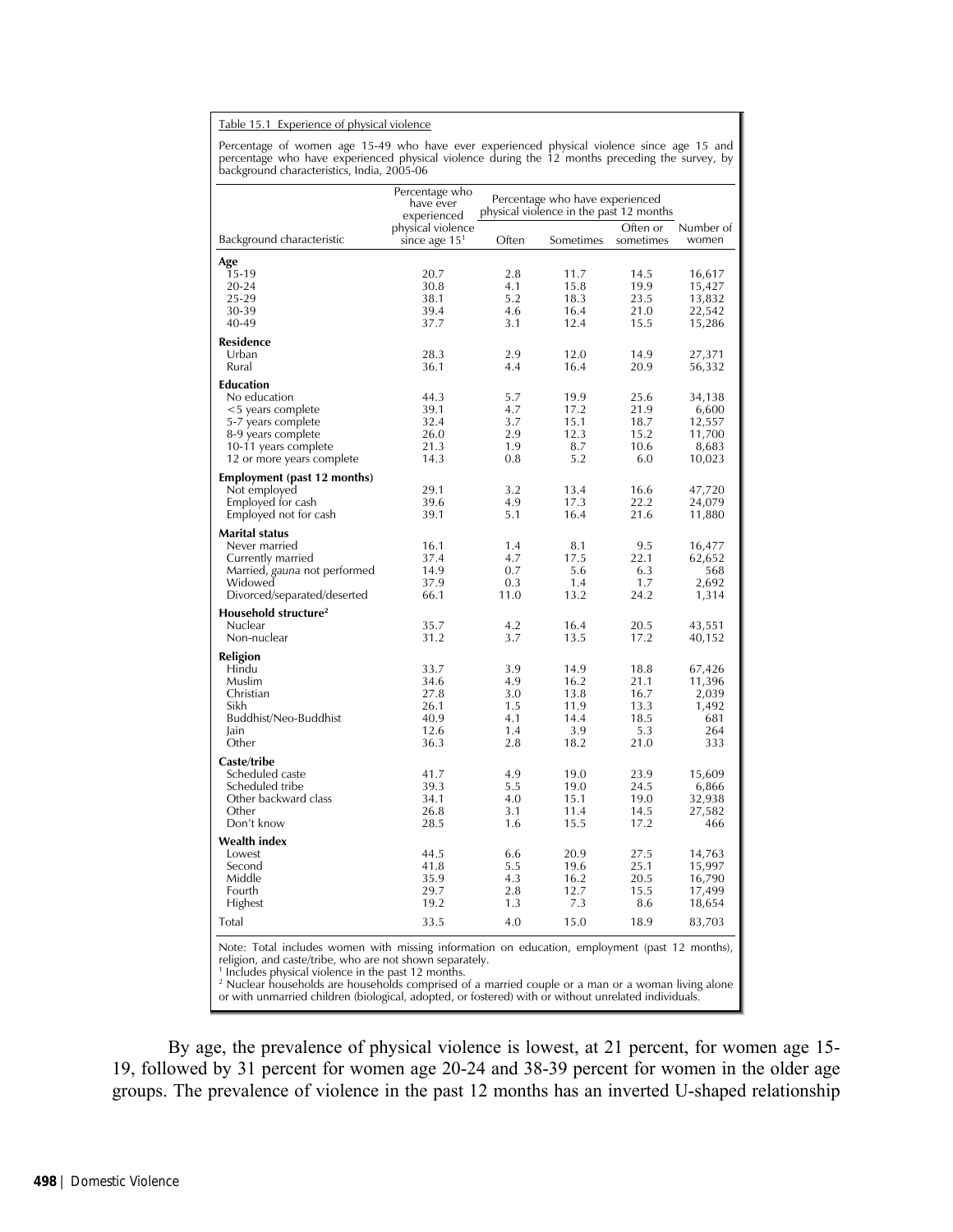with age, with the highest prevalence (24 percent) found for women age 25-29 and the lowest (15-16 percent) for the youngest and oldest women. Women age 25-29 are also somewhat more likely to experience violence often. However, among women who have ever experienced violence at some time since the age of 15, the youngest women (age 15-19) are most likely, at 70 percent, to have experienced violence in the past 12 months and the oldest women (age 40-49) least likely, at 41 percent, to have done so. Rural women are more likely than urban women to have ever experienced physical violence since the age of 15, and to have experienced it in the past 12 months.

Differentials in prevalence by women's education are substantial. Forty-four percent of women with no education have experienced violence at some time since the age of 15, and 26 percent have experienced violence in the past 12 months. These proportions decline steadily with education, and the corresponding proportions for women who have completed 12 or more years of education are 14 percent and 6 percent, respectively. The percentage of women often experiencing violence in the past 12 months also declines with education, from 6 percent for women with no education to 1 percent for women who have the highest level of education. However, among women who have experienced violence since the age of 15, there is much less variation in the experience of violence in the past 12 months across educational levels (from 58 percent among women with no education to 50 percent among women with 10-11 complete years of education and 42 percent among women with the highest level of education). Women who were employed at any time in the past 12 months have a much higher prevalence of violence (39-40 percent) than women who were not employed (29 percent), although the corresponding differential in the experience of violence in the past 12 months is much smaller (22 percent for women employed in the past 12 months, compared with 17 percent for women who were not employed).

Two-thirds of currently divorced, separated, or deserted women have experienced violence at some time since age 15, twice the national average. Currently married women and widowed women have a much higher prevalence of violence (37 and 38 percent) than never married women or women whose *gauna* has not yet been performed (16 and 15 percent). This is not surprising since spousal violence for women age 15-49 is the most common form of domestic violence. The prevalence of violence does not vary by household structure.

Differentials by religion and caste/tribe status are large. Buddhist/Neo-Buddhist women report the highest level of violence (41 percent), followed by Muslim and Hindu women (34-35 percent), and Sikh and Christian women (26-28 percent); Jain women report the lowest levels of violence (13 percent). Prevalence of violence is also much higher among women belonging to the scheduled castes and tribes than among women who do not belong to these categories. While variation in violence in the past 12 months by religion and caste/tribe has a similar pattern, the differentials are much smaller.

Differentials across wealth quintiles are also large. The prevalence of the experience of physical violence since the age of 15 declines sharply and steadily with increasing wealth status from 45 percent for women in the lowest wealth quintile to 19 percent for women in the highest wealth quintile. The corresponding decline in the experience of violence in the past 12 months is from 27 percent among women in the lowest quintile to 9 percent among women in the highest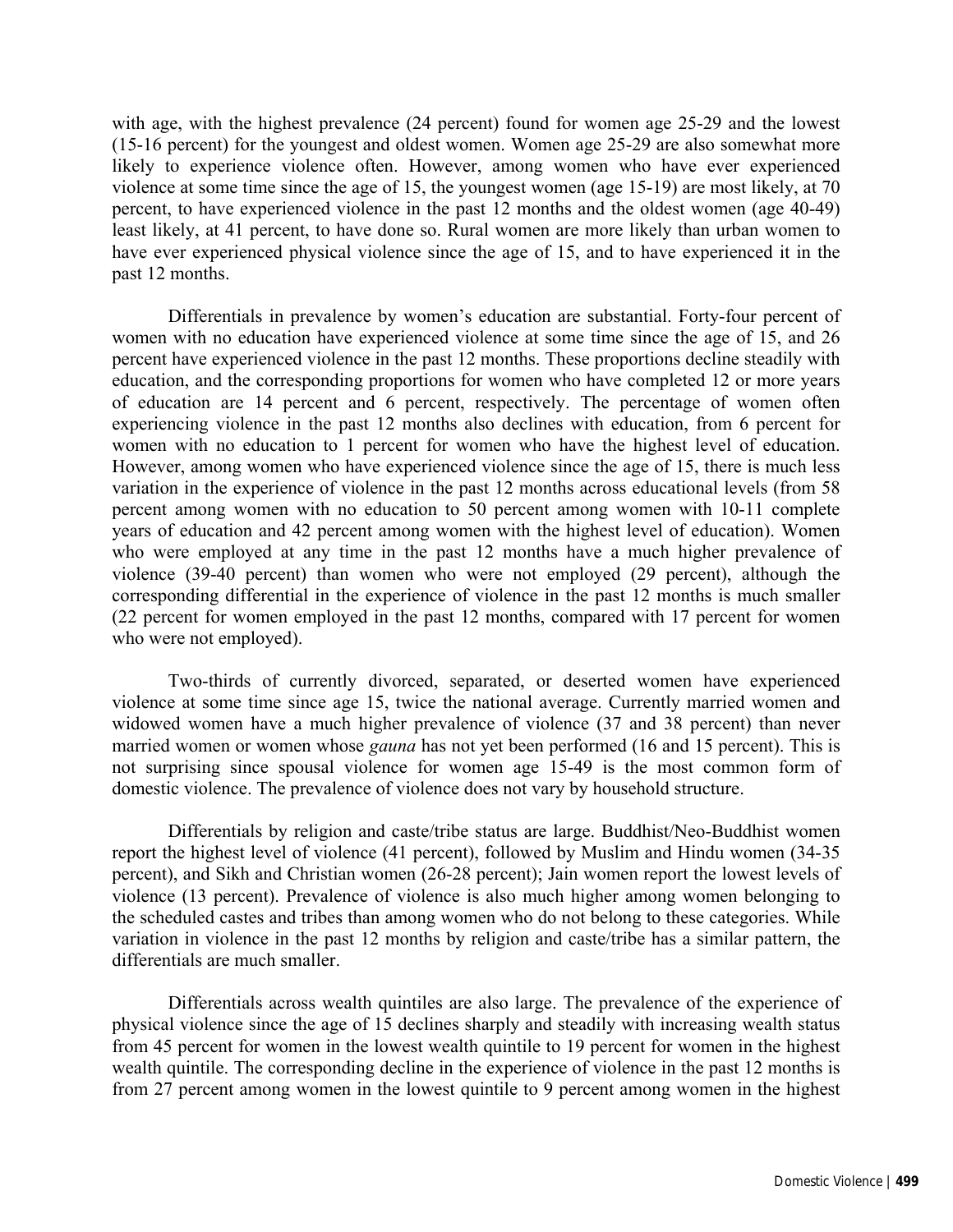quintile. Notably, among women who have experienced violence since the age of 15, the proportion that have experienced violence in the past 12 months does not vary as much by wealth status. Sixty-two percent of women in the lowest quintile who have experienced violence since the age of 15 have experienced violence in the past 12 months, and this proportion declines slowly to 45 percent among women in the highest quintile. Thus, it is evident that even among the wealthiest groups, one of every five women has ever experienced physical violence, and among those who have experienced violence, almost half have experienced violence in the recent past.

Among women who reported having experienced any physical violence at some time since the age of 15, Table 15.2 identifies who committed the violence by providing the nature of the relationship between the perpetrator of the violence and the respondent. Data are shown separately by current marital status of the respondent, although the violence being reported by ever married women may have occurred before, during, or after having been married. Since women could have experienced violence at the hands of more than one person, the percentages do not sum to 100.

As expected, almost all evermarried women who have experienced violence report a current or former Table 15.2 Persons committing physical violence

Among women age 15-49 who have experienced physical violence since age 15, percentage who report specific persons who committed the violence, according to the respondent's marital status, India, 2005-06

|                                                              |         | Marital status |         |        |  |  |  |  |
|--------------------------------------------------------------|---------|----------------|---------|--------|--|--|--|--|
|                                                              |         | Married,       |         |        |  |  |  |  |
|                                                              | Ever    | gauna not      | Never   |        |  |  |  |  |
| Person                                                       | married | performed      | married | Total  |  |  |  |  |
| Current husband                                              | 85.3    | (4.9)          | na      | 77.0   |  |  |  |  |
| Former husband                                               | 7.3     | (0.0)          | na      | 6.6    |  |  |  |  |
| Current boyfriend                                            | 0.0     | (0.0)          | 0.1     | 0.0    |  |  |  |  |
| Former boyfriend                                             | 0.0     | (4.9)          | 0.5     | 0.1    |  |  |  |  |
| Father/step-father                                           | 4.4     | (29.5)         | 26.6    | 6.6    |  |  |  |  |
| Mother/step-mother                                           | 8.9     | (64.3)         | 57.1    | 13.7   |  |  |  |  |
| Sister/brother                                               | 4.7     | (19.6)         | 36.3    | 7.8    |  |  |  |  |
| Daughter/son                                                 | 0.1     | (0.0)          | 0.5     | 0.1    |  |  |  |  |
| Other relative                                               | 1.4     | (3.4)          | 3.0     | 1.5    |  |  |  |  |
| Mother-in-law                                                | 1.9     | (0.0)          | na      | 1.7    |  |  |  |  |
| Father-in-law                                                | 0.6     | (0.0)          | na      | 0.6    |  |  |  |  |
| Other in-law                                                 | 1.5     | (0.0)          | na      | 1.3    |  |  |  |  |
| Teacher                                                      | 1.7     | (16.3)         | 14.9    | 3.0    |  |  |  |  |
| Employer/someone at work                                     | 0.0     | (0.0)          | 0.1     | 0.0    |  |  |  |  |
| Police/soldier                                               | 0.0     | (0.0)          | 0.1     | 0.0    |  |  |  |  |
| Other                                                        | 0.2     | (0.0)          | 0.8     | 0.3    |  |  |  |  |
| Number of women                                              | 25,337  | 85             | 2,656   | 28,078 |  |  |  |  |
| $na = Not applicable$<br>() Based on 25-49 unweighted cases. |         |                |         |        |  |  |  |  |

husband as the person who inflicted violence. Eighty-five percent of ever-married women who have experienced violence since the age of 15 have experienced it from their current husband. Only 2 percent mention a mother-in-law as the perpetrator. Never married women and women whose *gauna* has not been performed mainly report family members, particularly mothers, as the person committing the violence. Notably, about one in seven of these women report violence at the hands of a teacher.

# **15.2.2 Lifetime Sexual Violence**

 NFHS-3 included two sets of questions on sexual violence. The first set asked only evermarried women about sexual violence by the current husband if currently married and the most recent husband if currently divorced, separated, deserted or widowed. The second asked all women, regardless of marital status, whether they had ever, as a child or as an adult, experienced sexual violence. Sexual violence here includes being forced to have sexual intercourse or perform any other sexual acts against one's own will. Table 15.3 shows that 9 percent of all women age 15-49 report having experienced sexual violence at sometime during their lifetime.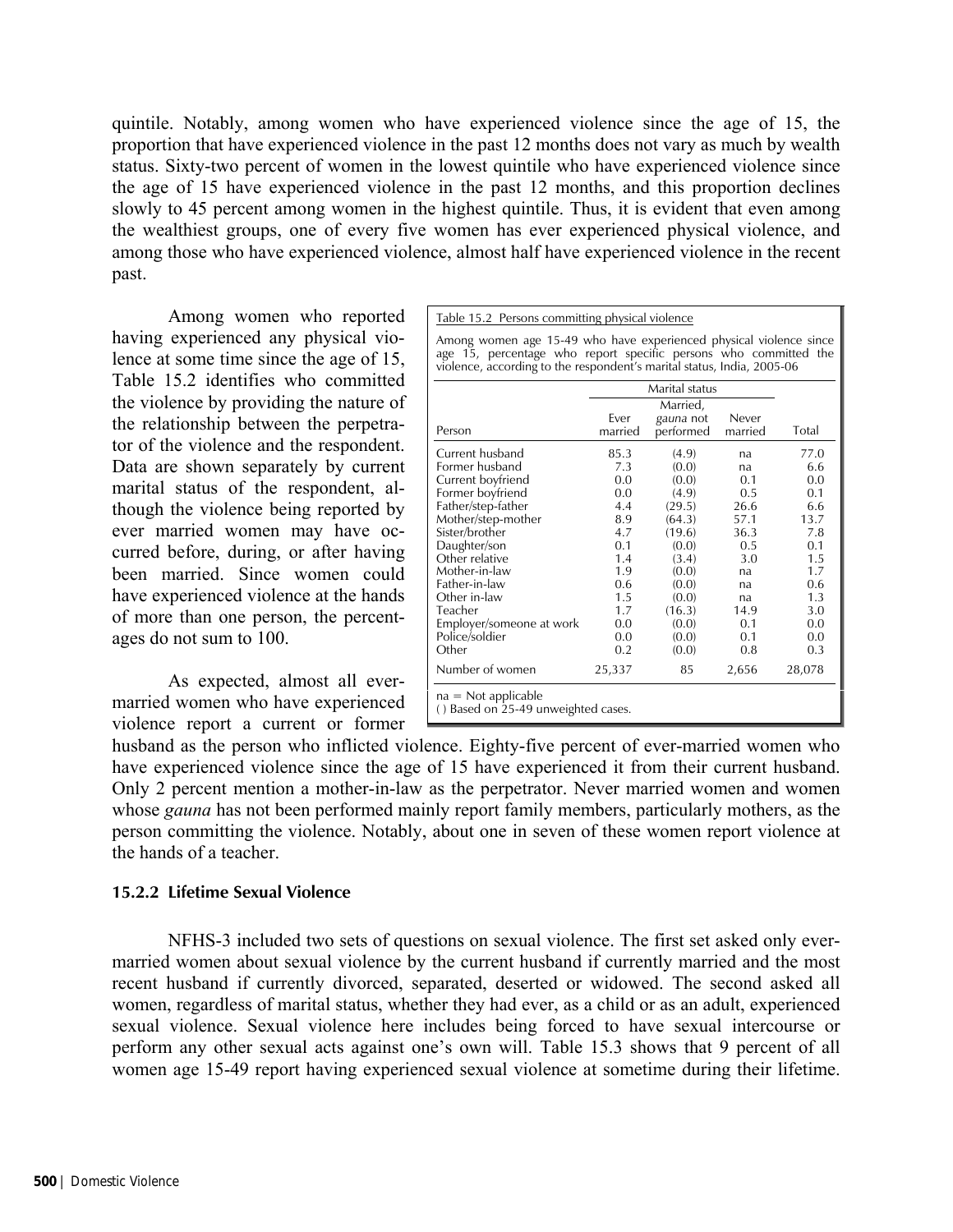Ten percent of currently married or widowed women, 1 percent of never married women, and 2 percent of women whose *gauna* has not yet been performed report have experienced sexual violence. However, compared not only with women in other marital statuses, but also with all other subgroups in the table, it is divorced, separated, or deserted women have the highest prevalence of sexual violence (25 percent).

 Five percent of women age 15-19 report having experienced sexual violence, the lowest rate among all the age groups. Ten percent of rural women have experienced sexual violence, compared with 6 percent of urban women. The prevalence of sexual violence declines sharply with education from 12 percent among women with no education to less than 5 percent of women with at least 10 years of education. As in the case of physical violence, women who were employed (either for cash or not for cash) during the 12 months preceding the survey have a somewhat higher prevalence of sexual violence (10 percent) than women not employed (7 percent). According to religion, Buddhist/Neo-Buddhist and Jain women have the lowest prevalence of sexual violence (3 and 4 percent) and Muslim women the highest (11 percent), followed by Hindu women (8 percent). Prevalence of sexual violence is somewhat higher for the scheduled castes (11 percent) and scheduled tribes (10 percent) than for women not belonging to the scheduled castes and tribes (7-9 percent). As with physical violence, prevalence is highest among women in the poorest wealth quintile (13 percent) and declines steadily with increasing wealth to a low of 4 percent among women in the highest quintile.

 Table 15.4 gives the percent distribution of women who have experienced sexual violence by age at first experience of sexual violence. For the majority of women who report sexual violence, the information on age at first experience of sexual Table 15.3 Experience of sexual violence

Percentage of women age 15-49 who have ever exper-ienced sexual violence, by background characteristics, India,

|                                                        | Percentage<br>who have<br>ever experi- |                                                   |
|--------------------------------------------------------|----------------------------------------|---------------------------------------------------|
| Background characteristic                              | enced sexual<br>violence               | Number of<br>women                                |
| Age                                                    |                                        |                                                   |
| 15-19                                                  | 4.5                                    | 16,617                                            |
| 20-24                                                  | 8.6                                    | 15,427                                            |
| 25-29                                                  | 10.2                                   | 13,832                                            |
| 30-39<br>40-49                                         | 10.2<br>8.5                            | 22,542                                            |
|                                                        |                                        | 15,286                                            |
| Residence<br>Urban                                     | 5.9                                    | 27,371                                            |
| Rural                                                  | 9.7                                    | 56,332                                            |
| Education                                              |                                        |                                                   |
| No education                                           | 12.1                                   | 34,138                                            |
| <5 years complete                                      | 10.5                                   | 6,600                                             |
| 5-7 years complete                                     | 8.1                                    | 12,557                                            |
| 8-9 years complete                                     | 6.0                                    | 11,700                                            |
| 10-11 years complete                                   | 3.7                                    | 8,683                                             |
| 12 or more years complete                              | 2.3                                    | 10,023                                            |
| <b>Employment (past 12 months)</b>                     |                                        |                                                   |
| Not employed                                           | 7.4                                    | 47,720                                            |
| Employed for cash                                      | 9.7                                    | 24,079                                            |
| Employed not for cash                                  | 10.1                                   | 11,880                                            |
| Marital status                                         |                                        |                                                   |
| Never married                                          | 1.1<br>10.1                            | 16,477<br>62,652                                  |
| Currently married                                      | 1.8                                    | 568                                               |
| Married, gauna not performed<br>Widowed                |                                        |                                                   |
| Divorced/separated/deserted                            | 9.7<br>24.6                            | 2,692<br>1,314                                    |
| Household structure <sup>1</sup>                       |                                        |                                                   |
| Nuclear                                                | 8.5                                    | 43,551                                            |
| Non-nuclear                                            | 8.5                                    | 40,152                                            |
| Religion                                               |                                        |                                                   |
| Hindu                                                  | 8.3                                    | 67,426                                            |
| Muslim                                                 | 10.9                                   | 11,396                                            |
| Christian                                              | 5.8                                    | 2,039                                             |
| Sikh                                                   | 4.6                                    | 1,492                                             |
| Buddhist/Neo-Buddhist                                  | 2.8                                    | 681                                               |
| Jain                                                   | 3.9                                    | 264                                               |
| Other                                                  | 9.3                                    | 333                                               |
| Caste/tribe                                            |                                        |                                                   |
| Scheduled caste                                        | 11.0                                   | 15,609                                            |
| Scheduled tribe                                        | 10.2                                   | 6,866                                             |
| Other backward class<br>Other                          | 7.4                                    | 32,938                                            |
| Don't know                                             | 7.8<br>8.7                             | 27,582<br>466                                     |
| Wealth index                                           |                                        |                                                   |
| Lowest                                                 | 13.2                                   | 14,763                                            |
| Second                                                 | l I . I                                | 15,997                                            |
| Middle                                                 | 8.8                                    | 16,790                                            |
| Fourth                                                 | 6.8                                    | 17,499                                            |
| Highest                                                | 3.7                                    | 18,654                                            |
| Total                                                  | 8.5                                    | 83,703                                            |
|                                                        |                                        |                                                   |
| Note: Total includes women with missing information on |                                        | education, employment (past 12 months), religion, |

violence is not known. This is because a significant proportion (73 percent) of reported sexual violence occurred in the current or most recent marriage and the age at initiation of such violence was not determined. Thus, the data in the table largely reflect the age at which non-marital sexual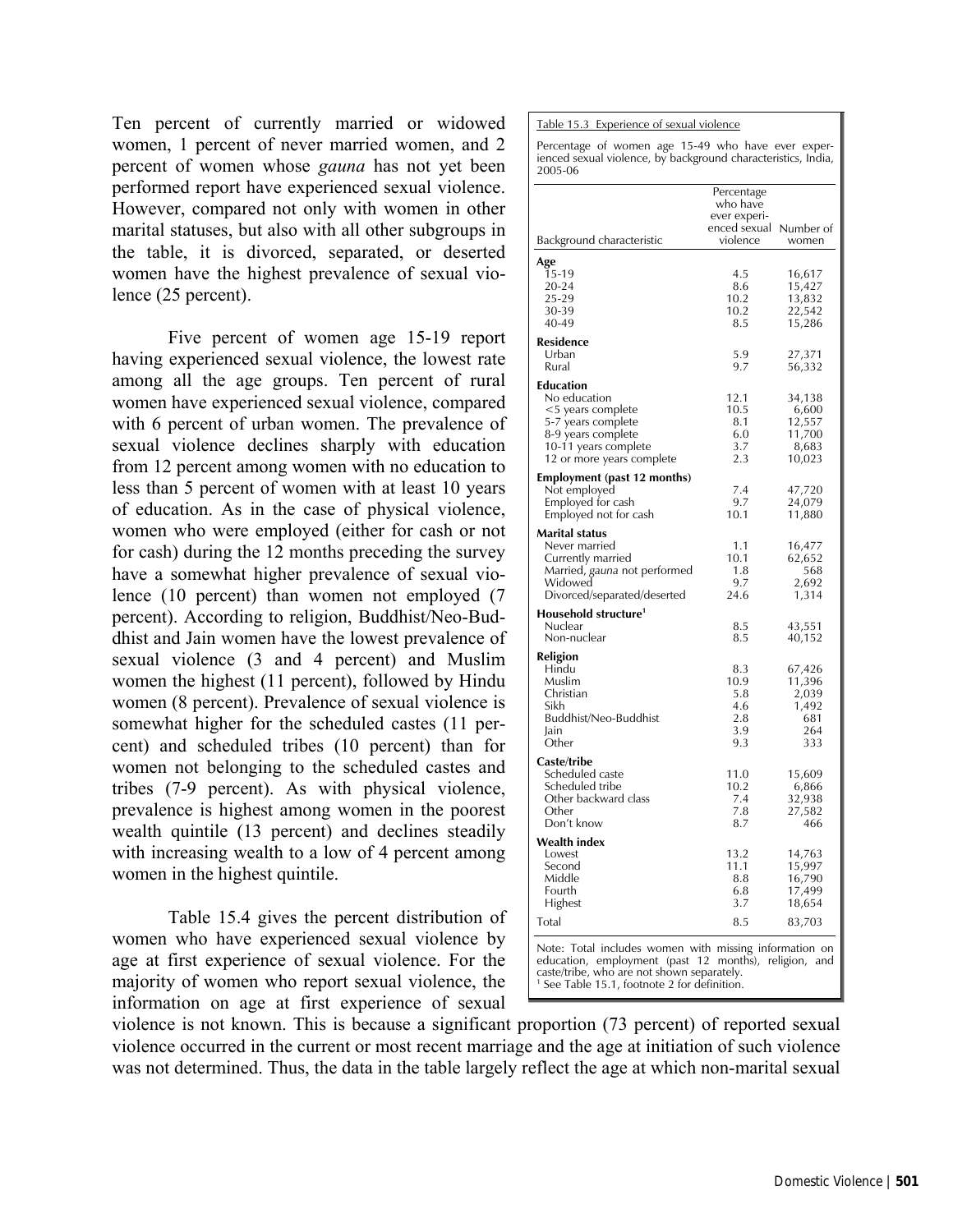violence first occurred. These data suggest that, among women reporting sexual violence not committed by the current or most recent husband, sexual violence typically first occurs in the age group 15-19. However, a significant proportion also occurs before age 15. Specifically, for one in five women who reported any sexual violence not committed by the current or most recent husband, the violence first occurred before women were 15 years of age. Notably, among the youngest women reporting sexual violence, the proportion who have experienced violence before age 15 is 12 percent or about one in four of those who report violence by someone other than a current or most recent husband.

| Table 15.4 Age at first experience of sexual violence                                                                                                                   |                                                                                                                                                                                                                                                                   |           |           |           |                                                 |         |       |                    |
|-------------------------------------------------------------------------------------------------------------------------------------------------------------------------|-------------------------------------------------------------------------------------------------------------------------------------------------------------------------------------------------------------------------------------------------------------------|-----------|-----------|-----------|-------------------------------------------------|---------|-------|--------------------|
| Percent distribution of women age 15-49 who have experienced sexual violence by age at first experience of sexual<br>violence, according to current age, India, 2005-06 |                                                                                                                                                                                                                                                                   |           |           |           |                                                 |         |       |                    |
| Age at first experience of sexual violence                                                                                                                              |                                                                                                                                                                                                                                                                   |           |           |           |                                                 |         |       |                    |
| Age                                                                                                                                                                     | Less than<br>age $10$                                                                                                                                                                                                                                             | Age 10-14 | Age 15-19 | Age 20-49 | Not<br>determined/<br>$don't$ know <sup>1</sup> | Missing | Total | Number of<br>women |
| $15-19$                                                                                                                                                                 | 2.1                                                                                                                                                                                                                                                               | 9.8       | 32.2      | na        | 55.3                                            | 0.7     | 100.0 | 751                |
| $20 - 24$                                                                                                                                                               | 0.0                                                                                                                                                                                                                                                               | 4.4       | 18.3      | 7.3       | 69.8                                            | 0.3     | 100.0 | 1,324              |
| 25-29                                                                                                                                                                   | 0.2                                                                                                                                                                                                                                                               | 4.6       | 10.5      | 8.4       | 76.2                                            | 0.2     | 100.0 | 1,413              |
| 30-39                                                                                                                                                                   | 0.4                                                                                                                                                                                                                                                               | 3.9       | 10.3      | 8.3       | 77.1                                            | 0.0     | 100.0 | 2,308              |
| 40-49                                                                                                                                                                   | 0.0                                                                                                                                                                                                                                                               | 4.3       | 10.6      | 11.3      | 73.5                                            | 0.2     | 100.0 | 1,293              |
| Total                                                                                                                                                                   | 0.4                                                                                                                                                                                                                                                               | 4.8       | 14.2      | 7.8       | 72.6                                            | 0.2     | 100.0 | 7,090              |
|                                                                                                                                                                         | $na = Not applicable$<br><sup>1</sup> Includes women who report having ever experienced sexual violence committed only by their current husband if<br>currently married or most recont bushand if widowed diversed separated or deserted. For these wemen the age |           |           |           |                                                 |         |       |                    |

ntly married or most recent husband if widowed, divorced,  $\,$ at first experience of sexual violence is not known.

 Table 15.5 shows the perpetrators of sexual violence according to women's marital status and age at first experience of violence. The table shows that although the vast majority of evermarried women reporting any sexual violence have experienced such violence at the hands of a husband, 2 percent report sexual violence by a relative, 1 percent report sexual violence by a friend/acquaintance, and about half a percentage point each, report sexual violence by a boyfriend, an in-law, a family friend, or a stranger. Never married women who have experienced sexual violence have most often been abused by a relative (27 percent), a friend/acquaintance (23 percent), a boyfriend (19 percent), a stranger (16 percent), and a family friend (8 percent).

| Table 15.5 Persons committing sexual violence                                                                                                                                                                                          |                 |                  |                 |                       |                               |           |  |
|----------------------------------------------------------------------------------------------------------------------------------------------------------------------------------------------------------------------------------------|-----------------|------------------|-----------------|-----------------------|-------------------------------|-----------|--|
| Among women age 15-49 who have experienced sexual violence, percentage who report<br>specific persons committing sexual violence according to age at first experience of sexual<br>violence and current marital status, India, 2005-06 |                 |                  |                 |                       |                               |           |  |
| Age at first experience<br>of sexual violence<br>Marital status                                                                                                                                                                        |                 |                  |                 |                       |                               |           |  |
| Person                                                                                                                                                                                                                                 | Ever<br>married | Never<br>married | $<$ 15<br>years | 15 years<br>or higher | Don't<br>$k$ now <sup>1</sup> | Total     |  |
| Current husband                                                                                                                                                                                                                        | 87.5            | 0.0              | 47.1            | 75.1                  | 91.0                          | 85.2      |  |
| Former husband                                                                                                                                                                                                                         | 7.9             | 0.0              | 8.0             | 5.5                   | 8.3                           | 7.7       |  |
| Current/former boyfriend                                                                                                                                                                                                               | 0.4             | 19.2             | 2.2             | 2.9                   | 0.1                           | 0.9       |  |
| Father                                                                                                                                                                                                                                 | 0.0             | 1.1              | 0.0             | 0.2                   | 0.0                           | 0.0       |  |
| Step father                                                                                                                                                                                                                            | 0.0             | 0.7              | 0.0             | 0.1                   | 0.0                           | 0.0       |  |
| Other relative                                                                                                                                                                                                                         | 1.7             | 26.7             | 18.6            | 5.7                   | 0.2                           | 2.4       |  |
| In-law                                                                                                                                                                                                                                 | 0.4             | 1.5              | 0.0             | 1.1                   | 0.2                           | 0.4       |  |
| Own friend/acquaintance                                                                                                                                                                                                                | 1.0             | 22.9             | 10.2            | 4.3                   | 0.1                           | 1.6       |  |
| Family friend                                                                                                                                                                                                                          | 0.4             | 7.6              | 4.6             | 1.4                   | 0.0                           | 0.6       |  |
| Teacher                                                                                                                                                                                                                                | 0.0             | 0.4              | 0.1             | 0.1                   | 0.0                           | 0.0       |  |
|                                                                                                                                                                                                                                        |                 |                  |                 |                       |                               | Continued |  |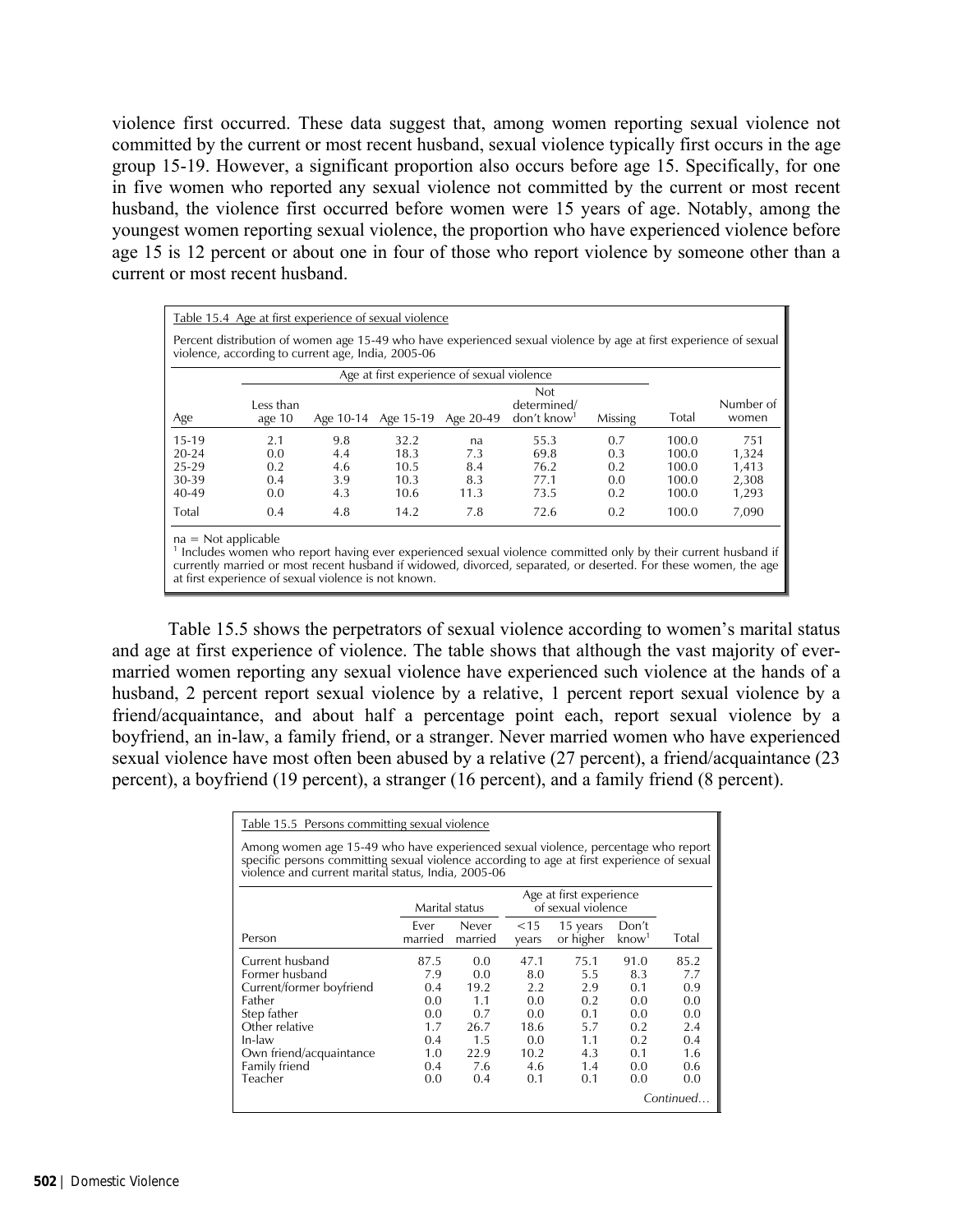| Table 15.5 Persons committing sexual violence—Continued                                                                                                                                                                                                                                                           |                                 | Marital status                   |                                 | Age at first experience<br>of sexual violence |                                 |                                 |  |
|-------------------------------------------------------------------------------------------------------------------------------------------------------------------------------------------------------------------------------------------------------------------------------------------------------------------|---------------------------------|----------------------------------|---------------------------------|-----------------------------------------------|---------------------------------|---------------------------------|--|
| Person                                                                                                                                                                                                                                                                                                            | Ever<br>married                 | Never<br>married                 | $<$ 15<br>years                 | 15 years<br>or higher                         | Don't<br>$k$ now <sup>1</sup>   | Total                           |  |
| Employer/someone at work<br>Police/soldier<br>Priest/religious leader<br>Stranger<br>Other                                                                                                                                                                                                                        | 0.2<br>0.0<br>0.0<br>0.5<br>0.1 | 3.0<br>0.0<br>0.0<br>15.6<br>1.3 | 1.3<br>0.0<br>0.0<br>7.8<br>0.0 | 0.8<br>0.0<br>0.0<br>2.1<br>0.4               | 0.0<br>0.0<br>0.0<br>0.0<br>0.0 | 0.2<br>0.0<br>0.0<br>0.9<br>0.1 |  |
| Number of women                                                                                                                                                                                                                                                                                                   | 6,900                           | 190                              | 371                             | 1.566                                         | 5,144                           | 7,090                           |  |
| Note: Total includes women with missing information on age at experience of sexual<br>violence, who are not shown separately.<br><sup>1</sup> Includes women who report having ever experienced sexual violence committed only<br>by their current bushand if currently married or most recent bushand if widowed |                                 |                                  |                                 |                                               |                                 |                                 |  |

ently married or most recent husband divorced, separated, or deserted. For these women, the age at first experience of sexual violence is not known.

 Among women for whom the age at first sexual abuse is known, 371 were younger than 15 years when they were first abused. Almost half (47 percent) of this small number of women, say that their current husband was the perpetrator of the violence and 8 percent say that it was a former husband. Among women who first experienced sexual violence before age 15, significant proportions say that the violence was perpetrated by a relative (19 percent) or by a friend or acquaintance (10 percent). Among women who first experienced sexual violence after age 15, husbands are by far the most common perpetrators of sexual violence.

## **15.2.3 Physical or Sexual Violence**

 Table 15.6 shows the percentage of women who have experienced different combinations of physical and sexual violence for India as a whole, according to selected background characteristics and by state. Thirty-four percent have experienced physical violence and 27 percent have experienced physical violence but not sexual violence; 9 percent have experienced sexual violence and 2 percent have experienced sexual violence but not physical violence; and 7 percent have experienced both physical and sexual violence. Overall, in India 35 percent of women age 15-49 have experienced physical or sexual violence; this proportion is 40 percent for ever-married women and 17 percent for never married women. Both types of violence are higher in rural than in urban areas.

 The proportion of women who have experienced only physical violence, as well as those who have experienced both physical and sexual violence, or have experienced physical or sexual violence, increases with age till the age group 30-39, but then declines somewhat for the oldest age group. Sexual violence only does not increase linearly with age and is highest for women in the age-groups 15-19 and 20-24.

 Women's experience of the different types of violence varies greatly by state. In all states, however, physical violence alone tends to be the most common form of violence. Sexual violence rarely occurs without physical violence. Any sexual violence (with or without physical violence) ranges from 1 percent in Himachal Pradesh and Meghalaya to 16 percent in Tripura, 17 percent in Bihar and Rajasthan, and 18 pecent in West Bengal. The prevalence of any violence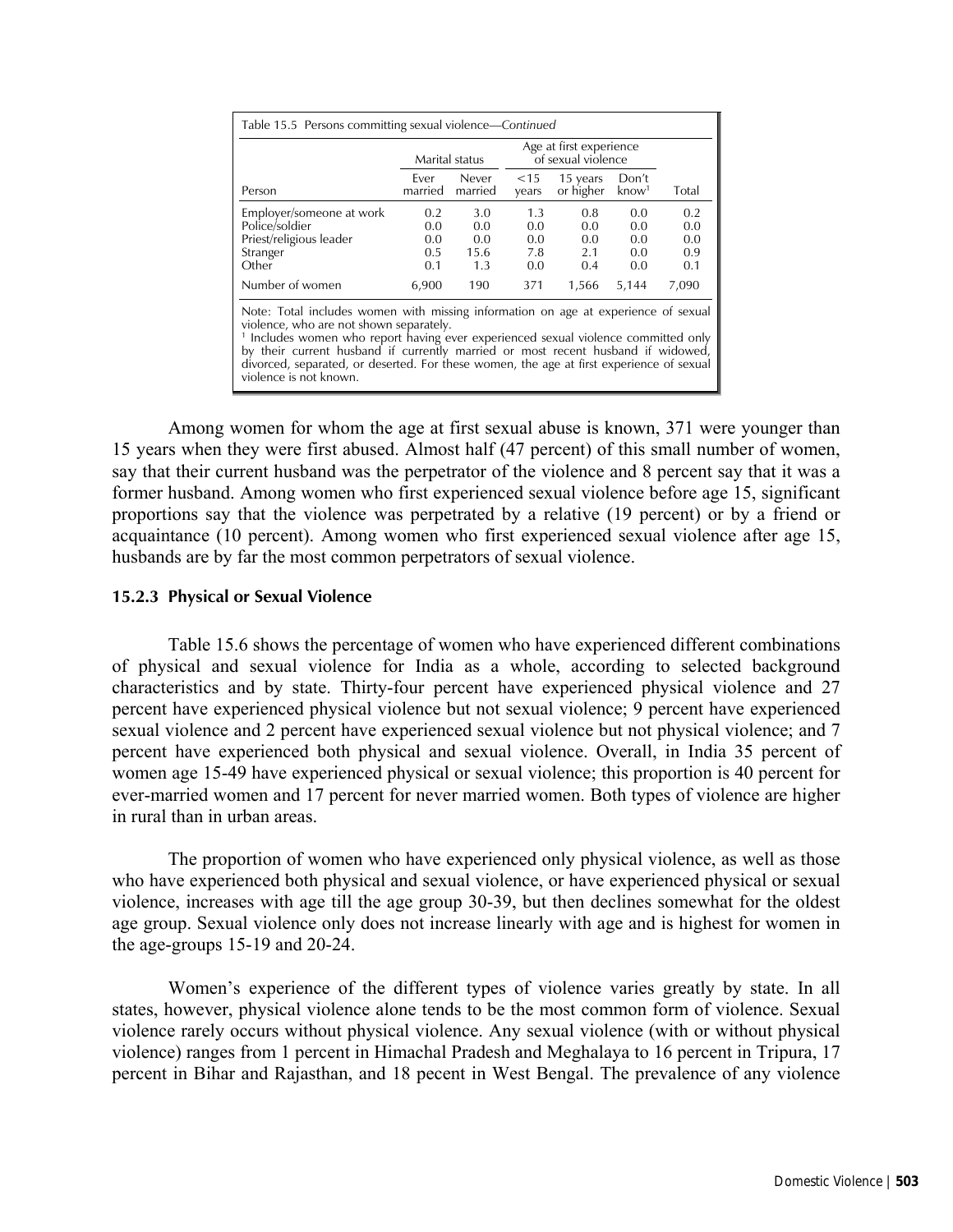Table 15.6 Experience of different forms of violence

Percentage of women age 15-49 who have experienced different forms of violence by residence, age, marital status, and state, India, 2005-06

| ∠∪∪J-∪∪                         |                      |                    |                        |                       |
|---------------------------------|----------------------|--------------------|------------------------|-----------------------|
|                                 | Physical<br>violence | Sexual<br>violence | Physical<br>and sexual | Physical<br>or sexual |
| State                           | only                 | only               | violence               | violence              |
| India                           | 26.9                 | 1.8                | 6.7                    | 35.4                  |
| Age                             |                      |                    |                        |                       |
| 15-19                           | 18.0                 | 1.8                | 2.7                    | 22.5                  |
| $15 - 17$                       | 18.6                 | 1.4                | 1.6                    | 21.6                  |
| 18-19                           | 17.2                 | 2.4                | 4.2                    | 23.8                  |
| 20-24                           | 24.7<br>29.7         | 2.4<br>1.9         | 6.2<br>8.4             | 33.2<br>39.9          |
| 25-29<br>30-39                  | 30.8                 | 1.7                | 8.5                    | 41.1                  |
| 40-49                           | 30.5                 | 1.3                | 7.2                    | 39.0                  |
| <b>Residence</b>                |                      |                    |                        |                       |
| Urban                           | 23.5                 | 1.1                | 4.8                    | 29.4                  |
| Rural                           | 28.5                 | 2.1                | 7.6                    | 38.3                  |
| <b>Marital status</b>           |                      |                    |                        |                       |
| Ever married                    | 29.7                 | 2.1                | 8.3<br>0.3             | 40.1                  |
| Never married                   | 15.7                 | 0.8                |                        | 16.9                  |
| North<br>Delhi                  | 14.9                 | 0.2                | 1.4                    | 16.5                  |
| Haryana                         | 23.4                 | 1.4                | 4.3                    | 29.0                  |
| Himachal Pradesh                | 4.1                  | 0.3                | 1.1                    | 5.6                   |
| Jammu & Kashmir                 | 10.1                 | 0.9                | 1.9                    | 12.9                  |
| Punjab                          | 25.0                 | 1.0                | 4.9                    | 30.9                  |
| Rajasthan                       | 27.5                 | 4.6                | 12.6                   | 44.6                  |
| Uttaranchal                     | 22.1                 | 0.4                | 4.2                    | 26.8                  |
| Central                         |                      |                    |                        |                       |
| Chhattisgarh                    | 24.0                 | 0.8                | 5.3                    | 30.1                  |
| Madhya Pradesh<br>Uttar Pradesh | 37.0<br>30.3         | 1.4<br>1.1         | 8.4<br>6.7             | 46.8<br>38.1          |
|                                 |                      |                    |                        |                       |
| East<br>Bihar                   | 38.9                 | 2.9                | 13.8                   | 55.6                  |
| <b>Iharkhand</b>                | 23.5                 | 2.1                | 9.2                    | 34.8                  |
| Orissa                          | 24.5                 | 3.5                | 8.2                    | 36.2                  |
| West Bengal                     | 19.9                 | 6.2                | 12.2                   | 38.3                  |
| <b>Northeast</b>                |                      |                    |                        |                       |
| Arunachal Pradesh               | 25.1                 | 2.8                | 7.5                    | 35.5                  |
| Assam                           | 24.7                 | 2.2                | 9.6                    | 36.5                  |
| Manipur                         | 28.8                 | 2.1                | 7.9                    | 38.9                  |
| Meghalaya                       | 14.6                 | 0.4                | 1.0                    | 16.0                  |
| Mizoram                         | 22.9                 | 0.5                | 2.1                    | 25.5                  |
| Nagaland                        | 12.9                 | 3.1                | 3.0                    | 19.0                  |
| Sikkim                          | 16.8                 | 1.6                | 2.4                    | 20.9                  |
| Tripura                         | 28.9                 | 2.5                | 13.2                   | 44.7                  |
| West<br>Goa                     | 12.5                 | 0.6                | 1.8                    | 15.0                  |
| Gujarat                         | 20.7                 | 2.2                | 4.8                    | 27.8                  |
| Maharashtra                     | 27.2                 | 0.3                | 1.7                    | 29.2                  |
| South                           |                      |                    |                        |                       |
| Andhra Pradesh                  | 29.9                 | 0.5                | 3.4                    | 33.8                  |
| Karnataka                       | 16.7                 | 0.2                | 2.9                    | 19.9                  |
| Kerala                          | 12.6                 | 1.3                | 3.4                    | 17.3                  |
| Tamil Nadu                      | 36.1                 | 0.0                | 2.5                    | 38.7                  |

(physical or sexual) is least in Himachal Pradesh, at 6 percent, followed by Jammu and Kashmir (13 percent) and Goa (15 percent). Any violence is most common in Bihar (56 percent), followed by Rajasthan, Madhya Pradesh, and Tripura (45-47 percent).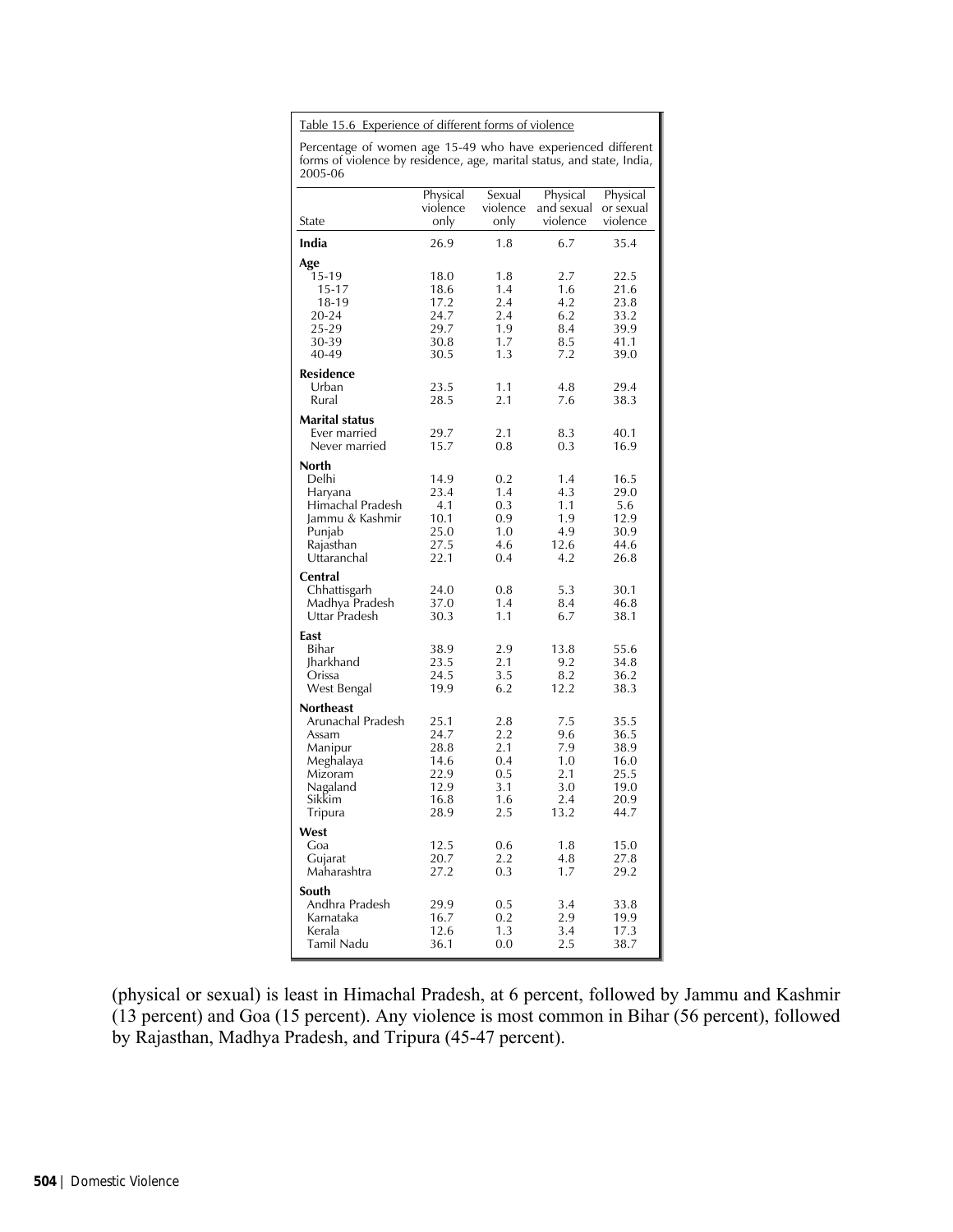## **15.3 MARITAL CONTROL**

 Certain male behaviours meant to keep tight control over women, particularly wives, have been identified in the literature as risk factors for violence (Campbell et al., 2003; Kishor and Johnson, 2004). Accordingly, NFHS-3 sought information on six controlling behaviours that may be manifested by husbands, by asking each ever-married respondent the following: whether her husband is jealous or angry if she talks to other men; frequently accuses her of being unfaithful; does not permit her to meet her female friends; tries to limit her contacts with her family; insists on knowing where she is at all times; and does not trust her with money. For currently married women these questions refer to their current husband and for formerly married women to their most recent husband. Table 15.7 shows the percentage of women who have been subjected to these behaviours, according to background characteristics. The most common behaviour of all the behaviours asked about is jealousy or anger if the wife talks to other men. This behaviour is experienced by a quarter of ever-married women (26 percent). The next most commonly experienced controlling behaviours asked about are the wife not being trusted with money (18 percent) and the wife not being allowed to meet her female friends (16 percent). However, few women have husbands who show a significant number of these behaviours: only 12 percent of women have husbands who display three or more of these behaviours, and 57 percent have husbands who display none of them.

| Table 15.7 Degree of marital control exercised by husbands                                                                                             |                                                                                                                                                                                     |                                                        |                                                            |                                                        |                                                          |                                              |                                           |                                                                                                |                                                            |  |
|--------------------------------------------------------------------------------------------------------------------------------------------------------|-------------------------------------------------------------------------------------------------------------------------------------------------------------------------------------|--------------------------------------------------------|------------------------------------------------------------|--------------------------------------------------------|----------------------------------------------------------|----------------------------------------------|-------------------------------------------|------------------------------------------------------------------------------------------------|------------------------------------------------------------|--|
|                                                                                                                                                        | Percentage of ever-married women age 15-49 whose husband has ever demonstrated specific types of controlling behaviours, according to<br>background characteristics, India, 2005-06 |                                                        |                                                            |                                                        |                                                          |                                              |                                           |                                                                                                |                                                            |  |
|                                                                                                                                                        |                                                                                                                                                                                     |                                                        | Percentage of women whose husband:                         |                                                        |                                                          |                                              |                                           |                                                                                                |                                                            |  |
| Background characteristic                                                                                                                              | Is jealous<br>or angry if<br>she talks to<br>other men                                                                                                                              | Frequently<br>accuses<br>her of<br>being<br>unfaithful | Does not<br>permit her<br>to meet<br>her female<br>friends | Tries to<br>limit her<br>contact<br>with her<br>family | Insists on<br>knowing<br>where she<br>is at all<br>times | Does not<br>trust her<br>with any<br>money   | Husband<br>displays 3<br>or more of       | Husband<br>displays<br>none of<br>the specific the specific Number of<br>behaviours behaviours | women                                                      |  |
| Age<br>$15-19$<br>$20 - 24$<br>25-29<br>30-39<br>40-49                                                                                                 | 33.6<br>27.7<br>27.1<br>25.8<br>23.5                                                                                                                                                | 11.7<br>8.2<br>8.7<br>8.5<br>7.7                       | 19.3<br>15.9<br>16.1<br>15.9<br>14.9                       | 12.3<br>10.3<br>9.8<br>10.0<br>8.7                     | 16.1<br>12.7<br>12.7<br>11.2<br>10.4                     | 20.9<br>18.5<br>18.0<br>18.8<br>17.1         | 17.2<br>12.7<br>12.4<br>12.0<br>10.4      | 49.5<br>56.3<br>55.9<br>57.5<br>59.8                                                           | 4,643<br>11,642<br>13,006<br>22,191<br>15,175              |  |
| <b>Residence</b><br>Urban<br>Rural                                                                                                                     | 20.5<br>29.0                                                                                                                                                                        | 6.4<br>9.4                                             | 14.3<br>16.6                                               | 8.0<br>10.7                                            | 9.3<br>13.0                                              | 17.1<br>18.9                                 | 9.6<br>13.3                               | 63.7<br>54.0                                                                                   | 20,441<br>46,217                                           |  |
| <b>Education</b><br>No education<br><5 years complete<br>5-7 years complete<br>8-9 years complete<br>10-11 years complete<br>12 or more years complete | 32.3<br>28.3<br>25.7<br>21.0<br>17.2<br>9.6                                                                                                                                         | 10.8<br>9.7<br>8.1<br>6.1<br>4.3<br>2.6                | 16.5<br>19.7<br>15.8<br>15.1<br>13.8<br>12.4               | 11.4<br>11.6<br>9.8<br>8.6<br>6.8<br>4.5               | 13.4<br>14.8<br>11.8<br>10.8<br>8.4<br>6.2               | 19.3<br>21.2<br>17.9<br>17.2<br>16.6<br>14.0 | 14.5<br>14.8<br>12.1<br>9.8<br>7.9<br>5.0 | 51.5<br>53.1<br>57.8<br>61.9<br>65.5<br>73.8                                                   | 32,024<br>5,647<br>9,900<br>7,585<br>5,440<br>6,059        |  |
| Employment (past 12 months)<br>Not employed<br>Employed for cash<br>Employed not for cash                                                              | 23.6<br>28.0<br>33.8                                                                                                                                                                | 6.7<br>11.5<br>9.1                                     | 15.2<br>17.2<br>16.3                                       | 9.1<br>11.3<br>10.1                                    | 10.9<br>13.5<br>12.5                                     | 18.1<br>18.8<br>18.3                         | 10.7<br>14.5<br>13.2                      | 59.3<br>55.6<br>50.8                                                                           | 37,020<br>19,668<br>9,958                                  |  |
| <b>Marital status</b><br>Currently married<br>Widowed<br>Divorced/separated/deserted                                                                   | 26.0<br>24.8<br>50.7                                                                                                                                                                | 7.8<br>9.9<br>38.1                                     | 15.6<br>15.2<br>32.3                                       | 9.4<br>9.4<br>31.3                                     | 11.4<br>12.5<br>33.7                                     | 18.0<br>17.6<br>36.1                         | 11.6<br>12.9<br>39.5                      | 57.3<br>59.9<br>31.8                                                                           | 62,652<br>2,692<br>1,314                                   |  |
| Marital duration <sup>1</sup><br>Married only once<br>$0-4$ years<br>5-9 years<br>$10+$ years<br>Married more than once                                | 25.7<br>24.3<br>26.7<br>25.8<br>37.9                                                                                                                                                | 7.7<br>7.4<br>7.6<br>7.8<br>14.8                       | 15.5<br>15.5<br>15.6<br>15.4<br>22.5                       | 9.3<br>8.6<br>10.1<br>9.3<br>15.1                      | 11.2<br>11.7<br>12.0<br>10.8<br>21.0                     | 17.9<br>17.7<br>17.7<br>18.0<br>23.2         | 11.4<br>11.5<br>12.1<br>11.2<br>21.1      | 57.6<br>59.5<br>56.8<br>57.3<br>45.2                                                           | 61,395<br>11,411<br>12,261<br>37,723<br>1,258<br>Continued |  |
|                                                                                                                                                        |                                                                                                                                                                                     |                                                        |                                                            |                                                        |                                                          |                                              |                                           |                                                                                                |                                                            |  |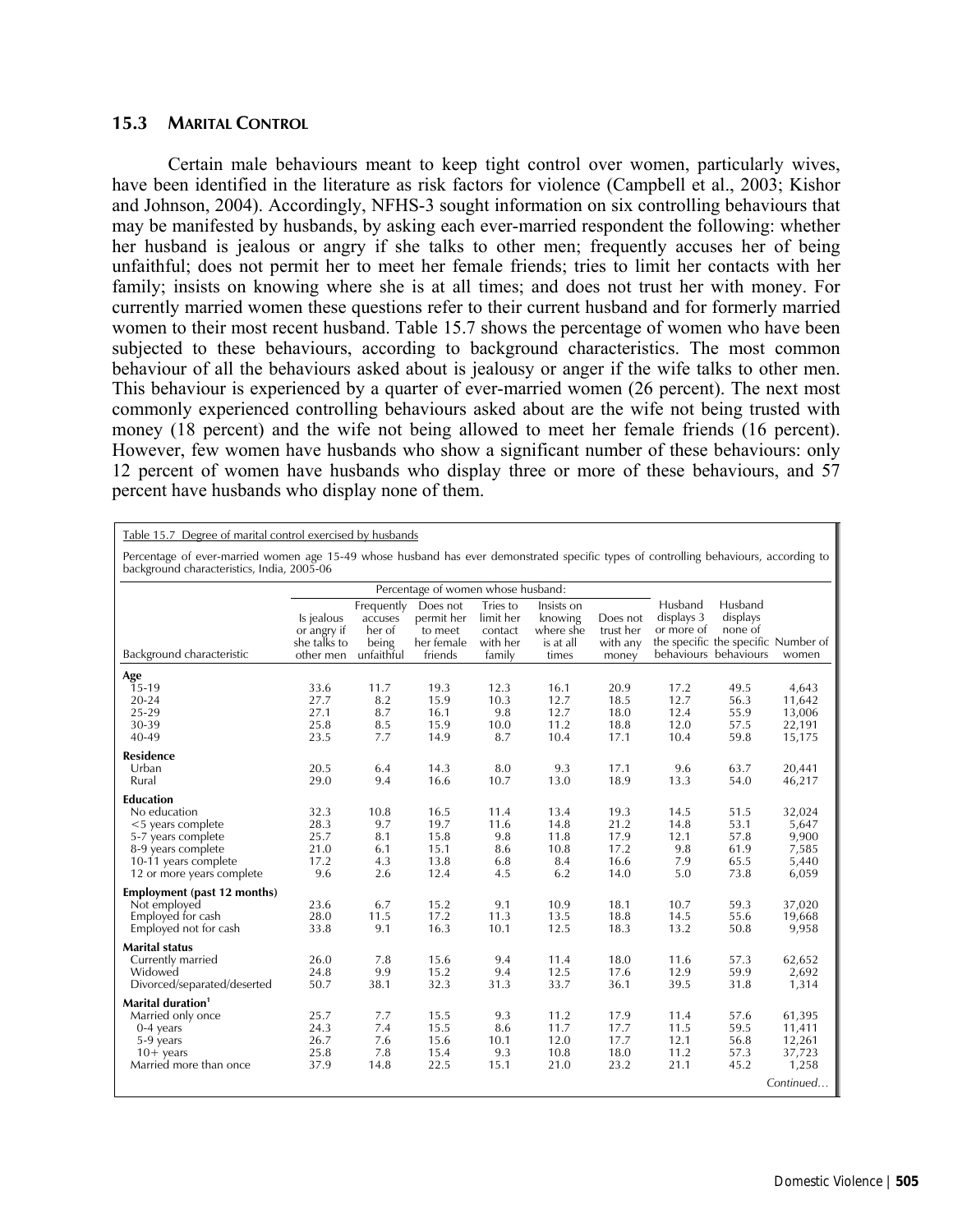| Table 15.7 Degree of marital control exercised by husbands—Continued                             |                                                        |                                                        |                                                            |                                                        |                                                          |                                                      |                                                    |                                                                                                |                                                        |
|--------------------------------------------------------------------------------------------------|--------------------------------------------------------|--------------------------------------------------------|------------------------------------------------------------|--------------------------------------------------------|----------------------------------------------------------|------------------------------------------------------|----------------------------------------------------|------------------------------------------------------------------------------------------------|--------------------------------------------------------|
|                                                                                                  |                                                        |                                                        | Percentage of women whose husband:                         |                                                        |                                                          |                                                      |                                                    |                                                                                                |                                                        |
| Background characteristic                                                                        | Is jealous<br>or angry if<br>she talks to<br>other men | Frequently<br>accuses<br>her of<br>being<br>unfaithful | Does not<br>permit her<br>to meet<br>her female<br>friends | Tries to<br>limit her<br>contact<br>with her<br>family | Insists on<br>knowing<br>where she<br>is at all<br>times | Does not<br>trust her<br>with any<br>money           | Husband<br>displays 3<br>or more of                | Husband<br>displays<br>none of<br>the specific the specific Number of<br>behaviours behaviours | women                                                  |
| Number of living children                                                                        |                                                        |                                                        |                                                            |                                                        |                                                          |                                                      |                                                    |                                                                                                |                                                        |
| $\mathbf{0}$<br>$1 - 2$<br>$3 - 4$<br>$5+$                                                       | 27.0<br>23.2<br>28.6<br>32.0                           | 10.2<br>7.6<br>8.9<br>9.2                              | 17.1<br>14.9<br>16.6<br>16.8                               | 10.9<br>9.0<br>10.3<br>11.1                            | 14.6<br>10.8<br>12.2<br>12.6                             | 18.9<br>17.2<br>19.1<br>19.8                         | 14.1<br>11.0<br>12.8<br>13.3                       | 56.4<br>60.9<br>54.2<br>50.5                                                                   | 7,530<br>29,164<br>22,244<br>7,720                     |
| Household structure <sup>2</sup>                                                                 |                                                        |                                                        |                                                            |                                                        |                                                          |                                                      |                                                    |                                                                                                |                                                        |
| Nuclear<br>Non-nuclear                                                                           | 26.3<br>26.6                                           | 8.7<br>8.3                                             | 15.3<br>16.6                                               | 9.6<br>10.1                                            | 11.5<br>12.3                                             | 17.8<br>18.9                                         | 12.0<br>12.4                                       | 57.6<br>56.2                                                                                   | 33,989<br>32,669                                       |
| Religion<br>Hindu<br>Muslim<br>Christian<br>Sikh<br>Buddhist/Neo-Buddhist<br>Jain<br>Other       | 26.4<br>29.1<br>18.0<br>22.1<br>19.1<br>10.7<br>27.1   | 8.4<br>9.3<br>7.4<br>5.2<br>12.2<br>3.2<br>8.6         | 15.8<br>16.8<br>9.8<br>19.9<br>22.8<br>20.7<br>13.2        | 9.5<br>12.8<br>6.3<br>5.1<br>16.7<br>2.3<br>10.2       | 11.4<br>14.8<br>10.4<br>11.7<br>15.4<br>5.1<br>25.6      | 18.1<br>19.8<br>11.8<br>21.9<br>30.8<br>22.7<br>15.6 | 11.9<br>14.4<br>8.6<br>10.9<br>18.5<br>5.1<br>12.6 | 57.3<br>52.3<br>69.5<br>59.2<br>51.9<br>66.4<br>50.6                                           | 54,208<br>8,795<br>1,500<br>1,115<br>537<br>190<br>245 |
| Caste/tribe<br>Scheduled caste<br>Scheduled tribe<br>Other backward class<br>Other<br>Don't know | 29.7<br>31.3<br>27.2<br>22.2<br>31.0                   | 10.5<br>12.0<br>8.2<br>6.6<br>16.1                     | 17.6<br>17.6<br>13.6<br>17.4<br>17.4                       | 10.7<br>11.0<br>9.8<br>9.1<br>16.2                     | 12.9<br>15.3<br>11.1<br>11.4<br>18.2                     | 20.2<br>18.9<br>16.1<br>19.9<br>16.6                 | 14.1<br>16.0<br>11.5<br>10.9<br>18.5               | 53.7<br>52.7<br>58.3<br>58.3<br>53.6                                                           | 12,701<br>5,562<br>26,438<br>21,393<br>375             |
| <b>Wealth index</b><br>Lowest<br>Second<br>Middle<br>Fourth<br>Highest                           | 33.9<br>32.1<br>28.8<br>23.0<br>14.8                   | 12.4<br>10.8<br>10.0<br>6.5<br>3.0                     | 17.2<br>17.9<br>16.0<br>14.6<br>14.0                       | 12.8<br>11.6<br>10.5<br>8.8<br>5.8                     | 15.4<br>14.2<br>12.3<br>10.8<br>7.1                      | 19.8<br>20.6<br>17.9<br>17.0<br>16.6                 | 16.0<br>15.0<br>13.0<br>10.5<br>6.8                | 49.3<br>50.1<br>55.6<br>60.9<br>68.1                                                           | 12,815<br>13,384<br>13,386<br>13,444<br>13,628         |
| Total                                                                                            | 26.4                                                   | 8.5                                                    | 15.9                                                       | 9.9                                                    | 11.9                                                     | 18.3                                                 | 12.2                                               | 56.9                                                                                           | 66,658                                                 |

Note: Husband refers to the current husband for currently married women and the most recent husband for widowed, divorced, separated, or deserted women. Total includes women with missing information on education, employment (past 12 months), religion, and caste/tribe, who are not shown separately.

1 Currently married women only.

<sup>2</sup> See Table 15.1, footnote 2 for definition.

 The proportion of women whose husbands show three or more controlling behaviours declines with age. Husbands of the youngest married women (15-19 years) appear to be the most controlling, with 34 percent reporting that their husbands are jealous or angry when they talk to other men; 21 percent reporting that their husbands do not trust them with money; and 19 percent reporting that their husbands do not permit them to meet their female friends. While rural women are more likely to report controlling behaviours by their husbands than urban women, the differentials tend to be relatively small. The proportion of women experiencing controlling behaviours also tends to decline with increasing education and wealth, and is higher for women who are employed, particularly if employed for cash, than if they are not employed. Differentials by religion and caste/tribe are also evident.

 Most of the behaviours asked about are most evident for women who have been married more than once or who are currently divorced, separated, or deserted. Only 11 percent of currently married women who have been married only once report that their husbands display three or more of the behaviours asked about, compared with 21 percent of women who have been married more than once (and are currently married), and 40 percent of women who are divorced, separated, or deserted. The proportion of women reporting controlling behaviours by their husbands does not vary by duration of marriage for women married only once. In general,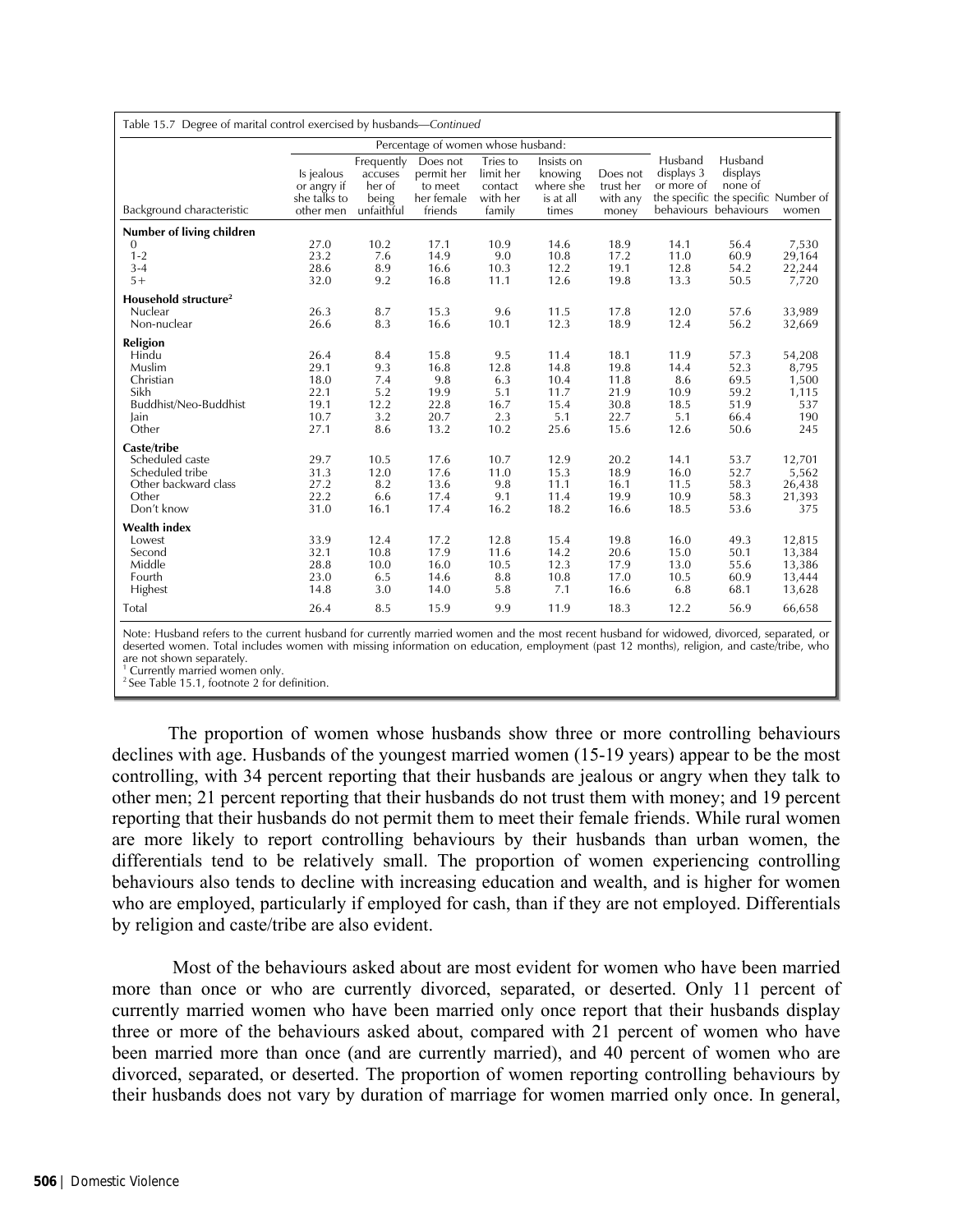most of the behaviours are somewhat less common for women with 1-2 children, than for women with no children or 3 or more children.

### **15.4 SPOUSAL VIOLENCE**

Spousal violence refers to violence perpetrated by partners in a marital union. Since spousal or intimate partner violence is the most common form of domestic violence for women age 15-49, the NFHS-3 collected detailed information on the different types of violence physical, sexual, and emotional—experienced by women at the hands of their current or most recent husbands. Focusing on the most current/recent spouse permits a better understanding of current risk of spousal violence.

In NFHS-3, ever-married women were asked about seven sets of acts of physical violence by their current or most recent husband, two of sexual violence, and three of emotional violence. Although specific acts are labeled here as constituting physical, sexual, or emotional violence for purposes of discussion, there is no implication that an act of physical violence will not entail emotional violence or that an act of sexual violence does not entail physical violence.

### **15.4.1 Physical, Sexual, or Emotional Spousal Violence**

Table 15.8 and Figure 15.1 show the percentage of ever-married women who report different types of acts committed by their current husband if currently married or most recent husband if not currently married. Note that since the different types of violence are not mutually exclusive, women may report experiencing multiple forms of violence. Widows were not asked about spousal violence in the 12 months preceding the survey.

| Table 15.8 Forms of spousal violence                                                                                                                                                   |      |       |                                    |           |  |  |  |
|----------------------------------------------------------------------------------------------------------------------------------------------------------------------------------------|------|-------|------------------------------------|-----------|--|--|--|
| Percentage of ever-married women age 15-49 who have experienced various forms of violence ever or in<br>the 12 months preceding the survey, committed by their husband, India, 2005-06 |      |       |                                    |           |  |  |  |
|                                                                                                                                                                                        |      |       | In the past 12 months <sup>1</sup> |           |  |  |  |
| Type of violence                                                                                                                                                                       | Fver | Often | Sometimes sometimes                | Often or  |  |  |  |
| <b>Physical violence</b>                                                                                                                                                               |      |       |                                    |           |  |  |  |
| Any form of physical violence                                                                                                                                                          | 35.1 | 4.6   | 16.8                               | 21.4      |  |  |  |
| Pushed her, shook her, or threw something at her                                                                                                                                       | 13.6 | 1.6   | 6.6                                | 8.2       |  |  |  |
| Slapped her                                                                                                                                                                            | 34.0 | 3.8   | 16.3                               | 20.1      |  |  |  |
| Twisted her arm or pulled her hair<br>Punched her with his fist or with something                                                                                                      | 15.4 | 1.9   | 7.3                                | 9.2       |  |  |  |
| that could hurt her                                                                                                                                                                    | 10.9 | 1.4   | 5.0                                | 6.4       |  |  |  |
| Kicked her, dragged her, or beat her up                                                                                                                                                | 11.5 | 1.4   | 5.1                                | 6.6       |  |  |  |
| Tried to choke her or burn her on purpose<br>Threatened her or attacked her with a knife, gun,                                                                                         | 2.2  | 0.4   | 0.8                                | 1.2       |  |  |  |
| or any other weapon                                                                                                                                                                    | 1.2  | 0.2   | 0.5                                | 0.7       |  |  |  |
| Sexual violence                                                                                                                                                                        |      |       |                                    |           |  |  |  |
| Any form of sexual violence<br>Physically forced her to have sexual intercourse                                                                                                        | 10.0 | 1.7   | 5.5                                | 7.2       |  |  |  |
| with him even when she did not want to<br>Forced her to perform any sexual acts she did                                                                                                | 9.5  | 1.5   | 5.3                                | 6.9       |  |  |  |
| not want to                                                                                                                                                                            | 4.6  | 0.9   | 2.4                                | 3.4       |  |  |  |
| <b>Emotional violence</b>                                                                                                                                                              |      |       |                                    |           |  |  |  |
| Any form of emotional violence                                                                                                                                                         | 15.8 | 2.9   | 8.3                                | 11.2      |  |  |  |
| Said or did something to humiliate her in front of others                                                                                                                              | 13.1 | 2.1   | 7.0                                | 9.1       |  |  |  |
| Threatened to hurt or harm her or someone close to her                                                                                                                                 | 5.4  | 0.9   | 2.7                                | 3.6       |  |  |  |
| Insulted her or made her feel bad about herself                                                                                                                                        | 8.2  | 1.7   | 4.1                                | 5.7       |  |  |  |
|                                                                                                                                                                                        |      |       |                                    | Continued |  |  |  |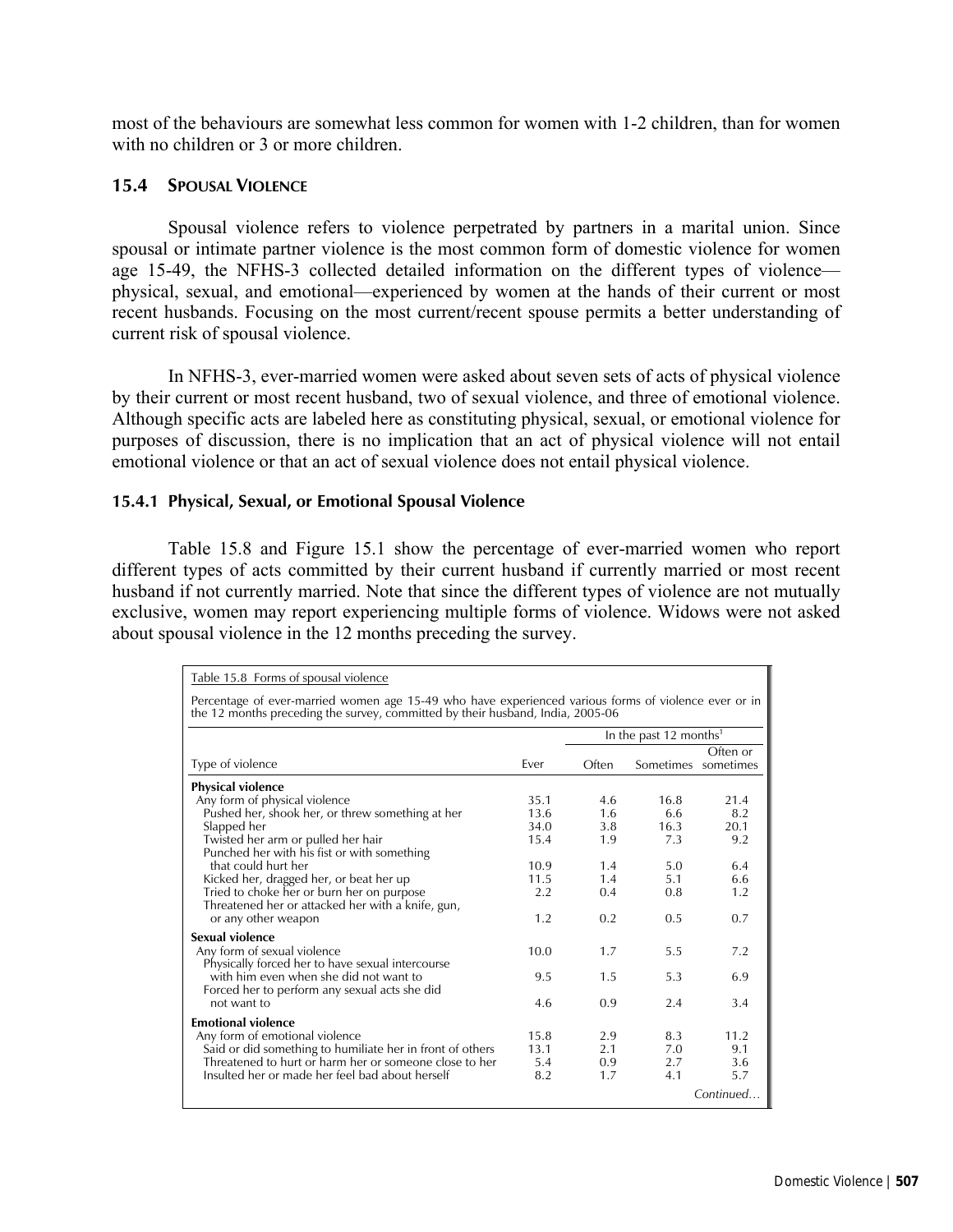|                                                                                                                                                                                             |        |        | In the past 12 months <sup>1</sup> |                       |
|---------------------------------------------------------------------------------------------------------------------------------------------------------------------------------------------|--------|--------|------------------------------------|-----------------------|
| Type of violence                                                                                                                                                                            | Fver   | Often  | Sometimes                          | Often or<br>sometimes |
| Any form of physical and/or sexual violence                                                                                                                                                 | 37.2   | 5.6    | 18.3                               | 23.9                  |
| Any form of physical and sexual violence                                                                                                                                                    | 7.9    | 2.1    | 4.2                                | 6.3                   |
| Any form of physical and/or sexual violence and/or<br>emotional violence<br>Any form of physical and sexual violence and                                                                    | 39.7   | 6.7    | 20.2                               | 26.9                  |
| emotional violence                                                                                                                                                                          | 4.2    | 1.7    | 2.0                                | 3.6                   |
| Number of ever-married women                                                                                                                                                                | 66,658 | 63,966 | 63,966                             | 63,966                |
| Note: Husband refers to the current husband for currently married women and the most recent husband for<br>widowed, divorced, separated or deserted women.<br><sup>1</sup> Excludes widows. |        |        |                                    |                       |

Slapping is the most commonly reported act of physical violence. Thirty-four percent of ever-married women report being slapped by their current or most recent husband, and 20 percent of ever-married women (except widows) report having been slapped in the 12 months preceding the survey. The next most common acts of physical violence experienced by women involve having hair pulled or arms twisted (15 percent) and being pushed shaken or having something thrown at them (14 percent). Twelve percent of women report having been kicked, dragged, or beaten up, and 2 percent report that their husbands tried to choke or burn them on purpose. Overall, 35 percent of women report having experienced physical violence at the hands of their current or most recent husband.





Ten percent of women report experiencing one or both types of acts of sexual violence; most of these women report experiencing the violence in the last year. Being physically forced to have sexual intercourse is more common (10 percent) than being forced to perform any other sexual acts that she did not want to perform (5 percent).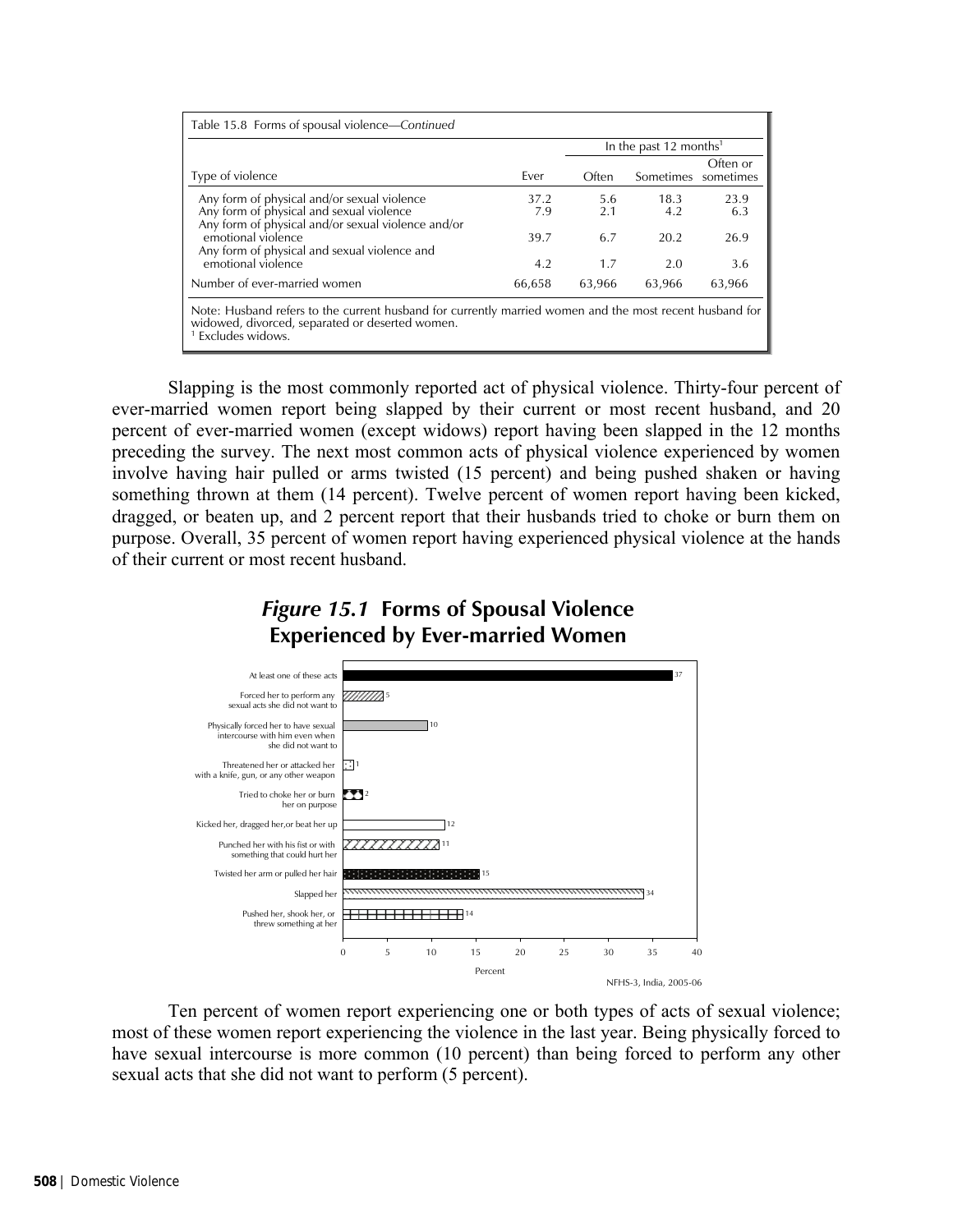Sixteen percent of ever-married women report having experienced emotional violence. Thirteen percent said that their husband had said or done something to humiliate them in front of others, 8 percent said that their husband had insulted them or made them feel bad about themselves, and 5 percent said that their husband threatened to hurt or harm them or someone close to them. The majority reporting any emotional violence also experienced the violence in the 12 months preceding the survey.

Overall, 37 percent of ever-married women have experienced spousal physical or sexual violence, and 40 percent have experienced spousal physical, sexual or emotional violence. Smaller proportions of women report experiencing both spousal physical and sexual violence (8 percent), as well as spousal physical and sexual and emotional violence (4 percent). Large differentials exist by background characteristics in the proportions of women who experience different forms of violence as shown in Table 15.9.

| Table 15.9 Spousal violence by background characteristics                                                                                                                                                       |                                                    |                                                      |                                                  |                                                      |                                                      |                                                               |  |  |
|-----------------------------------------------------------------------------------------------------------------------------------------------------------------------------------------------------------------|----------------------------------------------------|------------------------------------------------------|--------------------------------------------------|------------------------------------------------------|------------------------------------------------------|---------------------------------------------------------------|--|--|
| Percentage of ever-married women age 15-49 by whether they have ever experienced emotional, physical, or sexual violence<br>committed by their husband, according to background characteristics, India, 2005-06 |                                                    |                                                      |                                                  |                                                      |                                                      |                                                               |  |  |
| Background characteristic                                                                                                                                                                                       | Emotional<br>violence                              | Physical<br>violence                                 | Sexual<br>violence                               | Physical or<br>sexual violence                       | Emotional, physical,<br>or sexual violence           | Number of<br>women                                            |  |  |
| Age<br>15-19<br>$20 - 24$<br>$25 - 29$<br>30-39<br>40-49<br><b>Residence</b><br>Urban                                                                                                                           | 12.5<br>14.4<br>16.3<br>16.5<br>16.5<br>13.4       | 25.3<br>32.3<br>36.3<br>37.3<br>35.7<br>29.1         | 13.1<br>10.5<br>10.4<br>10.1<br>8.2<br>7.3       | 30.8<br>35.2<br>38.2<br>39.0<br>37.1<br>30.4         | 33.9<br>37.6<br>40.6<br>41.5<br>39.9<br>32.7         | 4,643<br>11,642<br>13,006<br>22,191<br>15,175<br>20,441       |  |  |
| Rural<br><b>Education</b><br>No education<br><5 years complete<br>5-7 years complete<br>8-9 years complete<br>10-11 years complete<br>12 or more years complete                                                 | 16.9<br>19.2<br>18.9<br>15.4<br>11.9<br>9.6<br>6.2 | 37.7<br>44.4<br>39.5<br>32.6<br>26.0<br>19.3<br>11.0 | 11.2<br>12.5<br>11.7<br>9.7<br>8.3<br>4.9<br>2.7 | 40.2<br>46.4<br>42.0<br>35.2<br>28.8<br>20.8<br>12.3 | 42.9<br>49.0<br>44.8<br>37.7<br>31.3<br>23.4<br>14.7 | 46,217<br>32,024<br>5,647<br>9,900<br>7,585<br>5,440<br>6,059 |  |  |
| <b>Employment (past 12 months)</b><br>Not employed<br>Employed for cash<br>Employed not for cash                                                                                                                | 12.7<br>20.7<br>17.7                               | 29.9<br>41.9<br>40.8                                 | 9.1<br>11.1<br>11.4                              | 32.3<br>43.5<br>43.0                                 | 34.6<br>46.3<br>46.0                                 | 37,020<br>19,668<br>9,958                                     |  |  |
| <b>Marital status</b><br>Currently married<br>Widowed<br>Divorced/separated/deserted                                                                                                                            | 15.0<br>16.7<br>50.6                               | 34.5<br>35.0<br>62.3                                 | 9.7<br>9.5<br>24.4                               | 36.7<br>36.6<br>63.5                                 | 39.2<br>38.1<br>68.4                                 | 62,652<br>2,692<br>1,314                                      |  |  |
| Marital duration <sup>1</sup><br>Married only once<br>$0-4$ years<br>5-9 years<br>$10+$ years<br>Married more than once                                                                                         | 14.9<br>10.2<br>14.6<br>16.4<br>23.8               | 34.2<br>21.0<br>34.2<br>38.2<br>47.7                 | 9.6<br>8.7<br>10.1<br>9.7<br>16.3                | 36.4<br>24.7<br>36.7<br>39.9<br>49.3                 | 38.9<br>27.2<br>39.2<br>42.4<br>52.1                 | 61,395<br>11,411<br>12,261<br>37,723<br>1,258                 |  |  |
| Number of living children<br>$\mathbf{0}$<br>$1 - 2$<br>$3 - 4$<br>$5+$<br>Household structure <sup>2</sup><br>Nuclear                                                                                          | 13.5<br>14.4<br>17.5<br>18.6<br>16.7               | 24.4<br>30.2<br>40.1<br>48.9<br>38.5                 | 10.3<br>8.7<br>10.8<br>12.6<br>10.2              | 27.9<br>32.5<br>42.0<br>50.2<br>40.3                 | 30.8<br>35.1<br>44.4<br>52.5<br>42.7                 | 7,530<br>29,164<br>22,244<br>7,720<br>33,989                  |  |  |
| Non-nuclear                                                                                                                                                                                                     | 14.8                                               | 31.5                                                 | 9.9                                              | 33.9                                                 | 36.6                                                 | 32,669<br>Continued                                           |  |  |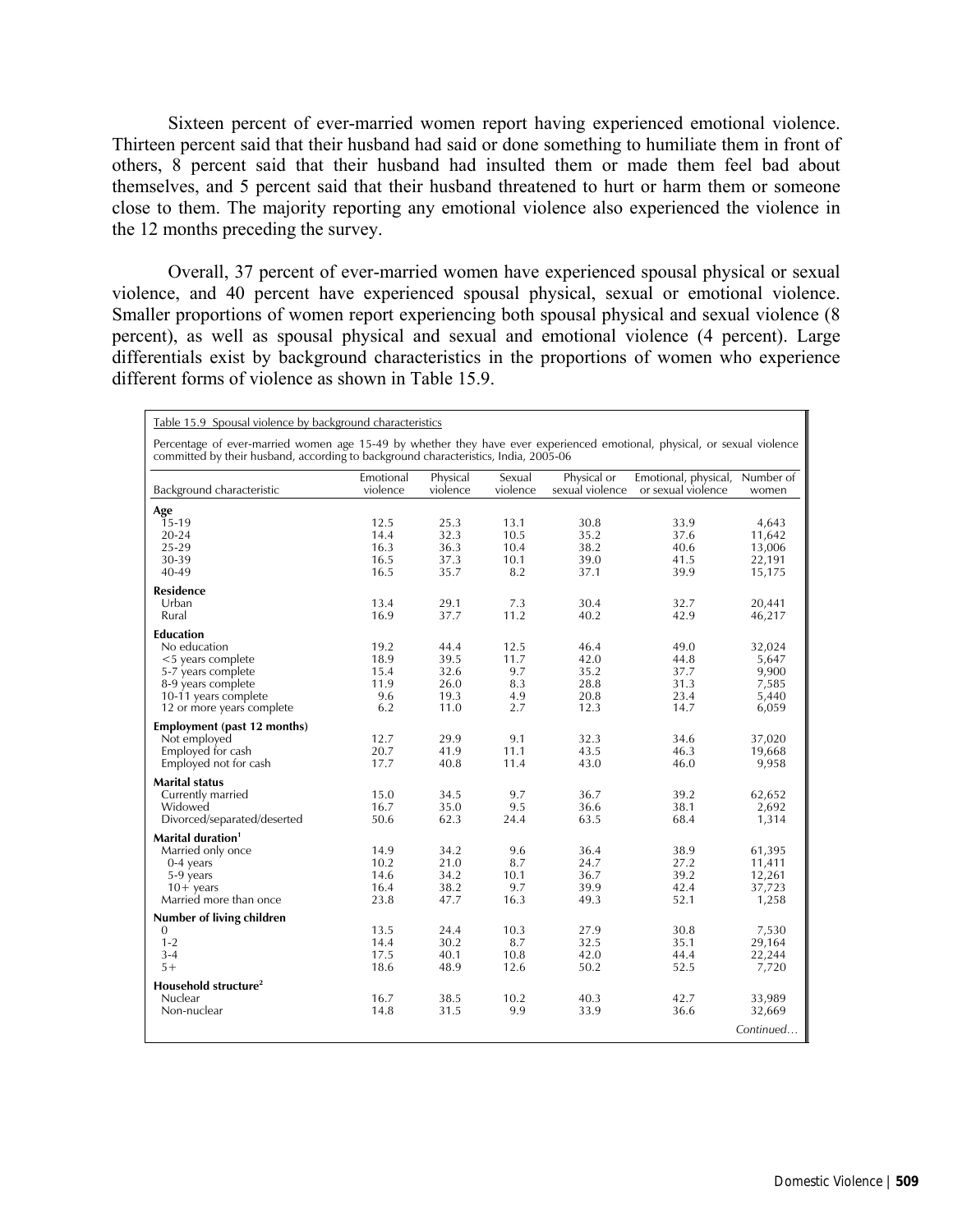| Table 15.9 Spousal violence by background characteristics-Continued |                       |                      |                    |                                |                                            |                    |  |  |  |
|---------------------------------------------------------------------|-----------------------|----------------------|--------------------|--------------------------------|--------------------------------------------|--------------------|--|--|--|
| Background characteristic                                           | Emotional<br>violence | Physical<br>violence | Sexual<br>violence | Physical or<br>sexual violence | Emotional, physical,<br>or sexual violence | Number of<br>women |  |  |  |
| Religion                                                            |                       |                      |                    |                                |                                            |                    |  |  |  |
| Hindu                                                               | 15.9                  | 34.9                 | 9.8                | 37.1                           | 39.7                                       | 54,208             |  |  |  |
| Muslim                                                              | 15.9                  | 38.2                 | 13.5               | 40.8                           | 43.0                                       | 8,795              |  |  |  |
| Christian                                                           | 13.9                  | 30.3                 | 6.0                | 30.9                           | 33.6                                       | 1,500              |  |  |  |
| Sikh                                                                | 11.0                  | 22.8                 | 5.8                | 23.5                           | 25.3                                       | 1,115              |  |  |  |
| Buddhist/Neo-Buddhist                                               | 24.5                  | 44.6                 | 2.9                | 44.8                           | 47.2                                       | 537                |  |  |  |
| Jain                                                                | 6.3                   | 11.1                 | 4.8                | 12.3                           | 13.9                                       | 190                |  |  |  |
| Other                                                               | 19.5                  | 41.9                 | 10.1               | 42.6                           | 45.7                                       | 245                |  |  |  |
| Caste/tribe                                                         |                       |                      |                    |                                |                                            |                    |  |  |  |
| Scheduled caste                                                     | 19.0                  | 43.3                 | 12.8               | 45.6                           | 47.9                                       | 12,701             |  |  |  |
| Scheduled tribe                                                     | 20.9                  | 41.8                 | 11.4               | 43.7                           | 47.0                                       | 5,562              |  |  |  |
| Other backward class                                                | 15.7                  | 36.0                 | 8.7                | 37.6                           | 40.4                                       | 26,438             |  |  |  |
| Other                                                               | 12.7                  | 27.3                 | 9.6                | 30.0                           | 32.3                                       | 21,393             |  |  |  |
| Don't know                                                          | 14.3                  | 28.9                 | 10.8               | 29.9                           | 31.7                                       | 375                |  |  |  |
| <b>Wealth index</b>                                                 |                       |                      |                    |                                |                                            |                    |  |  |  |
| Lowest                                                              | 20.7                  | 46.6                 | 14.5               | 49.3                           | 52.0                                       | 12,815             |  |  |  |
| Second                                                              | 19.8                  | 43.9                 | 12.6               | 46.2                           | 49.0                                       | 13,384             |  |  |  |
| Middle                                                              | 17.0                  | 38.0                 | 10.5               | 40.2                           | 42.5                                       | 13,386             |  |  |  |
| Fourth                                                              | 13.2                  | 30.8                 | 8.3                | 32.8                           | 35.1                                       | 13,444             |  |  |  |
| Highest                                                             | 8.6                   | 16.9                 | 4.5                | 18.3                           | 20.9                                       | 13,628             |  |  |  |
| Respondent's father beat her mother                                 |                       |                      |                    |                                |                                            |                    |  |  |  |
| Yes                                                                 | 28.5                  | 57.4                 | 17.4               | 59.6                           | 62.2                                       | 12,346             |  |  |  |
| No                                                                  | 12.4                  | 28.3                 | 7.8                | 30.3                           | 32.8                                       | 49,201             |  |  |  |
| Don't know                                                          | 18.0                  | 46.5                 | 13.4               | 49.7                           | 52.1                                       | 5,041              |  |  |  |
| Total                                                               | 15.8                  | 35.1                 | 10.0               | 37.2                           | 39.7                                       | 66,658             |  |  |  |

Note: Husband refers to the current husband for currently married women and the most recent husband for widowed, divorced, separated or deserted women. Total includes women with missing information on education, employment (past 12 months), religion, caste/tribe, and whether respondent's father beat her mother, who are not shown separately. <sup>1</sup> Currently married women only.

<sup>2</sup> Table 15.1, footnote 2 for definition.

Prevalence of physical or sexual violence, as well as emotional, physical or sexual violence, does not vary greatly by age for women age 20-49, but is somewhat lower for women age 15-19. Prevalence of such violence is higher in rural areas than in urban areas; however, even in urban areas, 30 percent of women have experienced spousal physical or sexual violence. Differentials in the prevalence of spousal violence are particularly large by education, with 46 percent of women with no education having experienced physical or sexual violence, compared with 12 percent of women with 12 or more completed years of education. Employed women experience higher rates of physical or sexual violence (43-44 percent) than women who are not employed (32 percent). Divorced, separated, and deserted women report much higher rates of violence (64 percent) than widowed or currently married women (37 percent). This is to be expected since a husband's violent behaviour is often an important reason for ending a marriage. Notably, rates of physical or sexual violence by the current husband among currently married women are higher for women who have been married more than once (49 percent) than for women in their first marriage (36 percent). Notably, the prevalence of violence increases with marital duration and with number of children. One in two women with five or more children report having experienced spousal physical or sexual violence.

Prevalence by religion shows that the rates are highest for Buddhist/Neo-Buddhist women, women belonging to the 'other' religion category, Muslim women, and Hindu women. Jain women experience the lowest levels of violence. By caste/tribe, rates of violence are highest for scheduled caste and scheduled tribe women. However, even though women not belonging to the scheduled castes, scheduled tribes, or other backward classes have a lower prevalence, nearly one out of three of these women have experienced spousal physical or sexual violence. Prevalence of spousal physical or sexual violence declines sharply with the wealth index from a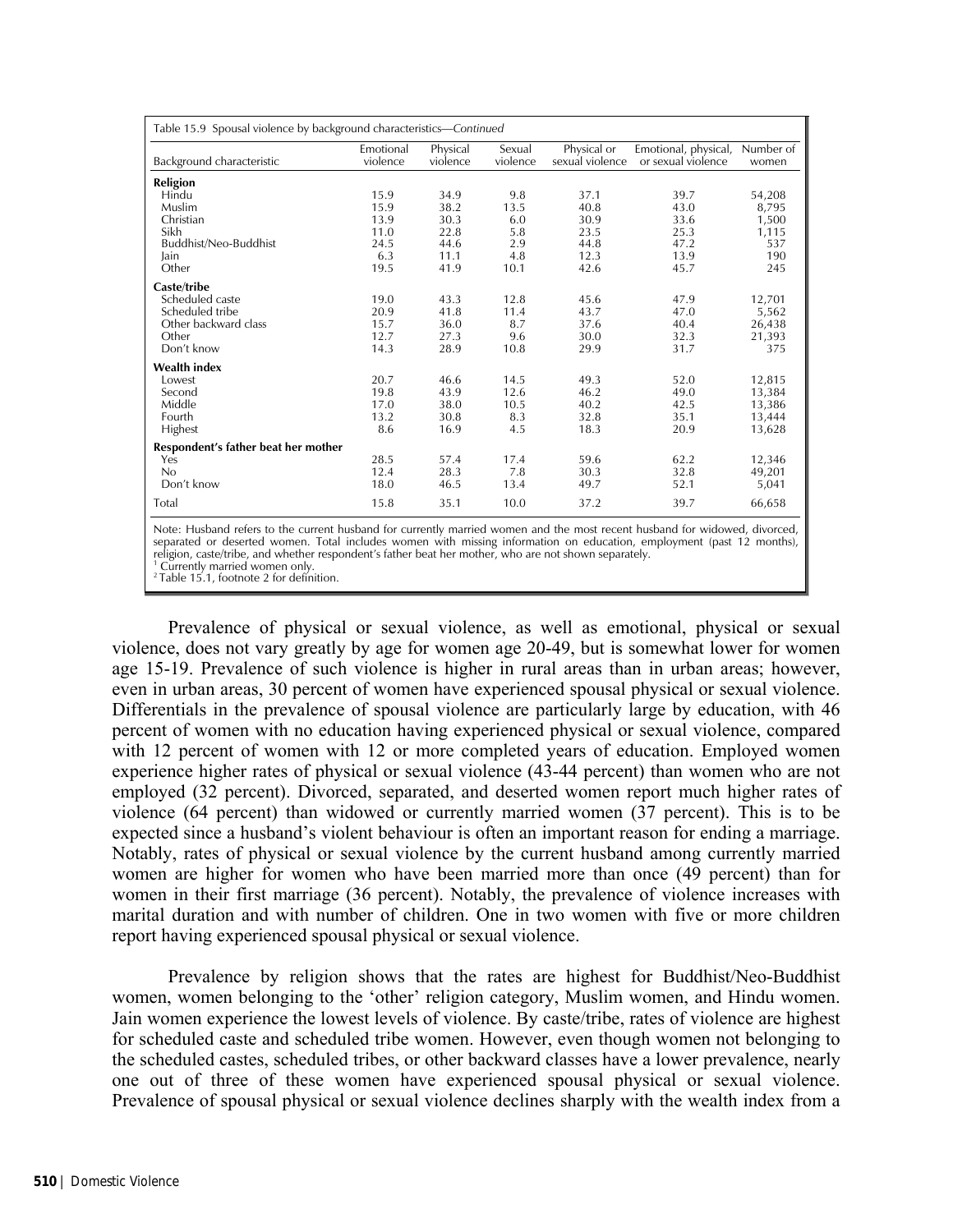high of 49 percent for women in the lowest wealth quintile to a low of 18 percent for women in the highest wealth quintile. Despite the differentials by wealth, these data suggest high rates of all forms of violence in even the wealthiest households.

 The contextual and intergenerational aspect of spousal violence is clear from the fact that women whose mothers were beaten by their fathers are twice as likely to report all forms of violence as women whose mothers were not beaten by their fathers. In fact, women who report that their fathers beat their mothers have a higher prevalence of physical or sexual violence (60 percent) than women in any other population subgroup.

Table 15.10 shows the differentials in prevalence of the different forms of violence by the characteristics of the husband and the marriage. Also shown are prevalence levels by selected indicators of women's empowerment. Increases in husband's education shows a clear negative association with prevalence of violence, but it has less of an effect on lowering the prevalence of violence than do increases in women's own education. Only 12 percent of women who had 12 or more years of education report experiencing physical or sexual violence, compared with 21 percent of women whose husbands have completed 12 or more years of education.

Table 15.10 Spousal violence by husband's characteristics and empowerment indicators

Percentage of ever-married women age 15-49 who have ever suffered emotional, physical, or sexual violence committed by their husband, according to his characteristics, marital characteristics, and selected empowerment indicators, India, 2005-06

| Background characteristic                                                                                                                                                                                                                                                 | Emotional<br>violence                                               | Physical<br>violence                                                 | Sexual<br>violence                                                | Physical or<br>sexual<br>violence                                    | Emotional,<br>physical, or<br>sexual<br>violence                     | Number of<br>women                                                                  |
|---------------------------------------------------------------------------------------------------------------------------------------------------------------------------------------------------------------------------------------------------------------------------|---------------------------------------------------------------------|----------------------------------------------------------------------|-------------------------------------------------------------------|----------------------------------------------------------------------|----------------------------------------------------------------------|-------------------------------------------------------------------------------------|
| <b>Husband's education</b><br>No education<br>$<$ 5 years complete<br>5-7 years complete<br>8-9 years complete<br>10-11 years complete<br>12 or more years complete<br>Husband's alcohol consumption<br>Does not drink<br>Drinks/never gets drunk<br>Gets drunk sometimes | 20.5<br>19.7<br>16.7<br>15.2<br>12.5<br>8.9<br>12.1<br>18.1<br>20.5 | 45.2<br>43.8<br>38.2<br>34.2<br>27.7<br>18.9<br>28.0<br>43.8<br>46.8 | 12.8<br>13.0<br>10.4<br>10.4<br>8.1<br>4.9<br>7.9<br>15.0<br>11.6 | 47.2<br>45.7<br>40.5<br>36.6<br>29.9<br>20.8<br>30.3<br>47.3<br>48.5 | 49.8<br>48.4<br>42.8<br>39.2<br>32.4<br>23.6<br>32.9<br>50.3<br>50.6 | 18,207<br>5,728<br>10,589<br>10,342<br>9,317<br>11,867<br>45,838<br>3,506<br>12,816 |
| Gets drunk very often<br>Spousal age difference <sup>1</sup><br>Wife older<br>Wife is same age<br>Wife 1-4 years younger<br>Wife 5-9 years younger<br>Wife $10+$ years younger                                                                                            | 38.6<br>16.1<br>14.8<br>14.5<br>15.1<br>15.8                        | 67.6<br>34.6<br>31.0<br>34.7<br>34.3<br>34.9                         | 23.6<br>8.0<br>8.4<br>9.7<br>10.1<br>9.2                          | 68.6<br>36.9<br>33.6<br>36.7<br>36.5<br>37.1                         | 71.5<br>40.9<br>37.3<br>39.2<br>39.0<br>39.6                         | 4,395<br>1,364<br>1,508<br>24,270<br>25,369<br>9,959                                |
| <b>Spousal education difference</b><br>Husband better educated<br>Wife better educated<br>Both equally educated<br>Neither educated<br>Don't know/missing                                                                                                                 | 15.0<br>14.5<br>10.0<br>20.6<br>17.7                                | 34.1<br>29.7<br>21.4<br>46.0<br>36.2                                 | 9.7<br>9.0<br>6.0<br>12.8<br>15.0                                 | 36.4<br>31.9<br>23.3<br>47.8<br>39.5                                 | 39.0<br>34.4<br>25.5<br>50.4<br>43.0                                 | 34,674<br>9,849<br>6,153<br>15,373<br>609                                           |
| Number of marital control behaviours<br>displayed by husband <sup>2</sup><br>$\Omega$<br>$1 - 2$<br>$3 - 4$<br>$5 - 6$<br>Number of decisions in which women<br>participate <sup>3</sup><br>0<br>$1 - 2$                                                                  | 7.5<br>20.0<br>36.9<br>68.9<br>13.9<br>15.7                         | 23.9<br>44.1<br>60.2<br>77.6<br>32.9<br>35.9                         | 5.0<br>12.7<br>23.2<br>39.1<br>11.6<br>11.0                       | 25.6<br>46.8<br>63.0<br>80.9<br>36.1<br>38.3                         | 27.7<br>49.8<br>66.7<br>84.7<br>38.3<br>40.8                         | 37,953<br>20,567<br>6,327<br>1,810<br>12,672<br>16,679                              |
| $3-4$                                                                                                                                                                                                                                                                     | 15.1                                                                | 34.4                                                                 | 8.4                                                               | 36.1                                                                 | 38.8                                                                 | 33,301<br>Continued                                                                 |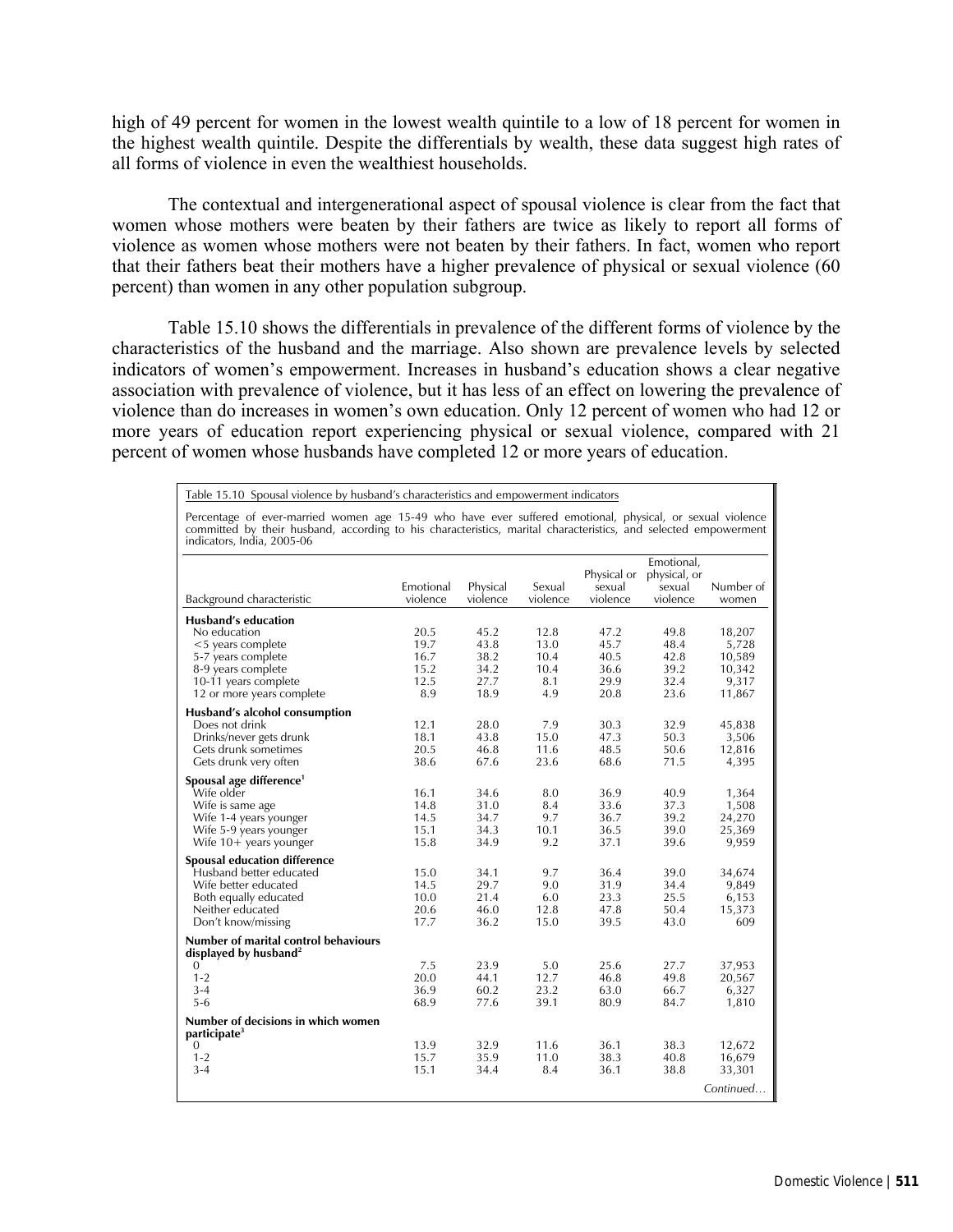| Table 15.10 Spousal violence by husband's characteristics and empowerment indicators—Continued |                       |                      |                    |                                   |                                                  |                    |  |  |  |
|------------------------------------------------------------------------------------------------|-----------------------|----------------------|--------------------|-----------------------------------|--------------------------------------------------|--------------------|--|--|--|
| Background characteristic                                                                      | Emotional<br>violence | Physical<br>violence | Sexual<br>violence | Physical or<br>sexual<br>violence | Emotional,<br>physical, or<br>sexual<br>violence | Number of<br>women |  |  |  |
| Number of reasons for which wife-<br>beating is justified <sup>4</sup>                         |                       |                      |                    |                                   |                                                  |                    |  |  |  |
| $\Omega$                                                                                       | 12.4                  | 28.2                 | 8.4                | 30.4                              | 32.3                                             | 29,317             |  |  |  |
| $1 - 2$                                                                                        | 17.0                  | 38.7                 | 10.5               | 41.0                              | 43.7                                             | 13,403             |  |  |  |
| $3 - 4$                                                                                        | 20.4                  | 42.0                 | 11.6               | 44.0                              | 47.7                                             | 11,731             |  |  |  |
| $5 - 6$                                                                                        | 18.4                  | 40.5                 | 11.8               | 42.7                              | 45.7                                             | 7,044              |  |  |  |
| 7                                                                                              | 17.9                  | 41.4                 | 11.9               | 42.8                              | 45.3                                             | 5,163              |  |  |  |
| Number of reasons given for refusing to<br>have sexual intercourse with husband <sup>5</sup>   |                       |                      |                    |                                   |                                                  |                    |  |  |  |
| $\Omega$                                                                                       | 13.7                  | 31.0                 | 7.2                | 32.4                              | 34.8                                             | 7,204              |  |  |  |
| $1 - 2$                                                                                        | 18.7                  | 38.7                 | 12.0               | 41.2                              | 44.0                                             | 12,981             |  |  |  |
| 3                                                                                              | 15.3                  | 34.6                 | 9.9                | 36.8                              | 39.3                                             | 46,473             |  |  |  |
| Total                                                                                          | 15.8                  | 35.1                 | 10.0               | 37.2                              | 39.7                                             | 66,658             |  |  |  |

Note: Husband refers to the current husband for currently married women and the most recent husband for widowed, divorced, separated, or deserted women. Total includes women with missing information on husband's education and husband's alcohol consumption and women who do not know their husband's level of education, who are not shown

separately.<br><sup>1</sup> Currently married women only.

See Table 15.7 for list of marital control behaviours included.

<sup>3</sup> Currently married women only. See Table 14.12 for list of decisions included.

See Table 14.15.1 for list of reasons given for which wife beating is justified.

<sup>5</sup> See Table 14.17.1 for list of reasons given for refusing to have sexual intercourse with husband.

Women whose husbands drink alcohol have significantly higher rates of violence than women whose husbands do not drink at all; emotional violence is three times as high, physical violence is more than two times as high, and sexual violence is four times as high for women whose husbands are frequently drunk, compared with women whose husbands do not drink. Notably, the prevalence of emotional, physical, or sexual violence, at 72 percent, for women whose husbands are frequently drunk is also much higher than for women whose husbands drink alcohol but are either never or only sometimes drunk (50-51 percent). The high prevalence of spousal violence even among women whose husbands do not consume alchohol indicates that alcohol consumption is not the only explanation for the high prevalence of spousal violence in India.

The prevalence of spousal violence does not vary much with spousal age difference; however, prevalence does vary greatly by spousal educational difference. Couples in which both husband and wife are equally educated have the lowest prevalence of physical or sexual violence (23 percent) and couples in which neither the husband nor the wife is educated have the highest prevalence (48 percent). Couples in which the husband is better educated than the wife have a somewhat higher prevalence (36 percent) than couples in which the wife is better educated (32 percent). As expected, the number of marital control behaviours exhibited by husbands is strongly and positively associated with the prevalence of violence. Twenty-six percent of women whose husbands report none of the six marital control behaviours asked about (see Table 15.7) report experiencing physical or sexual violence, compared with 81 percent of women whose husbands display five to six of these behaviours.

As discussed in Chapter 14, NFHS-3 collected information to construct indicators of women's empowerment. One indicator is constructed from the number of decisions in which women participate among four different categories of decisions: one's own health care, major household purchases, purchases for daily household needs, and visits to one's own family and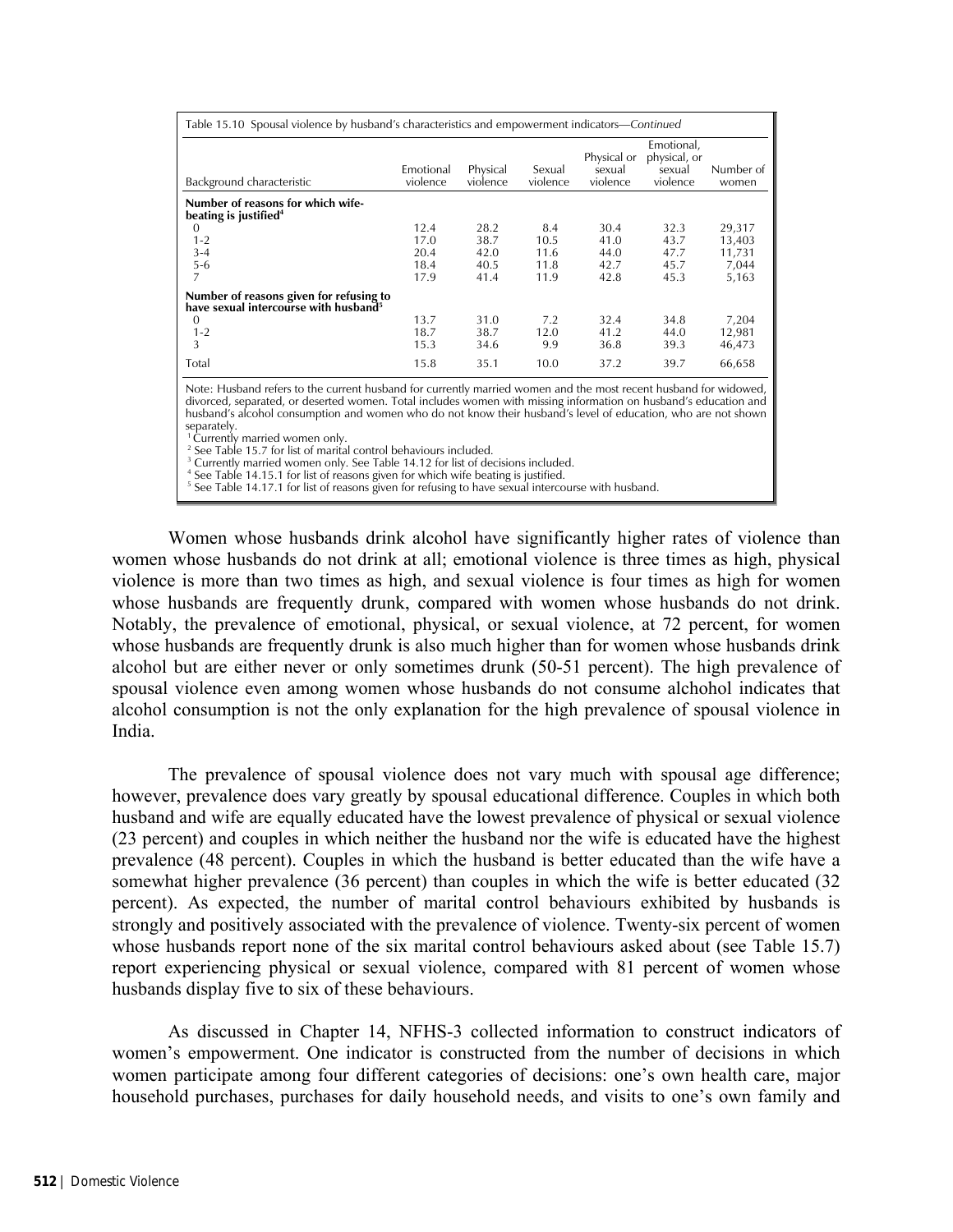relatives. Two indicators are constructed from gender role attitudes: one is agreement with seven different reasons to justify a husband beating his wife (namely, if the wife goes out without telling him, if she neglects the house or children, if she argues with him, if she refuses to have sex with him, if she does not cook the food properly, if he suspects her of being unfaithful, and if she shows disrespect for her in-laws), and the other is agreement with three different reasons to justify a wife's right to refuse sex with her husband (namely, when she knows her husband has a sexually transmitted disease, when she knows her husband has sex with other women, and when she is tired or not in the mood). The expectation is that women who participate in household decisions and have egalitarian gender-role attitudes are more empowered, and hence less likely to experience violence.

The data in Table 15.10 show no clear difference by women's decision-making power in the prevalence of violence, but do suggest that women who agree with one or more reasons for refusing sex with their husbands (37-41 percent) are more likely to experience physical or sexual violence than women who do not agree with any reason for refusing sex (32 percent). Women who say that wife beating is justified for any of the seven reasons asked about have a higher prevalence of all forms of violence than women who do not agree with any of the reasons asked about. For example, the prevalence of physical or sexual violence for women who agree with one or more reasons justifying a husband beating his wife is 41-44 percent, compared with 30 percent for women who do not agree with any reason. The differential according to women's agreement with wife beating is higher for physical violence than for sexual violence.

Despite the large differentials in prevalence of violence by background, spousal, and marital characteristics, the data in Tables 15.9 and 15.10 provide evidence that the experience of domestic violence is not confined to minorities or vulnerable groups of the population. Even among women who belong to the highest wealth quintile or women whose husbands have higher education, one in five women have experienced physical or sexual violence. The characteristic that appears to have the most significant protective effect is high levels of education for women.

## **15.4.2 Frequency of Spousal Emotional and Physical or Sexual Violence**

The frequency of spousal violence is an indication of the extent to which domestic violence is a current or recurring problem. Table 15.11 shows the percent distribution of currently married, divorced, separated, or deserted women who report emotional violence and who report physical or sexual violence by the frequency with which they have experienced violence from their current or most recent husband in the 12 months preceding the survey, by selected background characteristics. For each of the two types of violence (emotional and physical or sexual), women are classified into a frequency group based on the highest frequency of any of the reported acts of violence that constitute the specific type of violence.

Table 15.11 shows that 72 percent of women who have ever experienced emotional violence by their current or most recent husband experienced such violence in the 12 months preceding the survey, and 19 percent of them did so often. Similarly, 65 percent of women who have ever experienced physical or sexual violence by their current or most recent husband have experienced such violence in the 12 months preceding the survey, and 15 percent have experienced such violence often.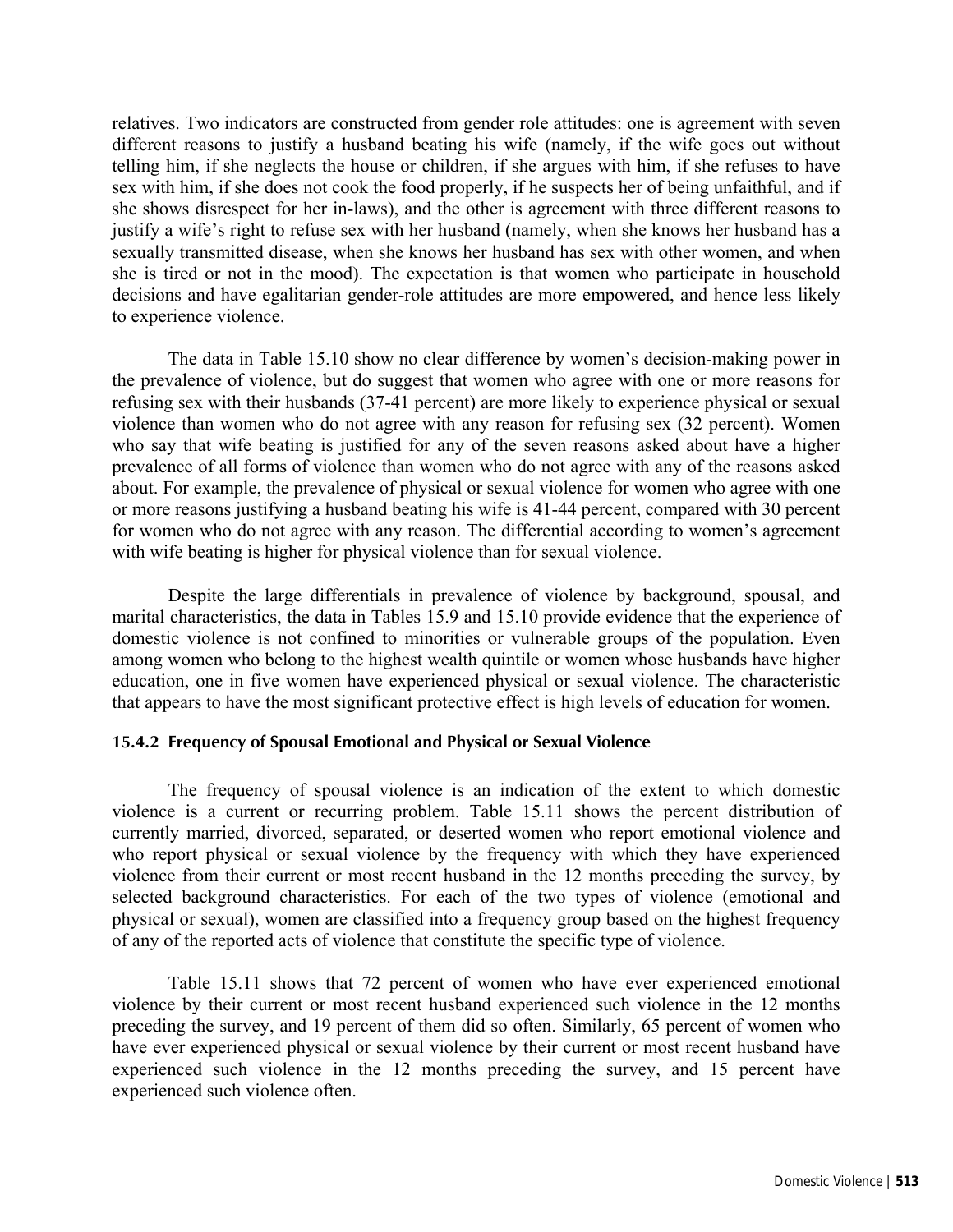#### Table 15.11 Frequency of spousal violence among those who report violence

Percent distribution of ever-married women age 15-49 (excluding widows) who have ever suffered emotional violence committed by their husband by<br>frequency of violence in the 12 months preceding the survey and percent distri

|                                             | Frequency of emotional violence<br>in the past 12 months |                |              |                |                    | Frequency of physical or sexual violence<br>in the past 12 months |                |              |                |                    |
|---------------------------------------------|----------------------------------------------------------|----------------|--------------|----------------|--------------------|-------------------------------------------------------------------|----------------|--------------|----------------|--------------------|
| Background characteristic                   | Often                                                    | Some-<br>times | Not at all   | Total          | Number of<br>women | Often                                                             | Some-<br>times | Not at all   | Total          | Number of<br>women |
| Age                                         |                                                          |                |              |                |                    |                                                                   |                |              |                |                    |
| 15-19                                       | 26.9                                                     | 55.7           | 17.4         | 100.0          | 579                | 25.2                                                              | 63.1           | 11.7         | 100.0          | 1,413              |
| 20-24                                       | 19.0                                                     | 56.5           | 24.5         | 100.0          | 1,639              | 17.9                                                              | 58.8           | 23.3         | 100.0          | 4,073              |
| 25-29                                       | 19.8                                                     | 57.1           | 23.0         | 100.0          | 2,022              | 16.4                                                              | 54.7           | 28.9         | 100.0          | 4,857              |
| 30-39<br>40-49                              | 18.8<br>14.9                                             | 53.0<br>49.1   | 28.3<br>36.0 | 100.0<br>100.0 | 3,443<br>2,227     | 14.4<br>10.4                                                      | 46.4<br>37.8   | 39.1<br>51.8 | 100.0<br>100.0 | 8,275<br>5,103     |
|                                             |                                                          |                |              |                |                    |                                                                   |                |              |                |                    |
| Residence                                   |                                                          |                |              |                |                    |                                                                   |                |              |                |                    |
| Urban<br>Rural                              | 19.8<br>18.2                                             | 51.6<br>54.4   | 28.6<br>27.4 | 100.0<br>100.0 | 2,540<br>7,370     | 14.7<br>15.4                                                      | 47.2<br>50.1   | 38.1<br>34.5 | 100.0<br>100.0 | 5,928<br>17,793    |
|                                             |                                                          |                |              |                |                    |                                                                   |                |              |                |                    |
| Education                                   |                                                          |                |              |                |                    |                                                                   |                |              |                |                    |
| No education<br>$<$ 5 years complete        | 17.1<br>21.9                                             | 54.7<br>52.5   | 28.1<br>25.5 | 100.0<br>100.0 | 5,746<br>1,008     | 15.3<br>16.8                                                      | 48.9<br>47.9   | 35.7<br>35.3 | 100.0<br>100.0 | 14,172<br>2,260    |
| 5-7 years complete                          | 20.6                                                     | 51.5           | 27.9         | 100.0          | 1,448              | 14.9                                                              | 51.1           | 34.0         | 100.0          | 3,348              |
| 8-9 years complete                          | 21.7                                                     | 53.3           | 25.0         | 100.0          | 866                | 15.4                                                              | 52.3           | 32.3         | 100.0          | 2,128              |
| 10-11 years complete                        | 19.7                                                     | 52.2           | 28.1         | 100.0          | 484                | 14.5                                                              | 47.0           | 38.5         | 100.0          | 1,085              |
| 12 or more years complete                   | 16.3                                                     | 52.2           | 31.5         | 100.0          | 358                | 9.6                                                               | 50.1           | 40.3         | 100.0          | 729                |
| Employment (past 12 months)                 |                                                          |                |              |                |                    |                                                                   |                |              |                |                    |
| Not employed                                | 17.8                                                     | 55.1           | 27.1         | 100.0          | 4,518              | 14.5                                                              | 51.3           | 34.2         | 100.0          | 11,673             |
| Employed for cash                           | 20.3                                                     | 52.4           | 27.3         | 100.0          | 3,688              | 15.7                                                              | 48.7           | 35.6         | 100.0          | 7,885              |
| Employed not for cash                       | 17.1                                                     | 52.7           | 30.2         | 100.0          | 1,705              | 16.2                                                              | 45.2           | 38.6         | 100.0          | 4,160              |
| Marital status                              |                                                          |                |              |                |                    |                                                                   |                |              |                |                    |
| Currently married                           | 18.6                                                     | 56.1           | 25.3         | 100.0          | 9,275              | 15.2                                                              | 50.5           | 34.4         | 100.0          | 22,915             |
| Divorced/separated/deserted                 | 19.3                                                     | 17.9           | 62.8         | 100.0          | 635                | 16.3                                                              | 18.0           | 65.7         | 100.0          | 807                |
| Number of living children                   |                                                          |                |              |                |                    |                                                                   |                |              |                |                    |
| $\mathbf{0}$                                | 26.0                                                     | 47.3           | 26.7         | 100.0          | 970                | 20.8                                                              | 57.0           | 22.3         | 100.0          | 2,023              |
| $1 - 2$                                     | 18.5                                                     | 54.0           | 27.5         | 100.0          | 3,915              | 15.3                                                              | 52.8           | 31.9         | 100.0          | 9,058              |
| $3 - 4$                                     | 18.7                                                     | 54.2           | 27.1         | 100.0          | 3,662              | 15.2                                                              | 46.9           | 37.9         | 100.0          | 8,926              |
| $5+$                                        | 13.3                                                     | 56.0           | 30.6         | 100.0          | 1,363              | 12.1                                                              | 42.8           | 45.1         | 100.0          | 3,715              |
| <b>Marital duration</b>                     |                                                          |                |              |                |                    |                                                                   |                |              |                |                    |
| Married only once                           | 18.4                                                     | 56.1           | 25.5         | 100.0          | 8,983              | 15.0                                                              | 50.4           | 34.6         | 100.0          | 22,295             |
| 0-4 years                                   | 21.2                                                     | 62.8           | 16.0         | 100.0          | 1,146              | 21.2                                                              | 64.6           | 14.2         | 100.0          | 2,804              |
| 5-9 years                                   | 20.7<br>17.3                                             | 56.2<br>54.8   | 23.1<br>28.0 | 100.0<br>100.0 | 1,759<br>6,078     | 16.3<br>13.5                                                      | 58.5<br>45.3   | 25.3<br>41.1 | 100.0<br>100.0 | 4,485<br>15,006    |
| $10+$ years<br>Married more than once       | 22.8                                                     | 58.6           | 18.5         | 100.0          | 292                | 18.9                                                              | 54.1           | 26.9         | 100.0          | 619                |
|                                             |                                                          |                |              |                |                    |                                                                   |                |              |                |                    |
| Household structure <sup>2</sup><br>Nuclear | 18.0                                                     | 55.9           | 26.1         | 100.0          | 5,349              | 14.7                                                              | 49.6           | 35.7         | 100.0          | 13,152             |
| Non-nuclear                                 | 19.3                                                     | 51.1           | 29.5         | 100.0          | 4,562              | 15.9                                                              | 49.1           | 35.0         | 100.0          | 10,570             |
| Religion                                    |                                                          |                |              |                |                    |                                                                   |                |              |                |                    |
| Hindu                                       | 18.3                                                     | 53.5           | 28.2         | 100.0          | 8,082              | 14.8                                                              | 48.9           | 36.3         | 100.0          | 19,190             |
| Muslim                                      | 20.4                                                     | 54.8           | 24.9         | 100.0          | 1,334              | 17.7                                                              | 50.9           | 31.3         | 100.0          | 3,489              |
| Christian                                   | 18.6                                                     | 62.7           | 18.7         | 100.0          | 191                | 15.0                                                              | 58.2           | 26.8         | 100.0          | 425                |
| Sikh                                        | 13.2                                                     | 58.1           | 28.7         | 100.0          | 115                | 11.8                                                              | 58.5           | 29.7         | 100.0          | 246                |
| Buddhist/Neo-Buddhist                       | 24.7                                                     | 37.7           | 37.6         | 100.0          | 122                | 12.5                                                              | 38.3           | 49.2         | 100.0          | 226                |
| Jain                                        |                                                          | $\ast$         | $\ast$       | 100.0          | 12                 | (15.4)                                                            | (44.0)         | (40.6)       | 100.0          | 23                 |
| Other                                       | 16.3                                                     | 63.7           | 20.0         | 100.0          | 43                 | 10.9                                                              | 57.3           | 31.8         | 100.0          | 100                |
| Caste/tribe                                 |                                                          |                |              |                |                    |                                                                   |                |              |                |                    |
| Scheduled caste                             | 19.0                                                     | 53.8           | 27.2         | 100.0          | 2,263              | 14.6                                                              | 49.7           | 35.7         | 100.0          | 5,527              |
| Scheduled tribe<br>Other backward class     | 19.5<br>16.7                                             | 58.1<br>53.2   | 22.4<br>30.1 | 100.0<br>100.0 | 1,077              | 17.3<br>14.4                                                      | 53.0<br>48.3   | 29.6<br>37.3 | 100.0<br>100.0 | 2,300<br>9,557     |
| Other                                       | 20.9                                                     | 52.0           | 27.1         | 100.0          | 3,936<br>2,555     | 16.2                                                              | 49.1           | 34.7         | 100.0          | 6,145              |
| Don't know                                  | 21.4                                                     | 62.9           | 15.7         | 100.0          | 45                 | 8.7                                                               | 54.3           | 37.0         | 100.0          | 105                |
| <b>Wealth index</b>                         |                                                          |                |              |                |                    |                                                                   |                |              |                |                    |
| Lowest                                      | 18.7                                                     | 54.5           | 26.8         | 100.0          | 2,471              | 17.5                                                              | 50.9           | 31.7         | 100.0          | 6,029              |
| Second                                      | 19.6                                                     | 56.2           | 24.2         | 100.0          | 2,498              | 16.1                                                              | 51.4           | 32.5         | 100.0          | 5,912              |
| Middle                                      | 20.4                                                     | 52.0           | 27.6         | 100.0          | 2,167              | 15.8                                                              | 48.4           | 35.8         | 100.0          | 5,129              |
| Fourth                                      | 18.0                                                     | 52.4           | 29.7         | 100.0          | 1,656              | 12.2                                                              | 47.9           | 39.9         | 100.0          | 4,231              |
| Highest                                     | 13.8                                                     | 51.6           | 34.6         | 100.0          | 1,119              | 11.2                                                              | 45.6           | 43.1         | 100.0          | 2,421              |
| Total                                       | 18.6                                                     | 53.7           | 27.7         | 100.0          | 9,910              | 15.2                                                              | 49.4           | 35.4         | 100.0          | 23,722             |

Note: Husband refers to the current husband for currently married women and the most recent husband for widowed, divorced, separated, or deserted women. Total includes women with missing information on employment in past 12 months, religion, and caste/tribe, who are not shown separately.

( ) Based on 25-49 unweighted cases.<br>\* Percentage not shown; based on fewer than 25 unweighted cases.<br><sup>1</sup> Currently married women only.<br><sup>2</sup> See Table 15.1, footnote 2 for definition.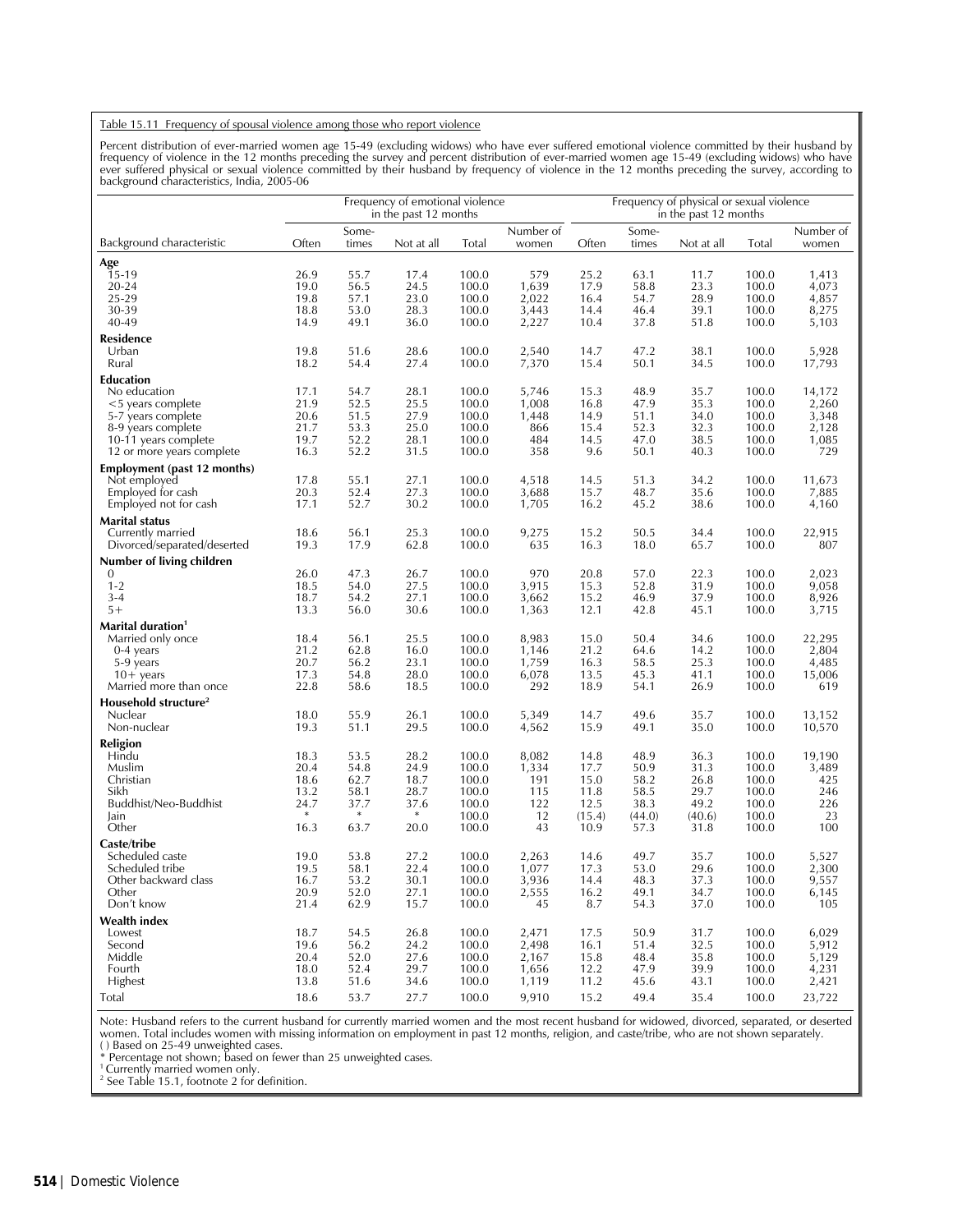Among those who have ever experienced spousal emotional violence or physical or sexual violence, those in the 15-19 age group are more likely than older women to have experienced such violence in the past 12 months and to have experienced the violence often. Differentials by residence, education, and employment in these indicators are small. For example, among women who have ever experienced physical or sexual violence, 60 percent of women with at least 12 completed years of education experienced violence in the 12 months preceding the survey, compared with 62-68 percent of women in the remaining educational groups. The share of women experiencing violence frequently in the 12 months preceding the survey varies even less by education.

As expected, frequency of violence in the 12 months preceding the survey among women who report experiencing the violence ever, is higher for currently married women than for women who are divorced, separated, or deserted. However, currently married women who have been married more than once are somewhat more likely to have suffered the violence in the past 12 months and to have experienced the violence often, than currently married women who are in their first marriage. Among women who report violence, those with no children are more likely than women with children, particularly five or more children, to have experienced recent violence and to have experienced the violence often. This is particularly true for women reporting physical or sexual violence, suggesting that not having children may be a reason for which women are being abused.

Differentials by religion, caste/tribe, and wealth in the proportions of women reporting emotional violence or physical or sexual violence are much smaller for violence in the 12 months preceding the survey than in the proportions reporting the ever experience of such violence. Only among women in the wealthiest quintile are the proportions that experienced emotional violence or physical or sexual violence in the past 12 months relatively low. The frequency of such violence in the past 12 months is also relatively low in this wealth quintile.

## **15.4.3 Timing of the Onset of Spousal Violence**

To study the timing of the onset of marital violence, NFHS-3 asked ever-married women who reported physical or sexual violence by their husband, how many years into the marriage the first incidence of violence occurred. Table 15.12 shows the percent distribution of ever-married women by the number of years between marriage and the first time they experienced physical or sexual violence by their current or most recent husband, according to current marital duration and residence.

Table 15.12 shows that in the majority of cases, in both rural and urban areas, if violence occurs at all, it is usually initiated early in the marriage. Almost one-fourth of all ever-married women (23 percent) experienced physical or sexual violence within the first two years of marriage (19 percent in urban areas and 24 percent in rural areas). One-third (32 percent) experienced violence in the first five years of marriage. Calculations based only on women who report ever experiencing spousal violence suggest that, for the majority (62 percent) of these women, violence was initiated within the first two years of marriage. Among currently married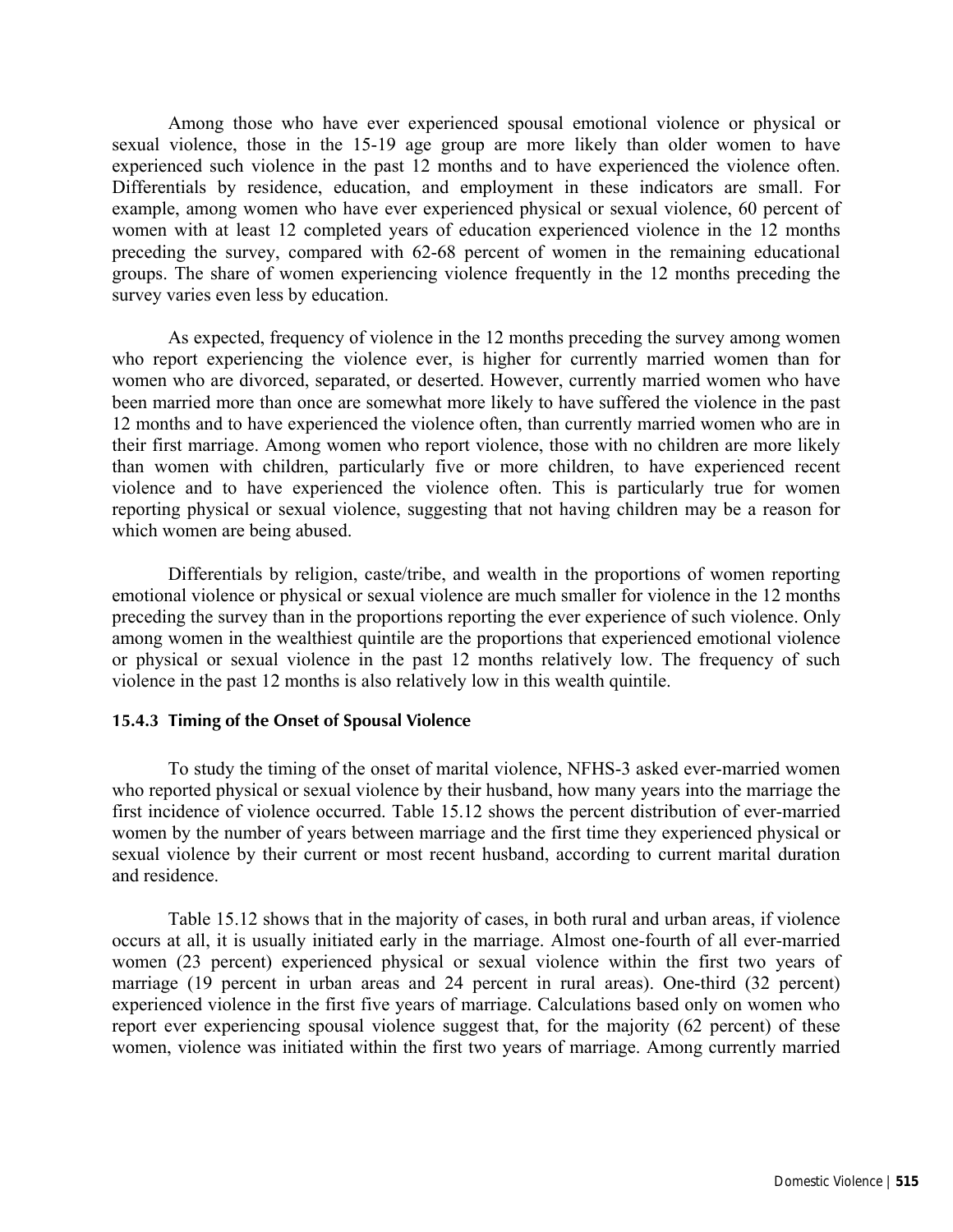### Table 15.12 Onset of spousal violence

Percent distribution of ever-married women by number of years between marriage and first experience of physical or sexual violence by their husband, if ever, according to marital status, marital duration, number of unions, and residence, India, 2005-06

| Years between marriage <sup>1</sup> and first experience of violence                       |                                              |                                        |                                             |                                            |                                         |                                     |                                    |                                        |                                                    |                                                     |
|--------------------------------------------------------------------------------------------|----------------------------------------------|----------------------------------------|---------------------------------------------|--------------------------------------------|-----------------------------------------|-------------------------------------|------------------------------------|----------------------------------------|----------------------------------------------------|-----------------------------------------------------|
| Marital status and duration                                                                | Experi-<br>enced no<br>violence              | Before<br>marriage                     | $<$ 1 year                                  | 1-2 years 3-5 years 6-9 years              |                                         |                                     | $10+$<br>years                     | Don't<br>know/<br>missing <sup>1</sup> | Total                                              | Number<br>of women                                  |
|                                                                                            |                                              |                                        |                                             | <b>URBAN</b>                               |                                         |                                     |                                    |                                        |                                                    |                                                     |
| <b>Currently married</b><br>Married only once<br>Marital duration                          | 70.6<br>70.9                                 | 0.3<br>0.2                             | 5.1<br>5.0                                  | 12.9<br>12.8                               | 7.8<br>7.8                              | 1.9<br>1.9                          | 1.1<br>1.1                         | 0.4<br>0.4                             | 100.0<br>100.0                                     | 19,154<br>18,829                                    |
| $<$ 1 year<br>1-2 years<br>3-5 years<br>6-9 years<br>$10+$ years<br>Married more than once | 90.3<br>82.2<br>75.8<br>71.2<br>67.4<br>54.6 | 0.4<br>0.1<br>0.2<br>0.3<br>0.2<br>1.1 | 8.5<br>8.8<br>4.9<br>$4.0\,$<br>4.7<br>11.1 | na<br>8.2<br>15.0<br>15.2<br>12.9<br>19.5  | na<br>na<br>3.6<br>8.3<br>9.8<br>9.9    | na<br>na<br>na<br>0.9<br>2.8<br>2.4 | na<br>na<br>na<br>na<br>1.8<br>1.4 | 0.8<br>0.7<br>0.4<br>0.1<br>0.4<br>0.1 | 100.0<br>100.0<br>100.0<br>100.0<br>100.0<br>100.0 | 605<br>1,435<br>2,219<br>2,948<br>11,623<br>324     |
| Widowed/divorced/<br>separated/deserted                                                    | 55.1                                         | 0.4                                    | 13.1                                        | 16.8                                       | 9.8                                     | 2.4                                 | 2.2                                | 0.2                                    | 100.0                                              | 1,287                                               |
| Total                                                                                      | 69.6                                         | 0.3                                    | 5.6                                         | 13.1                                       | 7.9                                     | 1.9                                 | 1.2                                | 0.4                                    | 100.0                                              | 20,441                                              |
|                                                                                            |                                              |                                        |                                             | <b>RURAL</b>                               |                                         |                                     |                                    |                                        |                                                    |                                                     |
| <b>Currently married</b><br>Married only once<br>Marriage duration                         | 60.2<br>60.4                                 | 0.2<br>0.2                             | 6.8<br>6.7                                  | 17.2<br>17.0                               | 10.5<br>10.5                            | 2.8<br>2.8                          | 1.7<br>1.7                         | 0.7<br>0.7                             | 100.0<br>100.0                                     | 43,499<br>42,565                                    |
| $<$ 1 year<br>1-2 years<br>3-5 years<br>6-9 years<br>$10+$ years<br>Married more than once | 84.6<br>74.4<br>62.8<br>59.7<br>56.9<br>49.4 | 0.1<br>0.3<br>0.3<br>0.2<br>0.2<br>0.2 | 13.8<br>12.2<br>8.3<br>6.5<br>5.4<br>7.9    | na<br>11.2<br>22.7<br>20.1<br>16.9<br>23.9 | na<br>na<br>4.7<br>10.8<br>13.5<br>12.6 | na<br>na<br>na<br>2.0<br>4.0<br>4.0 | na<br>na<br>na<br>na<br>2.7<br>1.9 | 1.5<br>1.9<br>1.1<br>0.7<br>0.4<br>0.0 | 100.0<br>100.0<br>100.0<br>100.0<br>100.0<br>100.0 | 1,599<br>3,216<br>5,048<br>6,602<br>26,100<br>933   |
| Widowed/divorced/<br>separated/deserted                                                    | 54.6                                         | 0.2                                    | 11.1                                        | 17.1                                       | 11.3                                    | 3.3                                 | 1.9                                | 0.4                                    | 100.0                                              | 2,718                                               |
| Total                                                                                      | 59.8                                         | 0.2                                    | 7.0                                         | 17.2                                       | 10.6                                    | 2.8                                 | 1.7                                | 0.7                                    | 100.0                                              | 46,217                                              |
|                                                                                            |                                              |                                        |                                             | <b>TOTAL</b>                               |                                         |                                     |                                    |                                        |                                                    |                                                     |
| <b>Currently married</b><br>Married only once<br>Marital duration                          | 63.4<br>63.6                                 | 0.2<br>0.2                             | 6.3<br>6.2                                  | 15.9<br>15.7                               | 9.7<br>9.6                              | 2.5<br>2.5                          | 1.5<br>1.5                         | 0.6<br>0.6                             | 100.0<br>100.0                                     | 62,652<br>61,395                                    |
| <1 year<br>1-2 years<br>3-5 years<br>6-9 years<br>$10+$ years<br>Married more than once    | 86.1<br>76.8<br>66.8<br>63.2<br>60.2<br>50.8 | 0.2<br>0.2<br>0.3<br>0.2<br>0.2<br>0.4 | 12.3<br>11.2<br>7.3<br>5.8<br>5.1<br>8.8    | na<br>10.3<br>20.4<br>18.6<br>15.7<br>22.8 | na<br>na<br>4.4<br>10.0<br>12.3<br>11.9 | na<br>na<br>na<br>1.7<br>3.6<br>3.6 | na<br>na<br>na<br>na<br>2.4<br>1.8 | 1.3<br>1.5<br>0.9<br>0.5<br>0.4<br>0.0 | 100.0<br>100.0<br>100.0<br>100.0<br>100.0<br>100.0 | 2,204<br>4,651<br>7,267<br>9,550<br>37,723<br>1,258 |
| Widowed/divorced/<br>separated/deserted                                                    | 54.8                                         | 0.3                                    | 11.7                                        | 17.0                                       | 10.8                                    | 3.0                                 | 2.0                                | 0.3                                    | 100.0                                              | 4,005                                               |
| Total                                                                                      | 62.8                                         | 0.2                                    | 6.6                                         | 15.9                                       | 9.8                                     | 2.6                                 | 1.5                                | 0.6                                    | 100.0                                              | 66,658                                              |

Note: Husband refers to the current husband for currently married women and the most recent husband for widowed, divorced, separated, or deserted women.

na = Not applicable

<sup>1</sup> Includes women for whom the timing of the first experience of violence and duration of marriage are inconsistent.

women married only once, 22 percent report experiencing violence in the first two years of marriage; this proportion is higher at 32 percent among currently married women married more than once and at 29 percent among widowed, divorced, separated, or deserted women.

### **15.4.4 Physical Consequences of Spousal Violence**

In NFHS-3, ever-married women reporting spousal physical or sexual violence were asked about the physical consequences of the violence. Specifically, they were asked if, as a consequence of what their husbands did to them, they ever had any of four different sets of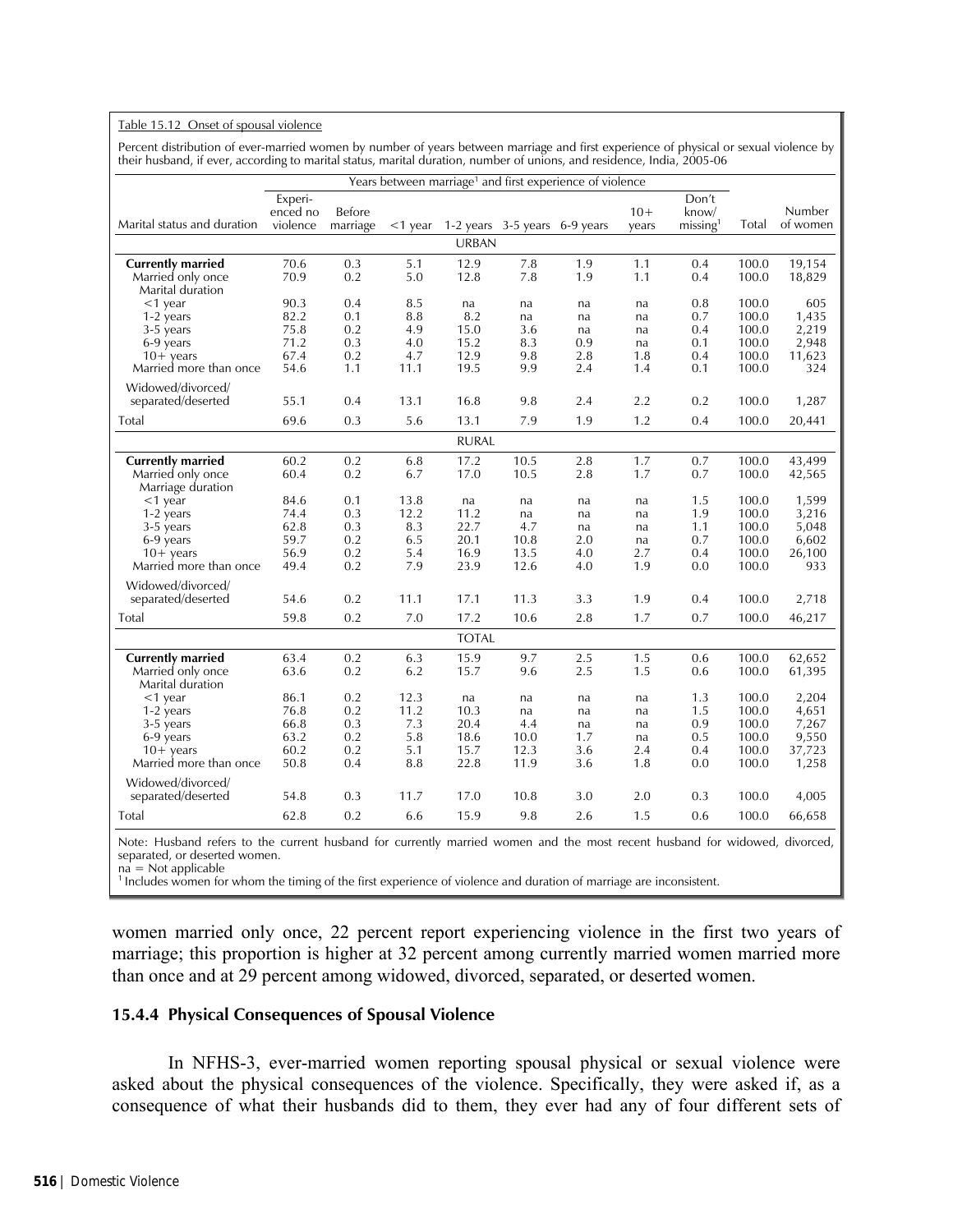injuries: 1) cuts, bruises or aches; 2) severe burns; 3) eye injuries, sprains, dislocations, or minor burns; and 4) deep wounds, broken bones, broken teeth or any other serious injury. Table 15.13 shows the percentage of ever-married women who report any spousal physical or sexual violence by the different types of physical injuries sustained, according to the type of violence ever experienced and residence. Among all ever-married women who reported ever experiencing physical or sexual violence, 36 percent report cuts, bruises, or aches, 9 percent report eye injuries, sprains, dislocations or burns, 7 percent report deep wounds, broken bones, broken

Table 15.13 Injuries to women due to spousal violence Percentage of ever-married women age 15-49 who have experienced specific types of spousal violence by types of<br>injuries resulting from what their husband did to them, by residence according to the type of violence and whet

|                                                 | Percentage of women who have had: |                 |                                                        |                                                                                  |                             |                                        |  |  |  |
|-------------------------------------------------|-----------------------------------|-----------------|--------------------------------------------------------|----------------------------------------------------------------------------------|-----------------------------|----------------------------------------|--|--|--|
| Type of violence experienced                    | Cuts,<br>bruises, or<br>aches     | Severe<br>burns | Eye injuries,<br>sprains,<br>dislocations,<br>or burns | Deep wounds,<br>broken bones,<br>broken teeth,<br>or any other<br>serious injury | Any of<br>these<br>injuries | Number of<br>ever-<br>married<br>women |  |  |  |
|                                                 |                                   | <b>URBAN</b>    |                                                        |                                                                                  |                             |                                        |  |  |  |
| <b>Experienced physical violence</b>            |                                   |                 |                                                        |                                                                                  |                             |                                        |  |  |  |
| Ever<br>In the past 12 months <sup>1</sup>      | 35.5<br>41.2                      | 2.1<br>2.3      | 9.3<br>11.5                                            | 6.7<br>7.6                                                                       | 36.9<br>42.9                | 5,943<br>3,344                         |  |  |  |
| <b>Experienced sexual violence</b>              |                                   |                 |                                                        |                                                                                  |                             |                                        |  |  |  |
| Ever<br>In the past 12 months <sup>1</sup>      | 47.0<br>44.3                      | 4.4<br>4.0      | 17.5<br>17.1                                           | 13.1<br>11.6                                                                     | 49.1<br>46.2                | 1,497<br>974                           |  |  |  |
| <b>Experienced physical or sexual violence</b>  |                                   |                 |                                                        |                                                                                  |                             |                                        |  |  |  |
| Ever<br>In the past 12 months <sup>1</sup>      | 34.2<br>38.6                      | 2.0<br>2.2      | 8.9<br>10.6                                            | 6.4<br>7.0                                                                       | 35.6<br>40.1                | 6,212<br>3,672                         |  |  |  |
| <b>Experienced physical and sexual violence</b> |                                   |                 |                                                        |                                                                                  |                             |                                        |  |  |  |
| Ever<br>In the past 12 months <sup>1</sup>      | 56.1<br>60.7                      | 5.4<br>5.7      | 21.3<br>24.9                                           | 16.0<br>17.2                                                                     | 58.7<br>63.3                | 1,229<br>647                           |  |  |  |
|                                                 |                                   | <b>RURAL</b>    |                                                        |                                                                                  |                             |                                        |  |  |  |
| <b>Experienced physical violence</b>            |                                   |                 |                                                        |                                                                                  |                             |                                        |  |  |  |
| Ever<br>In the past 12 months <sup>1</sup>      | 39.4<br>44.4                      | 1.8<br>2.3      | 9.4<br>11.4                                            | 7.0<br>8.3                                                                       | 41.1<br>46.6                | 17,421<br>10,335                       |  |  |  |
| <b>Experienced sexual violence</b>              |                                   |                 |                                                        |                                                                                  |                             |                                        |  |  |  |
| Ever<br>In the past 12 months <sup>1</sup>      | 42.1<br>39.9                      | 2.5<br>2.6      | 15.7<br>15.0                                           | 11.7<br>11.3                                                                     | 44.7<br>42.7                | 5,143<br>3,660                         |  |  |  |
| <b>Experienced physical or sexual violence</b>  |                                   |                 |                                                        |                                                                                  |                             |                                        |  |  |  |
| Ever<br>In the past 12 months <sup>1</sup>      | 37.2<br>41.0                      | 1.7<br>2.1      | 8.8<br>10.4                                            | 6.6<br>7.6                                                                       | 38.8<br>43.0                | 18,560<br>11,647                       |  |  |  |
| <b>Experienced physical and sexual violence</b> |                                   |                 |                                                        |                                                                                  |                             |                                        |  |  |  |
| Ever<br>In the past 12 months <sup>1</sup>      | 53.1<br>54.3                      | 3.3<br>4.0      | 20.0<br>21.7                                           | 15.0<br>16.4                                                                     | 56.4<br>58.3                | 4,004<br>2,348                         |  |  |  |
|                                                 |                                   | <b>TOTAL</b>    |                                                        |                                                                                  |                             |                                        |  |  |  |
| <b>Experienced physical violence</b>            |                                   |                 |                                                        |                                                                                  |                             |                                        |  |  |  |
| Ever<br>In the past 12 months <sup>1</sup>      | 38.4<br>43.6                      | 1.9<br>2.3      | 9.4<br>11.4                                            | 6.9<br>8.1                                                                       | 40.0<br>45.7                | 23,364<br>13,680                       |  |  |  |
| <b>Experienced sexual violence</b>              |                                   |                 |                                                        |                                                                                  |                             |                                        |  |  |  |
| Ever<br>In the past 12 months <sup>1</sup>      | 43.2<br>40.8                      | 3.0<br>2.9      | 16.1<br>15.5                                           | 12.0<br>11.4                                                                     | 45.7<br>43.5                | 6,640<br>4,635                         |  |  |  |
| <b>Experienced physical or sexual violence</b>  |                                   |                 |                                                        |                                                                                  |                             |                                        |  |  |  |
| Ever<br>In the past 12 months <sup>1</sup>      | 36.4<br>40.4                      | 1.8<br>2.1      | 8.9<br>10.5                                            | 6.5<br>7.5                                                                       | 38.0<br>42.3                | 24,772<br>15,319                       |  |  |  |
| <b>Experienced physical and sexual violence</b> |                                   |                 |                                                        |                                                                                  |                             |                                        |  |  |  |
| Ever<br>In the past 12 months <sup>1</sup>      | 53.8<br>55.7                      | 3.8<br>4.4      | 20.3<br>22.4                                           | 15.2<br>16.6                                                                     | 56.9<br>59.4                | 5,232<br>2,995                         |  |  |  |

Note: Husband refers to the current husband for currently married women and the most recent husband for widowed, divorced, separated, or deserted women. 1 Excludes widows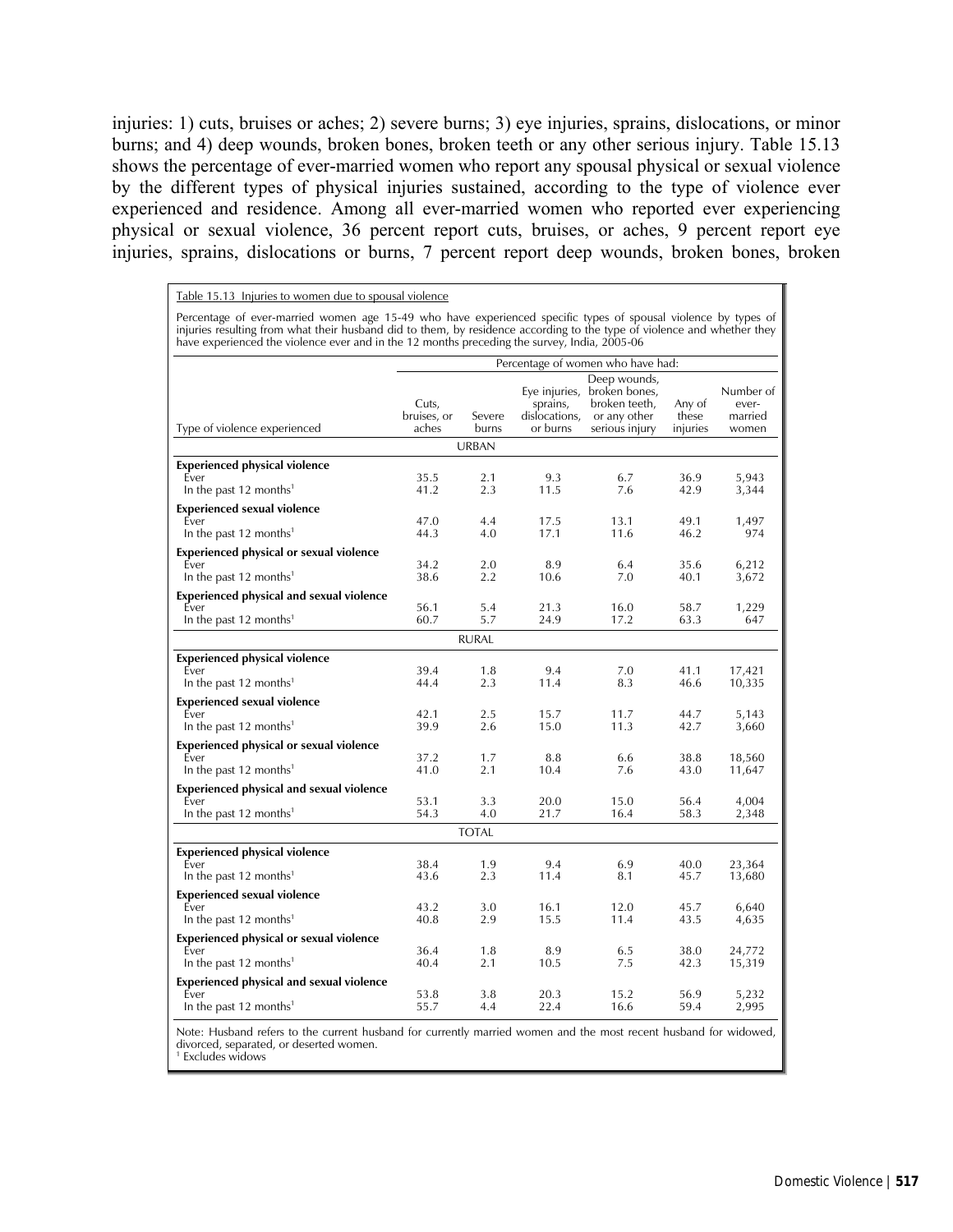teeth, or other serious injury, and 2 percent report severe burns. All of these percentages are higher for women who reported violence in the 12 months preceding the survey. Notably, 38 percent of women experiencing physical or sexual violence report having experienced at least one of these groups of injuries; the corresponding proportion for women who reported violence in the 12 months preceding the survey is 42 percent. Women in urban areas who experience sexual violence are more likely, and those who experience physical violence are less likely, than their rural counterparts to report each of the different sets of injuries. However, rural women who experience physical or sexual violence are somehat more likely to report one or more types of injuries than urban women (39 percent, compared with 36 percent).

Women who have experienced both physical and sexual violence are at the highest risk of injury; 57 percent of them report one or more types of injury. Among women who report having experienced both physical and sexual violence in the past 12 months, 59 percent suffered one or more types of injury. The proportions who report having one or more types of injury is higher among women who report ever experiencing sexual violence (46 percent) than those who report ever experiencing physical violence (40 percent). These data attest to the very high incidence of injuries resulting from domestic violence and show that at least one in seven ever-married women age 15-49 in India have suffered injury resulting from acts of spousal violence.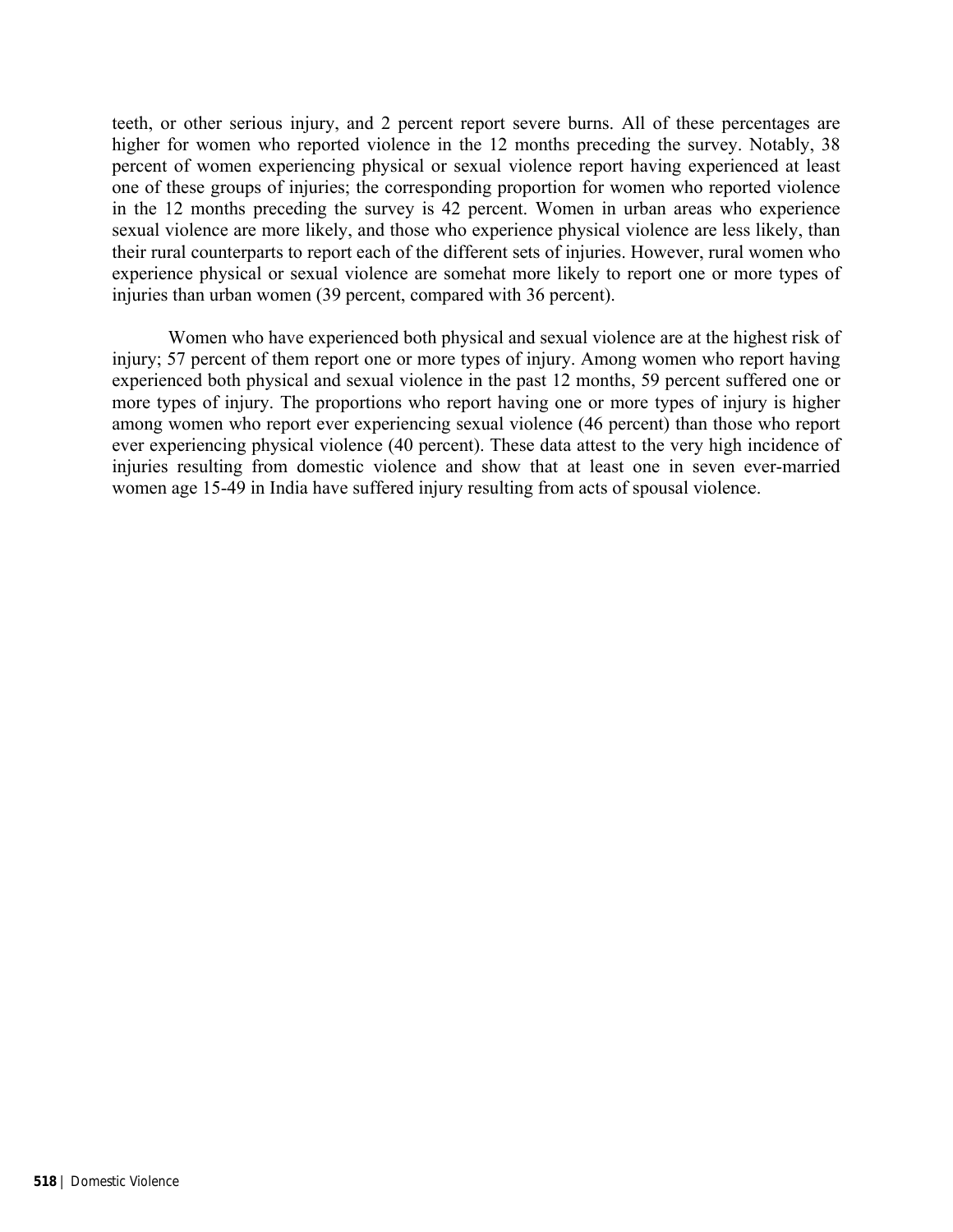### **15.4.5 Spousal Violence by State**

Table 15.14 gives the percentages of ever-married women who have experienced different types of spousal violence by state. The most common form of violence in all states is physical violence. Sexual violence is reported least often in most states. The only exceptions are West Bengal, where the prevalence of sexual violence is much higher than the prevalence of emotional violence, and Manipur where the two are equally prevalent. Sexual violence is most common in West Bengal, Rajasthan, and Bihar where the prevalence is twice the national average.

The prevalence of physical or sexual violence ranges from 6 percent in Himachal Pradesh and 13 percent in Jammu and Kashmir and Meghalaya, to 46 percent in Madhya Pradesh and Rajasthan and 59 percent in Bihar (Figure 15.2). Other states with 40 percent or higher prevalence of spousal physical or sexual violence include Tripura, Manipur, Uttar Pradesh, Tamil Nadu, West Bengal, and Assam. For most states, the proportion of ever-married women who have experienced emotional or physical or sexual violence is only slightly higher than those who have experienced physical or sexual violence.

Table 15.14 Experience of physical or sexual spousal violence by state Percentage of ever-married women age 15-49 who have experienced physical or sexual violence committed by their husband by state, India, 2005-06

|                                                                                                                                   | Percentage who have experienced:                            |                                                              |                                                         |                                                              |                                                              |  |  |  |  |
|-----------------------------------------------------------------------------------------------------------------------------------|-------------------------------------------------------------|--------------------------------------------------------------|---------------------------------------------------------|--------------------------------------------------------------|--------------------------------------------------------------|--|--|--|--|
| State                                                                                                                             | Emo-<br>tional<br>violence                                  | Physical<br>violence                                         | Sexual<br>violence                                      | Physical<br>or sexual or sexual<br>violence                  | Emo-<br>tional or<br>physical<br>violence                    |  |  |  |  |
| India                                                                                                                             | 15.8                                                        | 35.1                                                         | 10.0                                                    | 37.2                                                         | 39.7                                                         |  |  |  |  |
| <b>North</b><br>Delhi<br>Haryana<br>Himachal Pradesh<br>Jammu & Kashmir<br>Punjab<br>Rajasthan<br>Uttaranchal                     | 4.9<br>8.7<br>3.8<br>8.9<br>10.7<br>22.9<br>8.9             | 16.1<br>25.5<br>5.9<br>11.5<br>24.4<br>40.3<br>27.3          | 2.1<br>7.1<br>1.8<br>3.9<br>7.2<br>20.2<br>6.1          | 16.3<br>27.3<br>6.2<br>12.6<br>25.4<br>46.3<br>27.8          | 17.2<br>28.0<br>6.9<br>15.1<br>26.7<br>50.2<br>29.8          |  |  |  |  |
| Central<br>Chhattisgarh<br>Madhya Pradesh<br>Uttar Pradesh                                                                        | 12.7<br>22.5<br>16.1                                        | 29.2<br>44.0<br>41.2                                         | 6.9<br>11.0<br>9.4                                      | 29.9<br>45.7<br>42.4                                         | 32.3<br>49.1<br>45.0                                         |  |  |  |  |
| East<br>Bihar<br>Jharkhand<br>Orissa<br>West Bengal                                                                               | 19.7<br>18.0<br>19.8<br>12.3                                | 55.6<br>34.7<br>33.5<br>32.7                                 | 19.1<br>12.5<br>14.7<br>21.5                            | 59.0<br>36.9<br>38.4<br>40.3                                 | 60.8<br>40.9<br>41.2<br>41.8                                 |  |  |  |  |
| <b>Northeast</b><br>Arunachal Pradesh<br>Assam<br>Manipur<br>Meghalaya<br>Mizoram<br>Nagaland<br>Sikkim<br>Tripura                | 16.6<br>15.6<br>13.9<br>7.1<br>11.0<br>12.6<br>10.2<br>22.8 | 37.5<br>36.7<br>40.7<br>12.6<br>22.0<br>14.0<br>14.8<br>40.9 | 9.5<br>14.8<br>14.0<br>1.6<br>2.0<br>3.0<br>4.8<br>19.0 | 38.8<br>39.5<br>43.8<br>12.8<br>22.1<br>15.3<br>16.3<br>44.1 | 43.0<br>42.1<br>46.2<br>15.0<br>25.1<br>21.3<br>18.8<br>46.6 |  |  |  |  |
| West<br>Goa<br>Gujarat<br>Maharashtra                                                                                             | 12.0<br>18.5<br>17.5                                        | 16.5<br>25.7<br>30.6                                         | 2.8<br>7.5<br>2.0                                       | 16.8<br>27.6<br>30.7                                         | 19.6<br>33.8<br>33.4                                         |  |  |  |  |
| South<br>Andhra Pradesh<br>Karnataka<br>Kerala<br>Tamil Nadu<br>Note: Husband refers to the current husband for currently married | 13.3<br>8.1<br>10.1<br>16.8                                 | 35.0<br>19.5<br>15.3<br>41.9                                 | 4.1<br>4.0<br>4.8<br>3.2                                | 35.2<br>20.0<br>16.4<br>41.9                                 | 36.8<br>21.5<br>19.8<br>44.1                                 |  |  |  |  |

Note: Husband refers to the current husband for currently married women and the most recent husband for widowed, divorced, separated, or deserted women.



# *Figure 15.2* **Spousal Violence by State**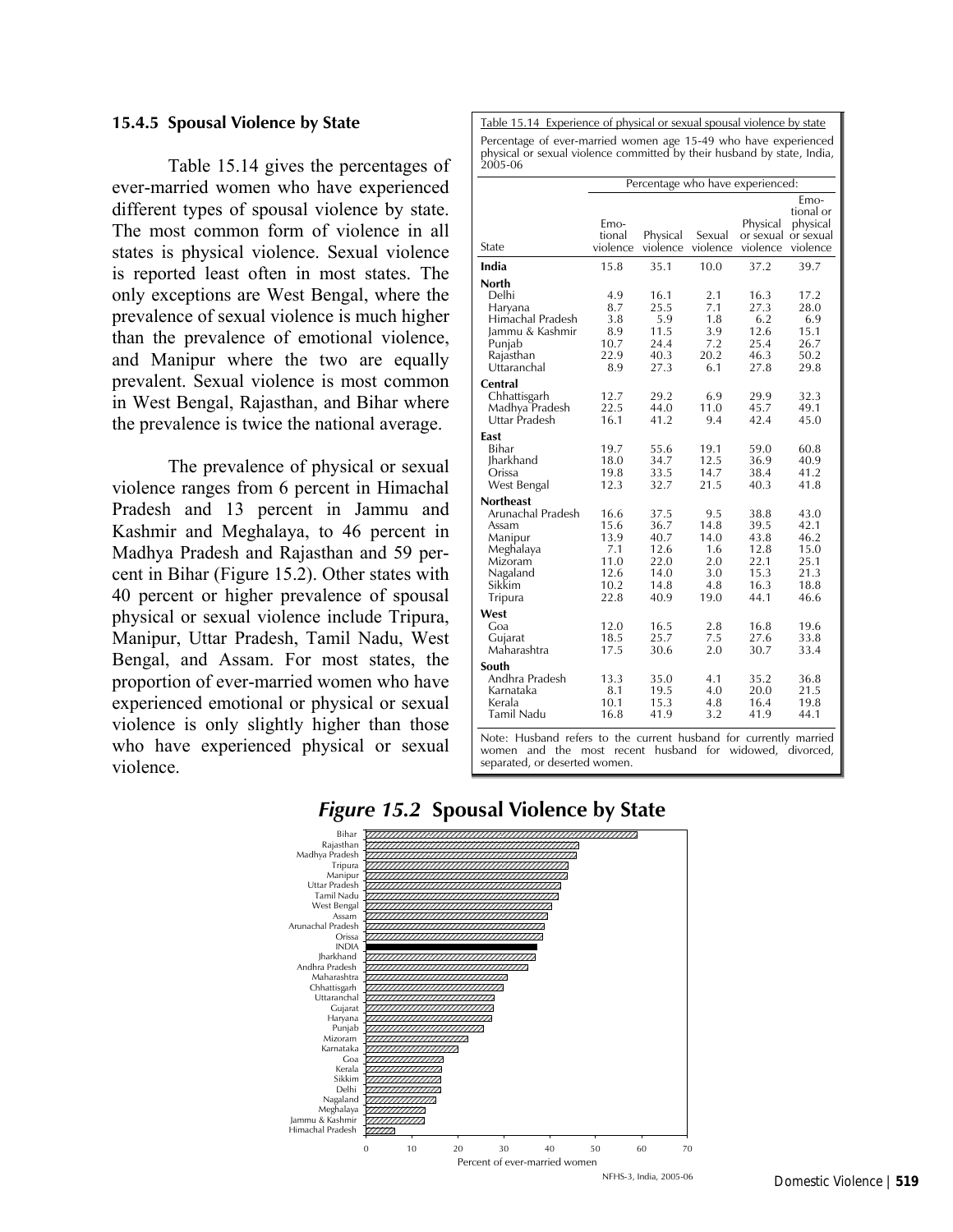### **15.4.6 Violence Initiated by Women against Husbands**

Violence by husbands against their wives is not the only form of spousal violence; women are also sometimes the perpetrators of violence. In most cultures, however, the level of spousal violence initiated by wives is only a fraction of the level of spousal violence initiated by husbands. To measure spousal violence by women, NFHS-3 asked ever-married women *Have you ever hit, slapped, kicked, or done anything else to physically hurt your (last) husband/partner at times when he was not already beating or physically hurting you?* Women who respond yes to this question are asked about the frequency of such violence in the 12 months preceding the survey. Table 15.15 shows the percentage of ever-married women who have ever initiated violence against their current or most recent husband, and the percentage of ever-married women (excluding widows) who say that they initiated spousal violence in the 12 months preceding the survey by background, spousal, and marital characteristics.

#### Table 15.15 Violence by women against their spouse

Percentage of ever-married women age 15-49 who have committed physical violence against their husband when he was not already beating or physically hurting them ever and in the past 12 months, according to women's own experience of spousal violence and their own and husband's characteristics, India, 2005-06

|                                                 |      | Percentage who have committed physical violence<br>against their current or most recent husband |                                       |                                 |
|-------------------------------------------------|------|-------------------------------------------------------------------------------------------------|---------------------------------------|---------------------------------|
| Characteristics                                 | Ever | Number<br>of women                                                                              | In the past<br>12 months <sup>1</sup> | Number<br>of women <sup>1</sup> |
| Woman's experience of spousal physical violence |      |                                                                                                 |                                       |                                 |
| Ever                                            | 1.8  | 23,364                                                                                          | 1.1                                   | 22,421                          |
| In the past 12 months <sup>1</sup>              | 2.3  | 13,680                                                                                          | 1.7                                   | 13,680                          |
| Not in past 12 months or not asked <sup>2</sup> | 1.1  | 9,684                                                                                           | 0.1                                   | 8,742                           |
| Never                                           | 0.1  | 43,294                                                                                          | 0.1                                   | 41,545                          |
| Age                                             |      |                                                                                                 |                                       |                                 |
| 15-19                                           | 0.3  | 4,643                                                                                           | 0.3                                   | 4,628                           |
| 20-24                                           | 0.5  | 11,642                                                                                          | 0.4                                   | 11,571                          |
| 25-29                                           | 0.8  | 13,006                                                                                          | 0.5                                   | 12,789                          |
| 30-39                                           | 0.8  | 22,191                                                                                          | 0.4                                   | 21,241                          |
| 40-49                                           | 0.8  | 15,175                                                                                          | 0.4                                   | 13,736                          |
| Residence                                       |      |                                                                                                 |                                       |                                 |
| Urban                                           | 0.9  | 20,441                                                                                          | 0.5                                   | 19,634                          |
| Rural                                           | 0.7  | 46,217                                                                                          | 0.4                                   | 44,332                          |
| <b>Education</b>                                |      |                                                                                                 |                                       |                                 |
| No education                                    | 0.8  | 32,024                                                                                          | 0.5                                   | 30,360                          |
| <5 years complete                               | 1.0  | 5,647                                                                                           | 0.5                                   | 5,354                           |
| 5-7 years complete                              | 0.6  | 9,900                                                                                           | 0.4                                   | 9,597                           |
| 8-9 years complete                              | 0.6  | 7,585                                                                                           | 0.3                                   | 7,376                           |
| 10-11 years complete                            | 0.6  | 5,440                                                                                           | 0.4                                   | 5,318                           |
| 12 or more years complete                       | 0.4  | 6,059                                                                                           | 0.3                                   | 5,960                           |
| <b>Husband's education</b>                      |      |                                                                                                 |                                       |                                 |
| No education                                    | 0.9  | 18,207                                                                                          | 0.6                                   | 17,181                          |
| <5 years complete                               | 1.3  | 5,728                                                                                           | 0.8                                   | 5,508                           |
| 5-7 years complete                              | 0.8  | 10,589                                                                                          | 0.5                                   | 10,125                          |
| 8-9 years complete                              | 0.5  | 10,342                                                                                          | 0.2                                   | 10,007                          |
| 10-11 years complete                            | 0.6  | 9,317                                                                                           | 0.3                                   | 9,001                           |
| 12 or more years complete                       | 0.4  | 11,867                                                                                          | 0.2                                   | 11,600                          |
| Husband's alcohol consumption                   |      |                                                                                                 |                                       |                                 |
| Does not drink                                  | 0.4  | 45,838                                                                                          | 0.2                                   | 43,147                          |
| Drinks/never gets drunk                         | 0.4  | 3,506                                                                                           | 0.1                                   | 3,506                           |
| Gets drunk sometimes                            | 1.2  | 12,816                                                                                          | 0.8                                   | 12,816                          |
| Gets drunk often                                | 3.3  | 4,395                                                                                           | 2.1                                   | 4,395                           |
| Spousal age difference <sup>2</sup>             |      |                                                                                                 |                                       |                                 |
| Wife older                                      | 0.9  | 1,364                                                                                           | 0.8                                   | 1,364                           |
| Wife is same age                                | 1.1  | 1,508                                                                                           | 0.7                                   | 1,508                           |
| Wife's 1-4 years younger                        | 0.6  | 24,270                                                                                          | 0.4                                   | 24,270                          |
| Wife's 5-9 years younger                        | 0.7  | 25,369                                                                                          | 0.4                                   | 25,369                          |
| Wife's $10+$ years younger                      | 0.9  | 9,959                                                                                           | 0.5                                   | 9,959                           |
|                                                 |      |                                                                                                 |                                       | Continued                       |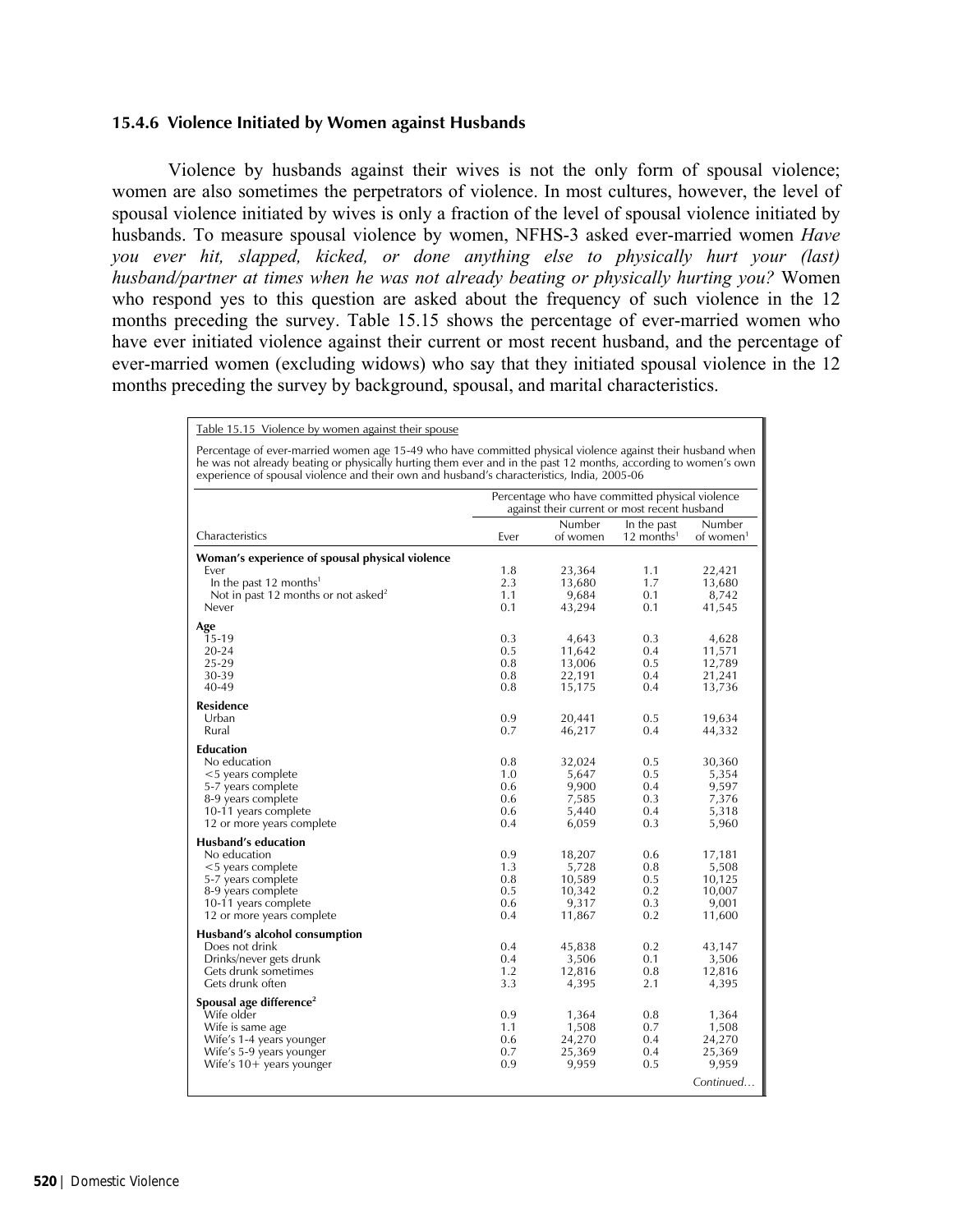|                                     |      | Percentage who have committed physical violence<br>against their current or most recent husband |                                         |                                 |
|-------------------------------------|------|-------------------------------------------------------------------------------------------------|-----------------------------------------|---------------------------------|
| Characteristics                     | Ever | Number<br>of women                                                                              | In the past<br>$12$ months <sup>1</sup> | Number<br>of women <sup>1</sup> |
| <b>Spousal education difference</b> |      |                                                                                                 |                                         |                                 |
| Husband better educated             | 0.6  | 34,674                                                                                          | 0.3                                     | 33,369                          |
| Wife better educated                | 0.9  | 9,849                                                                                           | 0.5                                     | 9,553                           |
| Both equally educated               | 0.6  | 6,153                                                                                           | 0.4                                     | 6,014                           |
| Neither educated                    | 0.9  | 15,373                                                                                          | 0.7                                     | 14,484                          |
| Household structure <sup>3</sup>    |      |                                                                                                 |                                         |                                 |
| Nuclear                             | 0.9  | 33,989                                                                                          | 0.5                                     | 32,705                          |
| Non-nuclear                         | 0.5  | 32,669                                                                                          | 0.4                                     | 31,261                          |
| Religion                            |      |                                                                                                 |                                         |                                 |
| Hindu                               | 0.7  | 54,208                                                                                          | 0.5                                     | 51,977                          |
| Muslim                              | 0.4  | 8,795                                                                                           | 0.2                                     | 8,525                           |
| Christian                           | 1.6  | 1,500                                                                                           | 1.0                                     | 1,423                           |
| Sikh                                | 0.2  | 1,115                                                                                           | 0.2                                     | 1,060                           |
| Buddhist/Neo-Buddhist               | 1.9  | 537                                                                                             | 1.7                                     | 499                             |
| lain                                | 0.0  | 190                                                                                             | 0.0                                     | 187                             |
| Other                               | 2.0  | 245                                                                                             | 1.6                                     | 229                             |
| Caste/tribe                         |      |                                                                                                 |                                         |                                 |
| Scheduled caste                     | 0.9  | 12,701                                                                                          | 0.7                                     | 12,088                          |
| Scheduled tribe                     | 1.7  | 5,562                                                                                           | 1.1                                     | 5,282                           |
| Other backward class                | 0.6  | 26,438                                                                                          | 0.3                                     | 25,443                          |
| Other                               | 0.5  | 21,393                                                                                          | 0.2                                     | 20,629                          |
| Don't know                          | 0.7  | 375                                                                                             | 0.5                                     | 342                             |
| <b>Wealth index</b>                 |      |                                                                                                 |                                         |                                 |
| Lowest                              | 0.8  | 12,815                                                                                          | 0.6                                     | 12,202                          |
| Second                              | 0.9  | 13,384                                                                                          | 0.6                                     | 12,782                          |
| Middle                              | 0.7  | 13,386                                                                                          | 0.3                                     | 12,791                          |
| Fourth                              | 0.7  | 13,444                                                                                          | 0.5                                     | 12,936                          |
| Highest                             | 0.4  | 13,628                                                                                          | 0.2                                     | 13,255                          |
| Respondent's father beat her mother |      |                                                                                                 |                                         |                                 |
| Yes                                 | 1.7  | 12,346                                                                                          | 1.0                                     | 11,820                          |
| No                                  | 0.5  | 49,201                                                                                          | 0.3                                     | 47,281                          |
| Don't know                          | 0.8  | 5,041                                                                                           | 0.4                                     | 4,803                           |
| Total                               | 0.7  | 66,658                                                                                          | 0.4                                     | 63,966                          |

widowed, divorced, separated, or deserted women. Total includes women with missing information on education, husband's education, husband's alcohol consumption, spousal age difference, spousal education difference, religion, caste/tribe, and respondent's father beat her mother, who are not shown separately. <sup>1</sup> Excludes widows.

<sup>2</sup> Currently married women.

3 See Table 15.1, footnote 2 for definition.

Results show that 1 percent of ever-married women report initiating violence against their husbands, and only 0.4 percent initiated such violence in the 12 months preceding the survey. This percentage is higher for women who have experienced spousal violence ever, as well as in the past 12 months (2 percent), than for women who have never experienced such violence (0.1 percent). The prevalence of spousal violence initiated by women is highest, at 4 percent, for women for whom information on alcohol consumption by the husband is not known, followed by women whose husbands often get drunk (3 percent). The only other population subgroups in which at least 2 percent of women report ever initiating violence against their husband, are Buddhist/Neo-Buddhist women, Christian women, women belonging to other religions, women belonging to the scheduled tribes, and women whose fathers beat their mothers. Even among these sub-groups the percentage never exceeds 2. Overall these data show that in India spousal violence initiated by women is a very small fraction of spousal violence initiated by men.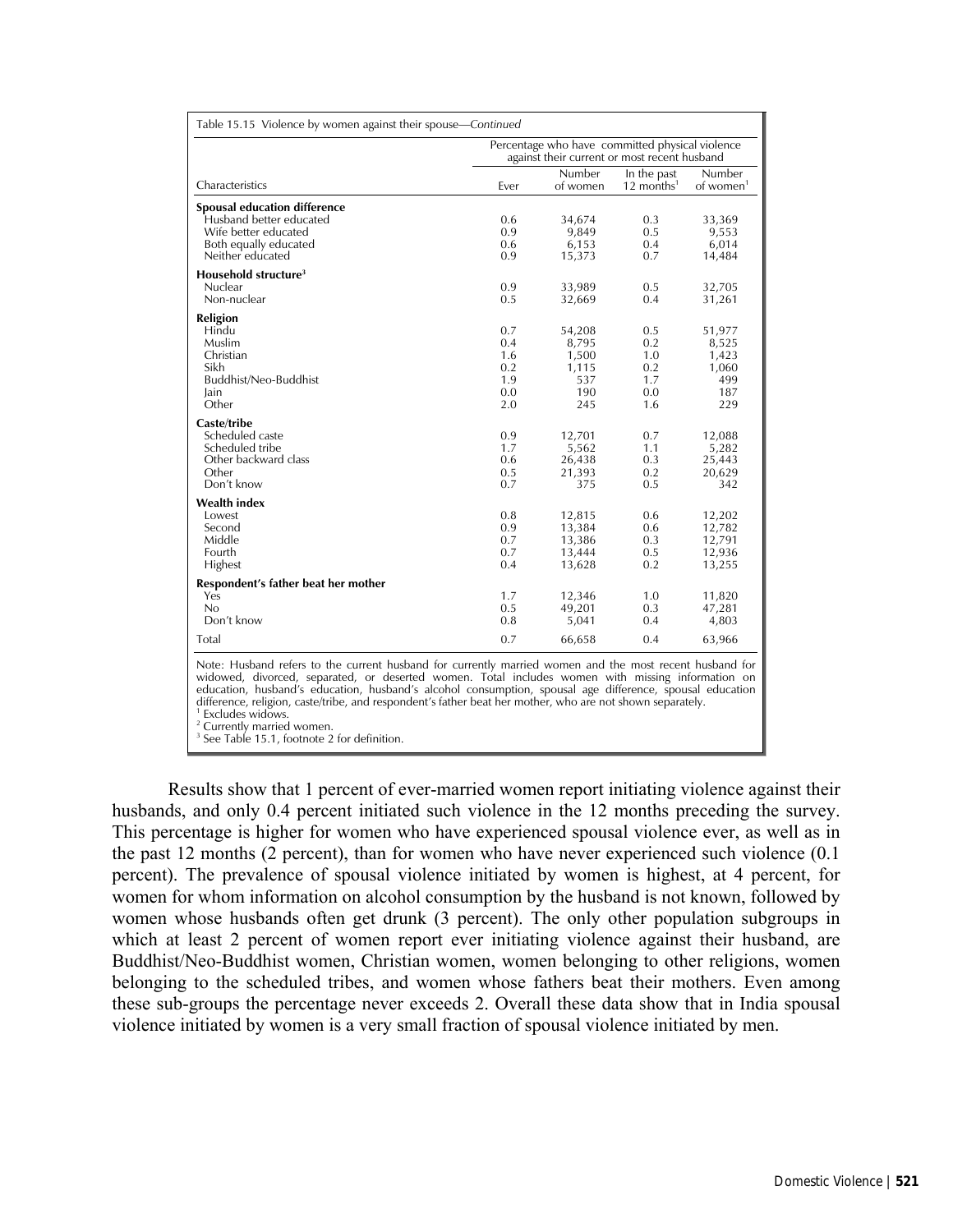## **15.5 HELP SEEKING**

In NFHS-3, all women (married, formerly married, and never married) who reported physical or sexual violence were asked a series of questions about whether and from whom they sought help to try to end the violence. First, women were asked if they had ever sought help; then, the women who said they had sought help, were asked from whom they had sought help. Women who said they had not sought help were asked whether they had ever told anyone about any of the violence they had experienced. Table 15.16 shows the percent distribution of women who have ever experienced any type of physical or sexual violence by their help seeking behaviour and by background characteristics.

Table 15.16 Help seeking to stop violence

Percent distribution of women age 15-49 who have ever experienced physical or sexual violence by whether they have told anyone about the violence and whether they have ever sought help from any source to end the violence according to type of violence and background characteristics, India, 2005-06

|                                                                                                                                                        |                                                        | Never sought help                                 | Have                                                   |                                                 |                                                             |                                                     |  |
|--------------------------------------------------------------------------------------------------------------------------------------------------------|--------------------------------------------------------|---------------------------------------------------|--------------------------------------------------------|-------------------------------------------------|-------------------------------------------------------------|-----------------------------------------------------|--|
| Background characteristic                                                                                                                              | Never told<br>anyone                                   | who told<br>someone                               | Percentage sought help<br>from any<br>source           | Don't<br>know/<br>missing                       | Total                                                       | Number of<br>women                                  |  |
| Residence<br>Urban<br>Rural                                                                                                                            | 65.2<br>66.4                                           | 8.6<br>7.3                                        | 23.6<br>23.9                                           | 2.6<br>2.3                                      | 100.0<br>100.0                                              | 8,046<br>21,549                                     |  |
| <b>Marital status</b><br>Never married<br>Currently married<br>Married, gauna not performed<br>Widowed<br>Divorced/separated/ deserted                 | 63.7<br>67.9<br>(73.0)<br>61.8<br>29.1                 | 10.8<br>7.3<br>(1.0)<br>9.2<br>8.4                | 21.5<br>22.7<br>(18.4)<br>26.2<br>60.0                 | 4.0<br>2.2<br>(7.7)<br>2.8<br>2.5               | 100.0<br>100.0<br>100.0<br>100.0<br>100.0                   | 2,782<br>24,781<br>92<br>1,058<br>882               |  |
| <b>Education</b><br>No education<br><5 years complete<br>5-7 years complete<br>8-9 years complete<br>10-11 years complete<br>12 or more years complete | 66.5<br>65.9<br>63.9<br>66.9<br>64.3<br>69.0           | 7.8<br>7.8<br>6.6<br>8.2<br>8.5<br>6.8            | 23.7<br>24.0<br>27.1<br>22.3<br>22.6<br>20.0           | 1.9<br>2.3<br>2.4<br>2.7<br>4.7<br>4.1          | 100.0<br>100.0<br>100.0<br>100.0<br>100.0<br>100.0          | 15,790<br>2,722<br>4,322<br>3,270<br>1,956<br>1,534 |  |
| Household structure <sup>1</sup><br>Nuclear<br>Non-nuclear                                                                                             | 66.3<br>65.9                                           | 7.8<br>7.5                                        | 23.7<br>24.0                                           | 2.2<br>2.6                                      | 100.0<br>100.0                                              | 16,260<br>13,334                                    |  |
| Religion<br>Hindu<br>Muslim<br>Christian<br>Sikh<br>Buddhist/Neo-Buddhist<br>lain<br>Other                                                             | 66.3<br>67.3<br>52.0<br>63.0<br>73.6<br>(65.5)<br>47.5 | 7.4<br>8.9<br>13.3<br>4.2<br>4.3<br>(17.3)<br>6.6 | 23.8<br>22.1<br>32.1<br>31.1<br>18.8<br>(17.2)<br>41.3 | 2.5<br>1.7<br>2.5<br>1.7<br>3.3<br>(0.0)<br>4.7 | 100.0<br>100.0<br>100.0<br>100.0<br>100.0<br>100.0<br>100.0 | 23,962<br>4,185<br>585<br>399<br>281<br>36<br>124   |  |
| Caste/tribe<br>Scheduled caste<br>Scheduled tribe<br>Other backward class<br>Other<br>Don't know                                                       | 64.8<br>65.4<br>65.0<br>69.2<br>61.2                   | 7.0<br>9.5<br>7.8<br>7.3<br>8.7                   | 26.1<br>23.2<br>24.6<br>20.9<br>25.9                   | 2.0<br>1.9<br>2.5<br>2.6<br>4.2                 | 100.0<br>100.0<br>100.0<br>100.0<br>100.0                   | 6,822<br>2,834<br>11,722<br>7,972<br>137            |  |
| Wealth index<br>Lowest<br>Second<br>Middle<br>Fourth<br>Highest                                                                                        | 67.1<br>64.5<br>66.1<br>65.7<br>67.8                   | 8.0<br>8.0<br>7.1<br>7.3<br>8.1                   | 23.2<br>25.4<br>24.8<br>23.9<br>20.4                   | 1.8<br>2.0<br>2.0<br>3.1<br>3.7                 | 100.0<br>100.0<br>100.0<br>100.0<br>100.0                   | 6,930<br>7,019<br>6,354<br>5,477<br>3,815           |  |
| <b>Type of violence</b><br>Physical only<br>Sexual only<br>Both physical and sexual                                                                    | 68.1<br>85.3<br>52.7                                   | 7.5<br>4.1<br>9.5                                 | 21.7<br>7.7<br>36.7                                    | 2.7<br>2.8<br>1.0                               | 100.0<br>100.0<br>100.0                                     | 22,505<br>1,517<br>5,573<br>Continued               |  |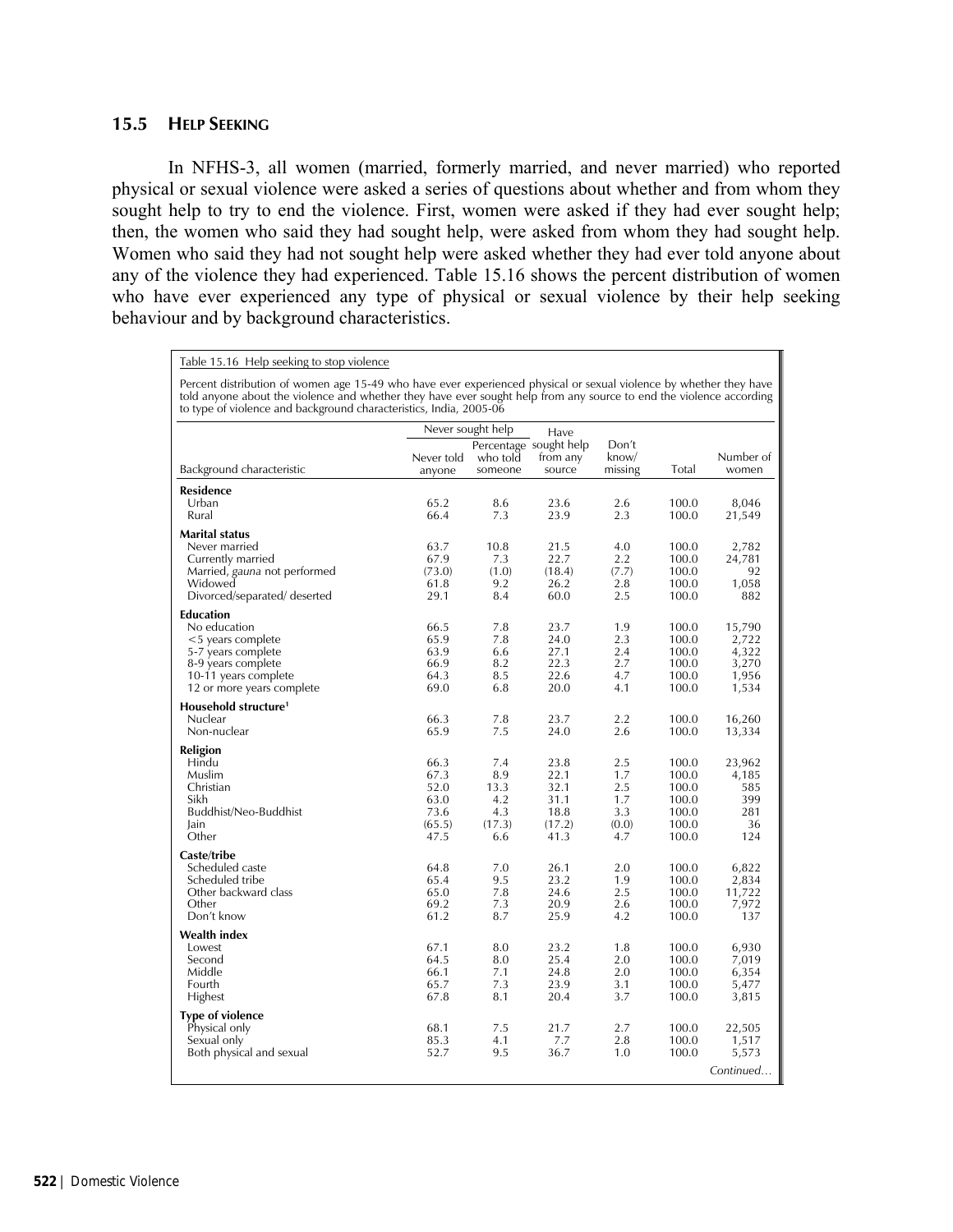|                                                                                                                                                                                                                    |                      | Never sought help   | Have                                         |                           |       |                    |
|--------------------------------------------------------------------------------------------------------------------------------------------------------------------------------------------------------------------|----------------------|---------------------|----------------------------------------------|---------------------------|-------|--------------------|
| Background characteristic                                                                                                                                                                                          | Never told<br>anyone | who told<br>someone | Percentage sought help<br>from any<br>source | Don't<br>know/<br>missing | Total | Number of<br>women |
| Persons who committed the violence                                                                                                                                                                                 |                      |                     |                                              |                           |       |                    |
| Current husband only                                                                                                                                                                                               | 69.7                 | 6.5                 | 22.0                                         | 1.8                       | 100.0 | 20,200             |
| Any previous husband only                                                                                                                                                                                          | 47.9                 | 7.3                 | 43.0                                         | 1.9                       | 100.0 | 1,579              |
| Any husband and others                                                                                                                                                                                             | 52.6                 | 13.2                | 33.8                                         | 0.4                       | 100.0 | 3,012              |
| Own family members only                                                                                                                                                                                            | 68.3                 | 9.3                 | 16.1                                         | 6.3                       | 100.0 | 3,753              |
| Person(s) other than husband or own family                                                                                                                                                                         | 55.1                 | 9.8                 | 29.2                                         | 5.9                       | 100.0 | 1,025              |
| Total                                                                                                                                                                                                              | 66.1                 | 7.7                 | 23.8                                         | 2.4                       | 100.0 | 29,595             |
| Note: Total includes women with missing information on education, religion, and caste/tribe, who are not shown<br>separately.<br>() Based on 25-49 unweighted cases.<br>See Table 15.1, footnote 2 for definition. |                      |                     |                                              |                           |       |                    |

The table shows that only one in four women have ever sought help to end the violence they have experienced. Two out of three women who have ever experienced violence have not only never sought help, but have also never told anyone about the violence. A large majority of women who have experienced only sexual violence have never told anyone about the violence (85 percent), and only 8 percent have ever sought help. By contrast, 37 percent of women who have experienced both physical and sexual violence and 22 percent who have experienced only physical violence have sought help. Help seeking varies by the type of perpetrator. Women who have experienced violence by a former husband are the most likely to have sought help. This is to be expected since seeking help against spousal violence is likely to be a first step in being able to leave an abusive husband and ending the marriage.

What is also particularly striking about help-seeking behaviour among women who have ever experienced violence is the virtual lack of differentials by most background characteristics, including education and wealth. Overall, the data suggest that neither education nor wealth imply a greater likelihood that women will seek help against violence. There is even some indication that the most educated women and women in the highest wealth quintile are less likely to seek help than less educated or less wealthy women. The largest differentials by background characteristics are found by religion. Jain women (who are least likely to report experiencing any violence) and Buddhist/Neo Buddhist women (who are most likely to report experiencing violence) are the least likely to seek help (17 and 19 percent respectively). Sikh and Christian women are most likely (31 and 32 percent respectively) to seek help.

 Abused women most often seek help from their own families. Table 15.17 shows abused women's sources of help, according to the type of violence they had suffered. Seventy-two percent of women who experienced only physical violence and 58 percent of women who experienced only sexual violence mention their own family as a source. The second most common source of help for women who experienced physical violence is the husbands' family (28 percent); by contrast, among women who experienced sexual violence only and sought help, friends are the second most common source of help (34 percent). Only 6 percent of women who suffered sexual violence only and sought help turned to their husband's family. Notably few women seek help from any institutional sources such as the police, medical personnel, or social service organizations.